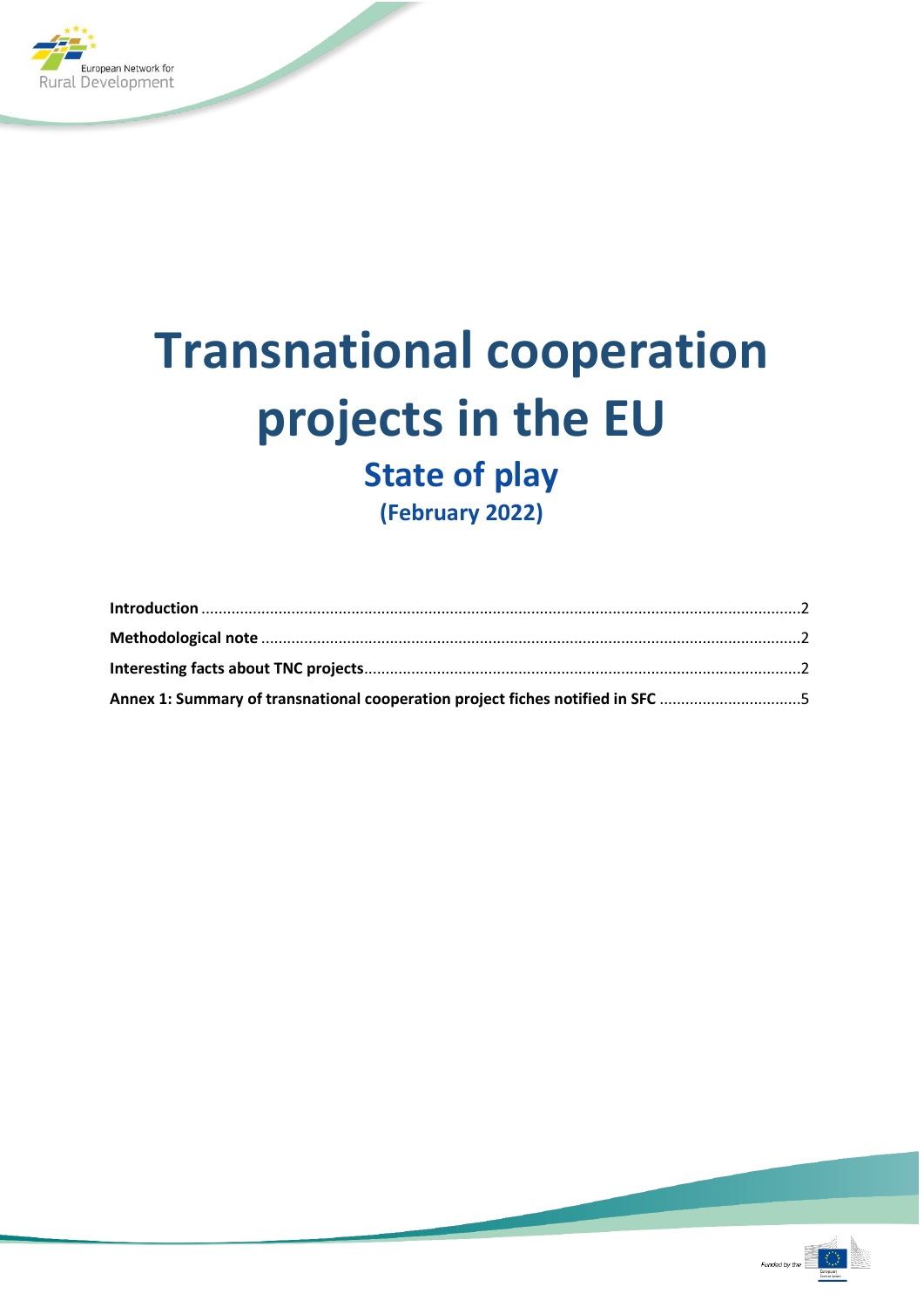

#### <span id="page-1-0"></span>**Introduction**

This document provides a summary about LEADER *transnational cooperation (TNC) projects approved and notified* by Managing Authorities of EU Member States in the Shared Fund Management Common System (SFC). The data presented in this document is based on SFC information provided from the beginning of the programming period until 9 February 2022<sup>1</sup>. The document will be updated twice per year (next update scheduled for October 2022) and aims to provide information to LEADER stakeholders about the state of play of LEADER transnational cooperation in the EU, supplementing [other relevant information provided by the ENRD Contact Point.](https://enrd.ec.europa.eu/leader-clld/leader-cooperation_en)

### <span id="page-1-1"></span>**Methodological note**

Apart from a LEADER LAG (or local actor from the LAG area) situated in the EU, LEADER transnational cooperation projects have to involve at least one partner from another country (EU or third country). In addition to this basic condition of involving partners from more than one country, it is also possible that a project involves more than one partner from the same country. In such cases, for the purposes of this document, the country having more than one partner involved in the project is counted only once.

This summary document refers to only those transnational cooperation projects that have been approved and notified to the SFC by more than one EU Member State. The annex of the document is based on the project fiches submitted by relevant EU MS authorities.

Since 1 February 2020, the UK is no longer an EU Member State. TNC partners from the UK in projects which started before February 2020 are counted as Member State partners in this document, as the UK was still a Member State then. TNC partners from the UK in projects starting as of February 2020 will be counted as third-country partners.

### <span id="page-1-2"></span>**Interesting facts about TNC projects**

- $\checkmark$  This analysis concerns 164 projects. 27 EU Member States were involved in at least one of them.
- There are 116 projects involving 2 countries.
- $\checkmark$  The highest number of countries in one project is 6. This is the case for one project, while 8 projects involve partners from 5 EU Member States.
- $\checkmark$  Out of the 164 TNC project notifications analysed, 11 include the UK with a cooperation partner.



<sup>1</sup> This document presents an update based on its previous version (presented at the 9th LEADER/CLLD Sub-group meeting). The number of TNC notifications with only one EU MS (and no third country included) was 55.

ĺ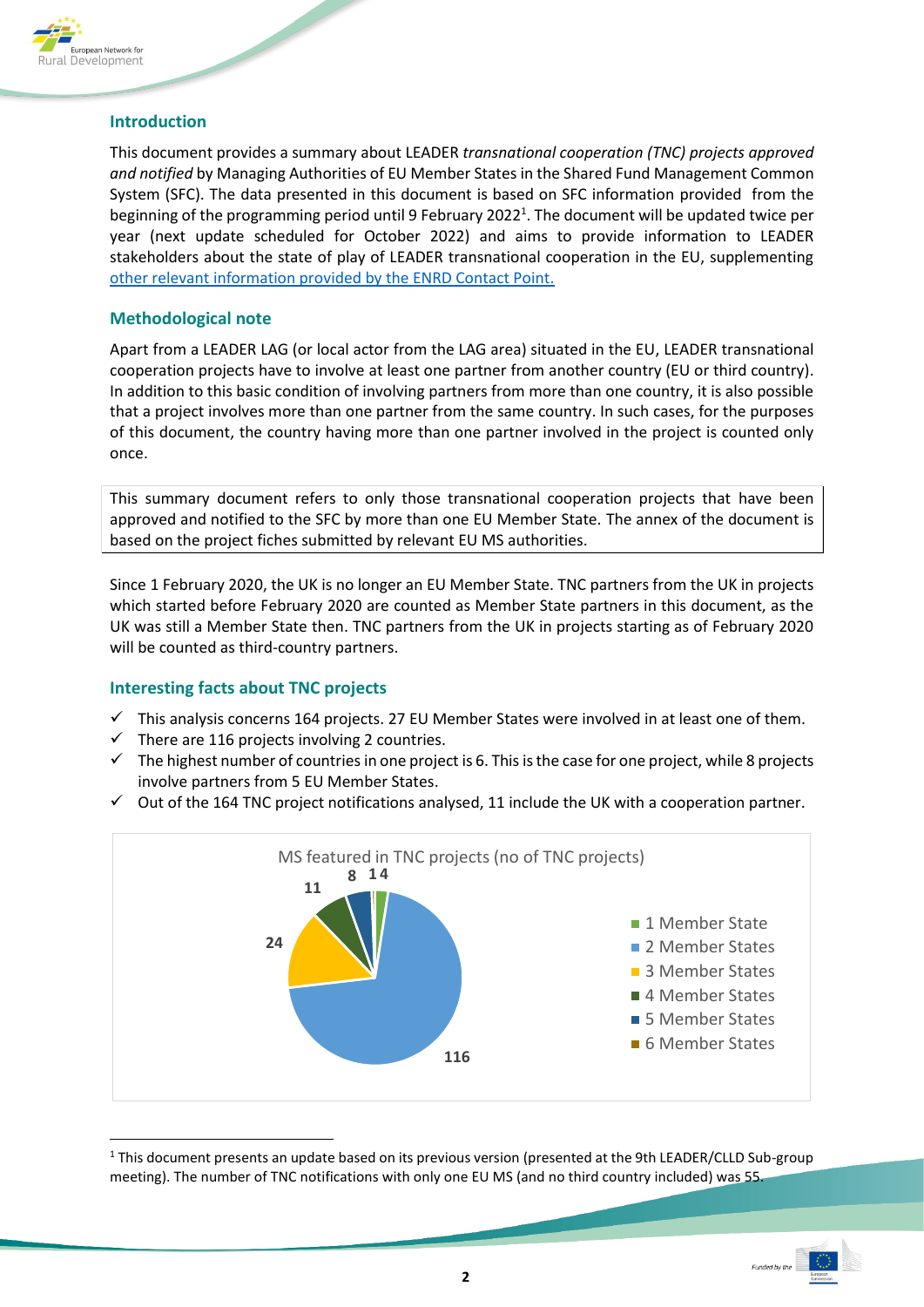

 $\checkmark$  EU Member States vary considerably in the number of TNC projects they are involved in, ranging from 1 to 74. The highest numbers of TNC projects were approved and notified by Finland (74), Estonia (41), Germany (33), Austria (31), and Latvia (30).



A large number of EU Member States cooperate mostly with neighbouring countries. With the exception of Italy and Spain, the number one cooperation partner for the MS with >10 TNC projects notified is a neighbouring EU MS (e.g. RO-BG, SI-AT, AT-DE, FI-EE, SE-FI, etc.).

In terms of number of partner MS, on average, the countries listed below have joint cooperation projects with 13 other EU MS. The countries with more than 10 cooperating EU MS are: Germany / Latvia / Lithuania (all three of them with 12 cooperating EU MS), Sweden (13), Italy (15), Spain (16), Poland (16), Estonia (18), and Finland (21). This indicates some diversification in terms of partner MS towards non-neighbouring countries as well.

| <b>MEMBER STATES</b><br>WITH ≥10 PROJECTS<br>NOTIFIED (NO. OF<br>PROJECTS) | 1       | $\overline{2}$ | 3                                 | <b>OTHER IMPORTANT</b><br><b>PARTNER MS</b>      |
|----------------------------------------------------------------------------|---------|----------------|-----------------------------------|--------------------------------------------------|
| ES (11)                                                                    | EE (5)  | FI(3)          | IT(3)                             | LV, PL                                           |
| SI(11)                                                                     | AT (5)  | HR $(2)$       | IT $(2)$                          | EE, LV                                           |
| RO (13)                                                                    | BG (6)  | FI(2)          |                                   | BE, EE, FR, GR, MT, PL<br>(1 joint project each) |
| IT (17)                                                                    | FI (10) | EE (5)         | LV (5)                            | AT, SE, DE, SI, PT                               |
| LT (18)                                                                    | LV(9)   | EE $(6)$       | PL(5)                             | FI, SE                                           |
| PL (24)                                                                    | FI(6)   | LT(5)          | LV, EE (both 3 joint<br>projects) | DE, CZ, HR                                       |
| SE (28)                                                                    | FI (19) | DE (5)         | AT $(4)$                          | LU, LT, IT                                       |
| LV (30)                                                                    | FI (17) | EE (14)        | LT(9)                             | IT, PT, PL, SE                                   |
| AT (31)                                                                    | DE (21) | SI (5)         | IT, SE (both 4 joint<br>projects) | LU, FI                                           |

#### **TOP-3 PARTNER MEMBER STATES (NUMBER OF PROJECTS)**

ĺ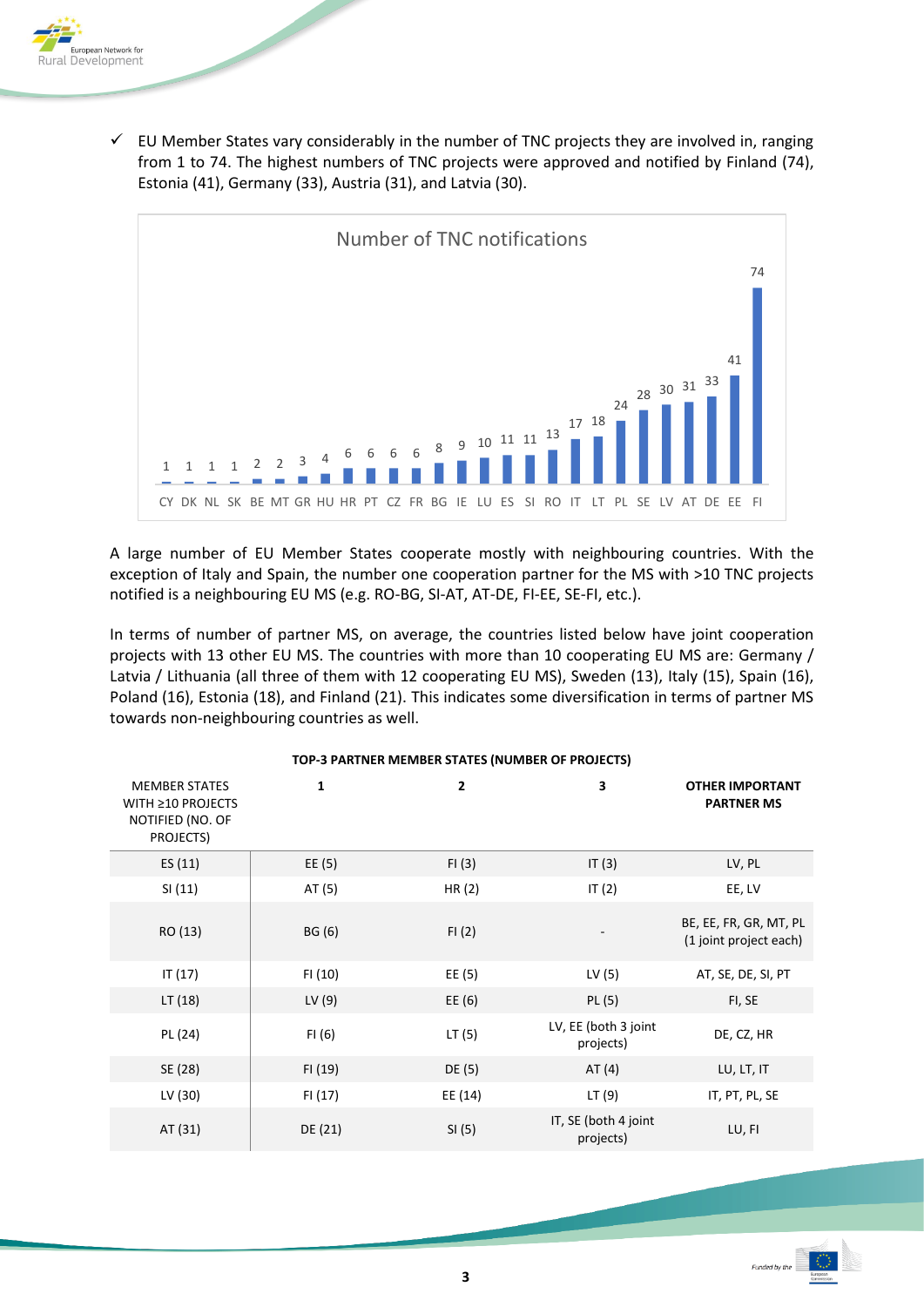

| <b>MEMBER STATES</b><br>WITH ≥10 PROJECTS<br>NOTIFIED (NO. OF<br>PROJECTS) |         |         | 3                                 | <b>OTHER IMPORTANT</b><br><b>PARTNER MS</b> |
|----------------------------------------------------------------------------|---------|---------|-----------------------------------|---------------------------------------------|
| DE (33)                                                                    | AT (21) | FI (6)  | SE, LU (both 5 joint<br>projects) | IT, CZ, FR, PL                              |
| EE (41)                                                                    | FI(24)  | LV (14) | LT(6)                             | IT, ES, PT, PL                              |
| FI (74)                                                                    | EE (24) | SE (19) | LV (17)                           | IT, PL, IE, DE, FR                          |

#### **TOP-3 PARTNER MEMBER STATES (NUMBER OF PROJECTS)**

In **8** transnational cooperation projects notified by EU Member States, **partners from non-EU third countries** are also featured. These projects are:

- Transnational cooperation project Canada' (approved and reported by SE),  $3<sup>rd</sup>$  country partner from Canada
- 'Tourism Development. From Traditions to Modern Business' (approved and reported by LT, LV) 3rd country partners from Moldova and Georgia
- 'Supporting the development of LEADER approach and its application for rural development in Ukraine' (approved and reported by CZ) – 3rd country partner from Ukraine
- 'One Belt One Route Baltic Silk Route' (approved and reported by EE, FI, PL) 3rd country partner from China
- Horse industry: Possibilities today and in future (Equus)(approved and reported by LV, FI) 3rd country partners from Georgia
- 'From traditional craftsman skills to modern sustainable rural tourism products' (approved and reported by IT, LV, PL, SI) – 3rd country partners from Georgia and Moldova
- Culture and Origins through Mutual Events in Southern Eastern Europe (COME & SEE) (approved and reported from RO, BG, GR) – 3rd country project partner from TK
- The importance of forests and woodland within climate change context (approved and reported from MT) – 3rd country project partner from Norther Macedonia

The following 11 projects feature **partners from the UK**:

Youth Board and Youth Manifesto; Our rivers; #wildwonders; Smart Village Leader Network; ReWi Visions; Crafts from Roots; Darky Sky International - Argo Navis - Follow the Stars; Engine-Entrepreneurship through international experience; "Effective use of local natural and cultural heritage resources for the development of tourism products" / ETNO - ECO - ECHO; Yellow Frames; Coastal and Dune Management

ĺ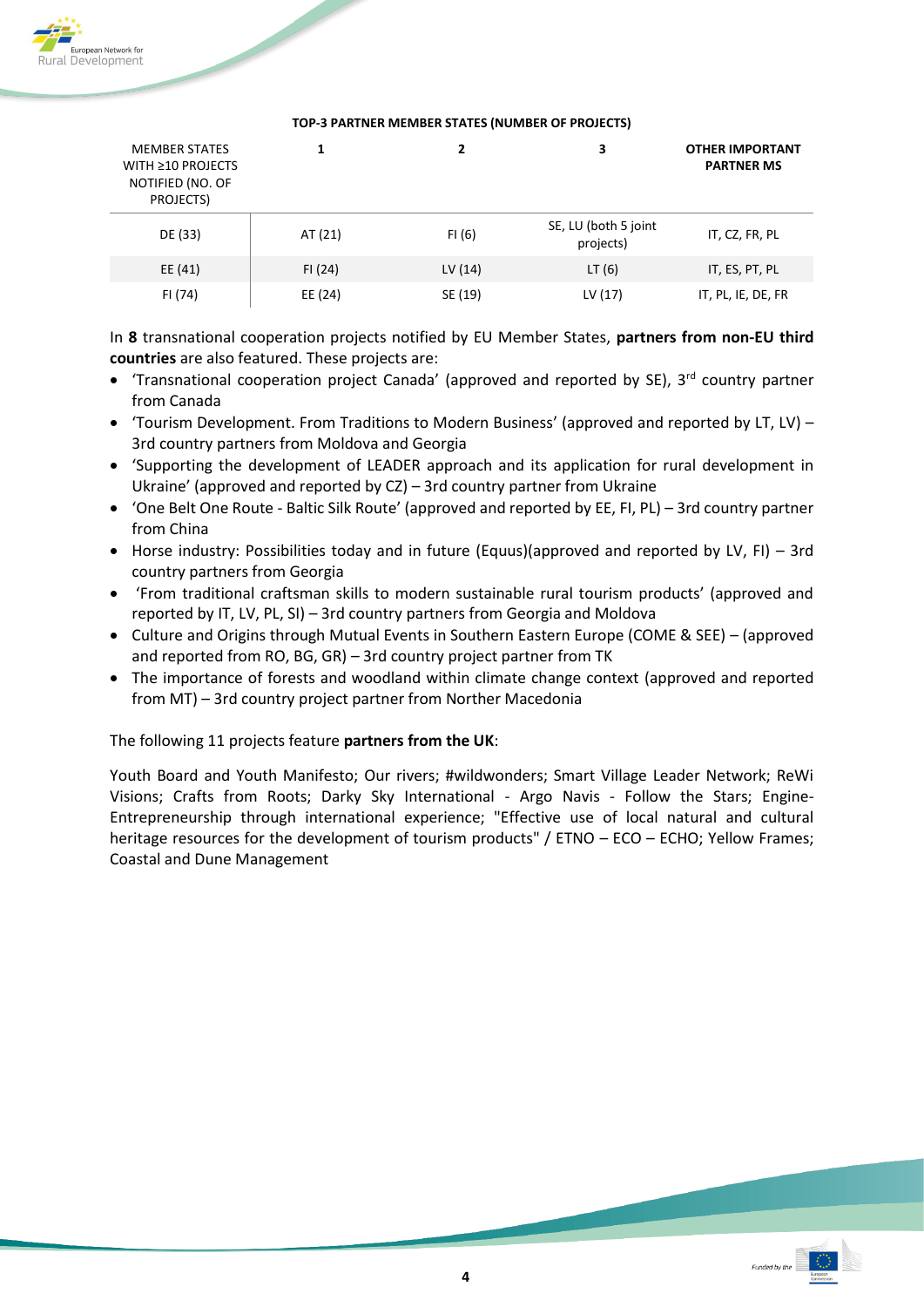

## **Annex 1: Summary of transnational cooperation project fiches notified in SFC**

**Note:** The following table summarises the key aspects of TNC projects notified to the SFC by more than one EU Member State. The information in the table is based on 119 completed project fiches made available by EU Member State authorities.

<span id="page-4-0"></span>

| No             | <b>Title</b>                                                                                                                                       | <b>Supporting</b><br><b>RDP</b><br>(Member<br>State) | <b>RDP priority</b><br>addressed | <b>Project themes</b>                                      | Additional information (or project website)                                                                                                                                                                                                                                                                                                                             | Information on co-operation<br>partners<br>(official name of the LAG (LAG<br>code))                                                                                                                                                                                                                                      |
|----------------|----------------------------------------------------------------------------------------------------------------------------------------------------|------------------------------------------------------|----------------------------------|------------------------------------------------------------|-------------------------------------------------------------------------------------------------------------------------------------------------------------------------------------------------------------------------------------------------------------------------------------------------------------------------------------------------------------------------|--------------------------------------------------------------------------------------------------------------------------------------------------------------------------------------------------------------------------------------------------------------------------------------------------------------------------|
| $\mathbf{1}$   | "Effective use of local<br>natural and cultural<br>heritage resources for the<br>development of tourism<br>products" / ETNO - ECO -<br><b>ECHO</b> | UK, LV, EE                                           | <b>P6</b>                        | Knowledge transfer /<br>education / training<br>activities | To promote cooperation with partners from abroad<br>with purpose to get to know new experience for<br>effective use of the local natural resources, resources of<br>the immaterial cultural heritage as craftsman<br>traditions, folklore and culinary heritage as well as<br>material cultural heritage for development of the<br>competitive cultural tourism offers. | MTÜ Liivi Lahe Kalanduskogu (EE-<br>$033$ :<br>Biedrība "Darīsim paši!" (LV-007);<br>The North Aberdeenshire Local<br>Action Group (UK-098)                                                                                                                                                                              |
| $\overline{2}$ | A new edition of<br>traditional European<br>flavors of Poland and<br>Lithuania                                                                     | LT, PL                                               | P <sub>3</sub>                   | Food and drink                                             | n/a                                                                                                                                                                                                                                                                                                                                                                     | Kalvarijos vietos veiklos grupė<br>$(LT-026)$ ;<br>Marijampolės vietos veiklos grupė<br>$(LT-016)$ ;<br>Sūduvos vietos veiklos grupė (LT-<br>$010$ :<br>Vilkaviškio krašto vietos veiklos<br>grupė (LT-038);<br>Šakių krašto vietos veiklos grupė<br>(LT-035);<br>LokalnaGrupa Działania Fundusz<br>Biebrzanski (PL-191) |

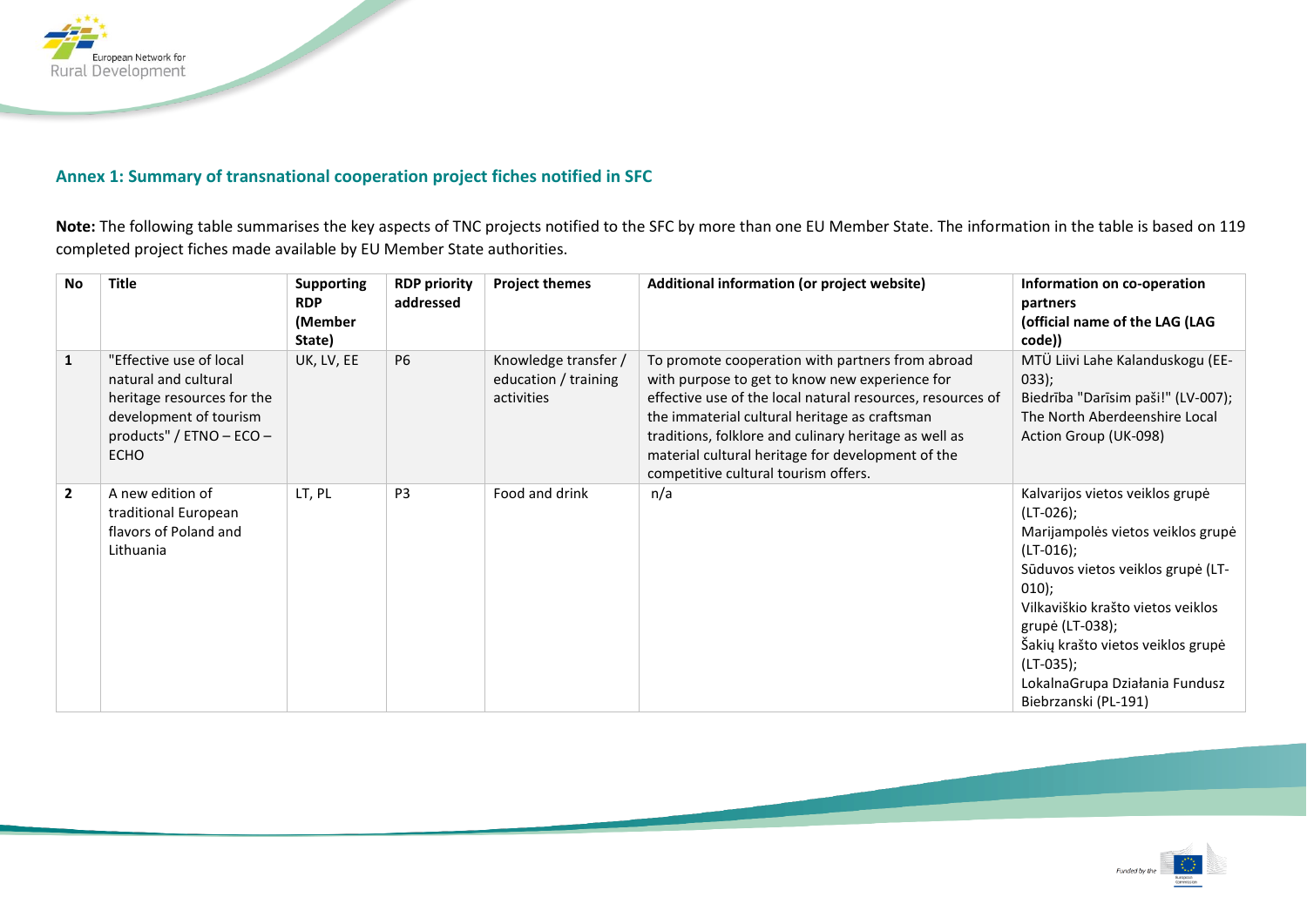

| <b>No</b>      | <b>Title</b>                                                                     | <b>Supporting</b><br><b>RDP</b><br>(Member<br>State) | <b>RDP</b> priority<br>addressed | <b>Project themes</b>                                                                                       | Additional information (or project website)                                                                                                                                                                                                                                                                                                                                        | Information on co-operation<br>partners<br>(official name of the LAG (LAG<br>code))                                                                                                   |
|----------------|----------------------------------------------------------------------------------|------------------------------------------------------|----------------------------------|-------------------------------------------------------------------------------------------------------------|------------------------------------------------------------------------------------------------------------------------------------------------------------------------------------------------------------------------------------------------------------------------------------------------------------------------------------------------------------------------------------|---------------------------------------------------------------------------------------------------------------------------------------------------------------------------------------|
| $\mathbf{3}$   | Academy "Adventure<br>LEADER"                                                    | LT, SE                                               | <b>P6</b>                        | Marketing; Target<br>$group - youth;$<br>Knowledge transfer /<br>education / training<br>activities         | Strengthening participation of SE and LT youth in<br>LEADER programmes by acquiring marketing skills and<br>knowledge.                                                                                                                                                                                                                                                             | Plungės r. savivaldybės VVG (LT-<br>37);<br>Telšių r. VVG (LT-007);<br>Šiaurės vakarų Lietuvos VVG (LT-<br>$006$ ;<br>Leader Mälardalen (SE-014);<br>Leader Nedre Dalälven 3 (SE-027) |
| 4              | Activity - Nature and<br>Entrepreneurship                                        | PL, FI                                               | <b>P6</b>                        | Community<br>development; Culture<br>and cultural heritage;<br>food and drink;<br>target group $-$<br>women | The project activates local communities (associations)<br>and small companies - especially women ruled micro<br>companies - to develop themselves by networking. Both<br>areas have local events and by visiting those the<br>entrepreneurs get new ideas, which they can utilise<br>later at their own work. Main theme is to use local<br>resources and traditions in a new way. | Rieska-Leader ry (FI-053);<br>LAG 'Trakt Piastow' (PL-269);                                                                                                                           |
| 5.             | Air traffic and logistics<br>development between the<br>EU rural areas and China | IT, IT, FI, EE,<br>-SI                               | <b>P6</b>                        | Rural-urban linkages;<br><b>Business</b><br>development                                                     | The aim of the project is to improve air traffic and<br>logistics between the EU rural areas and China.                                                                                                                                                                                                                                                                            | Tartu Rural Development<br>Association (EE-008);<br><b>GAL La Cittadella</b><br>del Sapere (IT-241)<br>; LAG LUCUS Esperienze Rurali<br>Srl                                           |
| 6              | Amaze Me Leader                                                                  | EE, RO                                               | <b>P6</b>                        | Governance; Target<br>group - youth                                                                         | The aim of the project is to strengthen the cooperation<br>between rural areas and promote LEADER approach<br>among younger generation aged 17-29.                                                                                                                                                                                                                                 | East-Harju Partnership (EE-022);<br>The Partners (EE-024);                                                                                                                            |
| $\overline{7}$ | ARmob - Experience<br>ancient reality on a mobile<br>basis                       | DE, LU                                               | <b>P6</b>                        | Innovation; New<br>technologies;<br>Tourism / territorial<br>branding                                       | http://www.armob.eu/                                                                                                                                                                                                                                                                                                                                                               | LAG Hunsrück (DE-211);<br>Lëtzebuerg<br>West (LU-005); Miselerland (LU-                                                                                                               |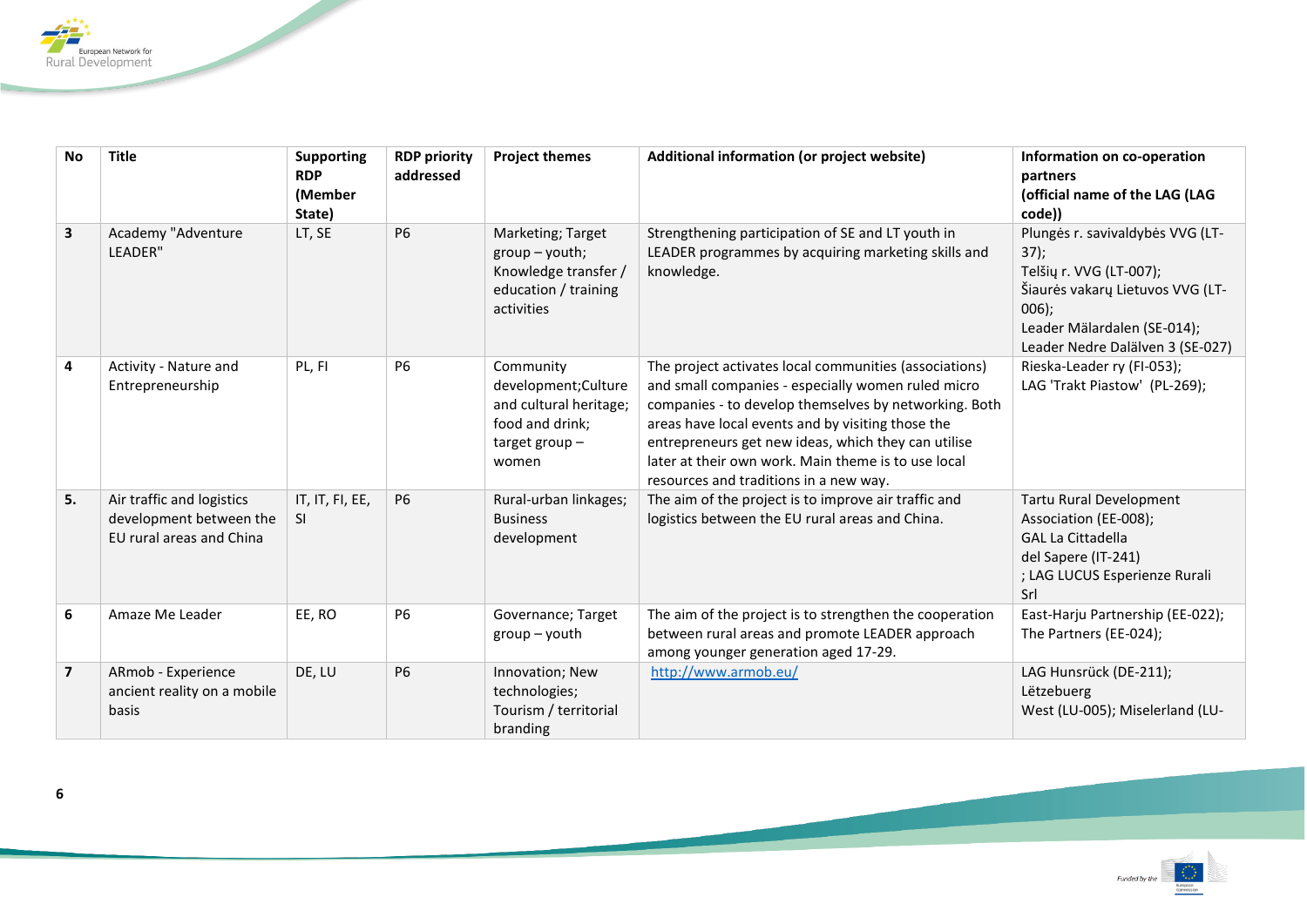

| <b>No</b> | <b>Title</b>                                          | <b>Supporting</b><br><b>RDP</b><br>(Member<br>State) | <b>RDP priority</b><br>addressed | <b>Project themes</b>                                                                                               | Additional information (or project website)                                                                                                                                                                                                                                                                                                                                                                                                                                                                                                                                            | Information on co-operation<br>partners<br>(official name of the LAG (LAG<br>code))                                                                       |
|-----------|-------------------------------------------------------|------------------------------------------------------|----------------------------------|---------------------------------------------------------------------------------------------------------------------|----------------------------------------------------------------------------------------------------------------------------------------------------------------------------------------------------------------------------------------------------------------------------------------------------------------------------------------------------------------------------------------------------------------------------------------------------------------------------------------------------------------------------------------------------------------------------------------|-----------------------------------------------------------------------------------------------------------------------------------------------------------|
|           |                                                       |                                                      |                                  |                                                                                                                     |                                                                                                                                                                                                                                                                                                                                                                                                                                                                                                                                                                                        | 004); Regioun<br>Mëllerdall (LU-003)                                                                                                                      |
| 8         | ARTour                                                | FR, LU, DE,<br><b>FI</b>                             | <b>P6</b>                        | Culture and cultural<br>heritage                                                                                    | The main purpose of the ARTour project is to give<br>possibilities for young people living in rural areas to<br>show their way of life and express their creativity via<br>culture of everyday life. The main activities are<br>developing and organizing interesting events and<br>activities with and for young people. Actions will<br>give opportunities to rural youth to take part in local<br>development and international activities.<br>Activities will happen both locally in each region year<br>around and also at international exchange weeks<br>organised once a year. | Regionale Aktionsgruppe<br>Wartburgregion e.V. (DE-320);<br>Leader Joensuun<br>seutu (FI-010);<br>Pays de<br>Brocéliande (FR-100);<br>Atert-Wark (LU-002) |
| 9         | Audiotrail                                            | DE, AT                                               | P1                               | Target group-<br>others; knowledge<br>transfer / education /<br>training activities;<br>Target group $-$<br>elderly | The project Audiotrail binational belongs to the<br>subproject Educational Program Human Rights Center<br>of the Mauthausen-Gusen-St. Georgen. Aim is to<br>develop contemporary forms of remembrance work<br>and democracy education. In the project Audiotrail,<br>citizens residing in the Dachauer Land and<br>Mauthausen regions are podcasts about the influence of<br>the Nazi past on their current lives.                                                                                                                                                                     | Bay. Volkshochschulverband<br>e.V (local actor);<br>Dachau AGIL (DE-037)                                                                                  |
| 10        | AVEC-Active Villages,<br><b>Efficient Communities</b> | EE, FI                                               | P <sub>6</sub>                   | Target group - youth                                                                                                | Reinforce existing twin relations, musical cooperation of<br>music schools, small orchestras and choruse<br>youth cooperation, benchmarking of 3rd sector<br>activities cooperating with authorities. All this<br>connected to 100 y festivities of Finland and Estonia.                                                                                                                                                                                                                                                                                                               | Raplamaa Partnership (EE-020);<br>Leader Eteläisen maaseudun<br>osaajat EMO ry (Nurmijärven<br>kunta) (FI-007)                                            |

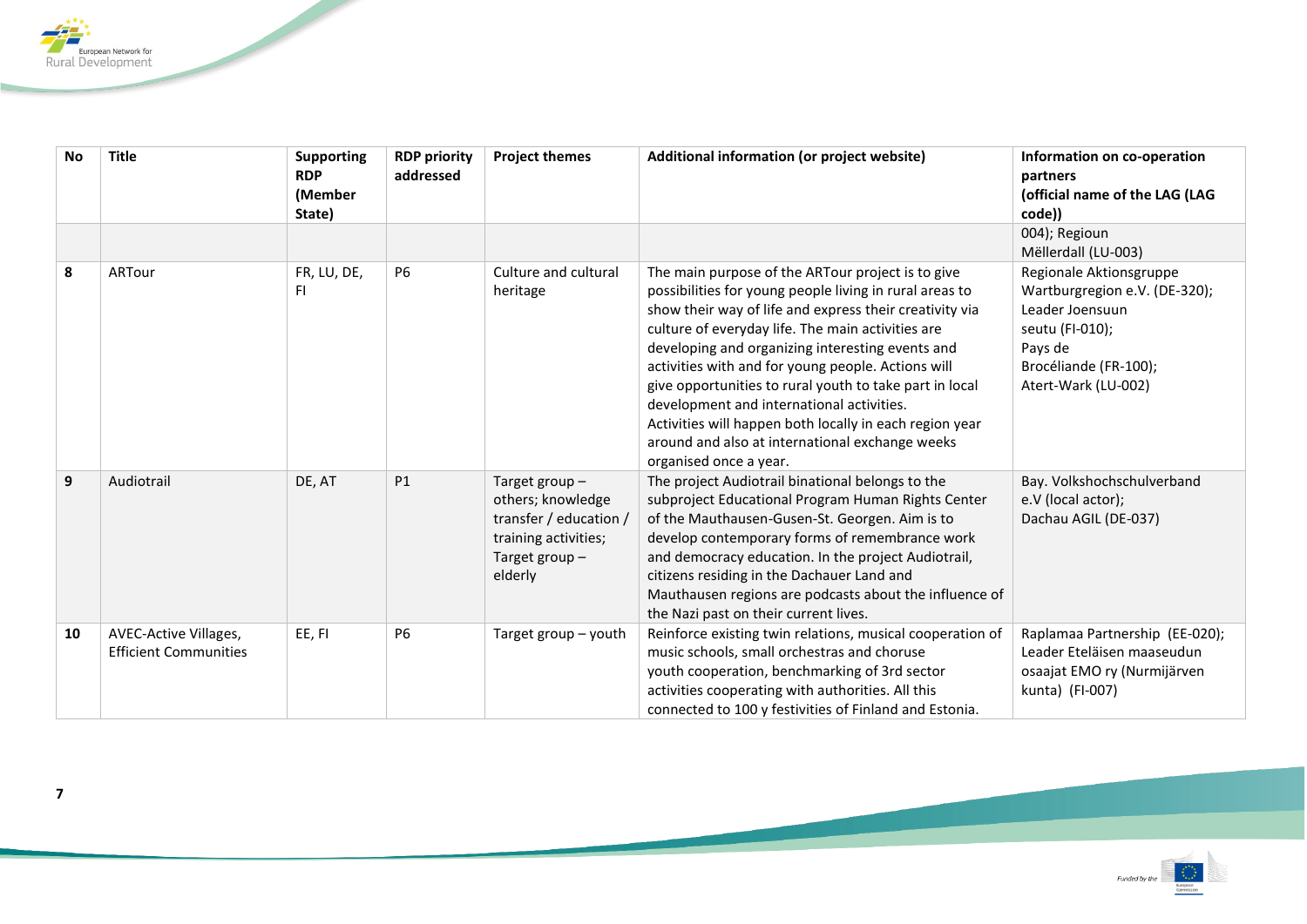

| <b>No</b> | <b>Title</b>                                  | <b>Supporting</b><br><b>RDP</b><br>(Member<br>State) | <b>RDP priority</b><br>addressed | <b>Project themes</b>                                                                                  | Additional information (or project website)                                                                                                                                                                                                                                                                                                                                                                                                                                                                                                                                                                | Information on co-operation<br>partners<br>(official name of the LAG (LAG<br>code))                                                                                                                                                                                                                                                                                                                    |
|-----------|-----------------------------------------------|------------------------------------------------------|----------------------------------|--------------------------------------------------------------------------------------------------------|------------------------------------------------------------------------------------------------------------------------------------------------------------------------------------------------------------------------------------------------------------------------------------------------------------------------------------------------------------------------------------------------------------------------------------------------------------------------------------------------------------------------------------------------------------------------------------------------------------|--------------------------------------------------------------------------------------------------------------------------------------------------------------------------------------------------------------------------------------------------------------------------------------------------------------------------------------------------------------------------------------------------------|
| 11        | <b>BEE FRIENDS</b>                            | HR, PL                                               | P1                               | Innovation                                                                                             | The main goal of the cooperation project "Bee<br>Friends"/Przyjaciele pszczół" is: "Protection of natural<br>heritage through increasing ecological awareness and<br>principles of sustainable development-promotion of<br>partner areas of LAGs, in particular beekeeping and<br>strengthening social capital of LAG partner areas -<br>integration, activation of residents to create local<br>development by organizing and preparing: study trips<br>including regional workshops, conferences, fair and<br>equipment for the promotion and sale of beekeeping<br>products and promotional materials " | LAG "LAG 5" (HR-016);<br>LAG "Moslavina" (HR-024);<br>Stowarzyszenie Lokalna Grupa<br>Działania "Ziemia Pszczyńska" (PL-<br>214);<br>Stowarzyszenie-Lokalna Grupa<br>Działania "Żywiecki Raj"<br>$(PL-218)$                                                                                                                                                                                            |
| 12        | Bees-Honey-People                             | LV, LT                                               | <b>P6</b>                        | Food and drink;<br>Knowledge transfer /<br>education / training<br>activities; Business<br>development | The aim of the project is to promote growth of the<br>apiculture sector within areas of co-operation<br>partners by establishing new links and strengthening co-<br>operation between bee-keepers / LAGs/ local<br>business on international and interterritorial level.                                                                                                                                                                                                                                                                                                                                   | Dzūkijos kaimo plėtros partnerių<br>asociacija (Dzūkijos VVG) (LT-<br>031);<br>Ignalinos rajono vietos veiklos<br>grupė (LT-012);<br>Pagėgių vietos veiklos grupė<br>"Padėgių kraštas" (LT-027);<br>Biedrība "Saldus rajona attīstības<br>biedrība" (LV-029);<br>Daugavpils un Ilūkstes novadu<br>partnerība "Kaimiņi" (LV-008);<br>Kandavas partnerība (LV-013);<br>Preiļu rajona partnerība (LV-023) |
| 13        | Career Education -<br>Responsibility for Your | LV, FI                                               | P1                               | <b>Business</b><br>development;<br>Knowledge                                                           | The aim of the project is to provide students with<br>methods to help understand future opportunities in<br>the labour market, their potential and talents to make                                                                                                                                                                                                                                                                                                                                                                                                                                         | Biedrība "Lauku partnerība<br>"Lielupe" (LV-011);                                                                                                                                                                                                                                                                                                                                                      |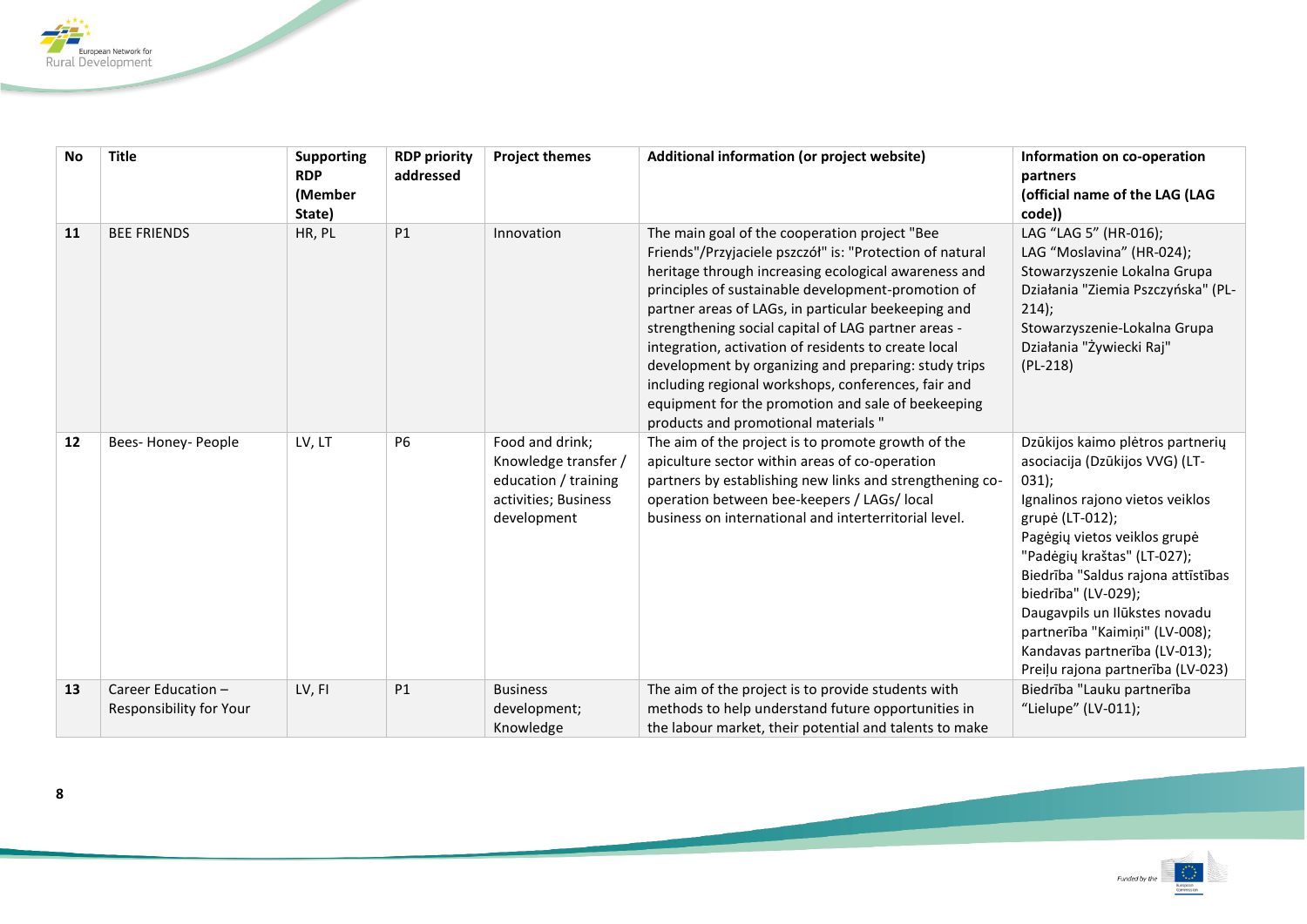

| <b>No</b> | <b>Title</b>                                                 | <b>Supporting</b><br><b>RDP</b><br>(Member<br>State) | <b>RDP priority</b><br>addressed | <b>Project themes</b>                                                                                                           | Additional information (or project website)                                                                                                                                                                                                                                                                                                                                                                                                                                                                                                   | Information on co-operation<br>partners<br>(official name of the LAG (LAG<br>code))                                                                  |
|-----------|--------------------------------------------------------------|------------------------------------------------------|----------------------------------|---------------------------------------------------------------------------------------------------------------------------------|-----------------------------------------------------------------------------------------------------------------------------------------------------------------------------------------------------------------------------------------------------------------------------------------------------------------------------------------------------------------------------------------------------------------------------------------------------------------------------------------------------------------------------------------------|------------------------------------------------------------------------------------------------------------------------------------------------------|
|           | Own and the Future of the<br>Country                         |                                                      |                                  | transfer/education/tr<br>aining activities;<br>Broadband / Internet<br>$/$ ICT                                                  | targeted and informed choices by continuing<br>primary and/or secondary education. Help teachers and<br>persons associated with education management<br>as well as representatives of other decision-making<br>bodies, to extend their views by introducing good<br>practices in Latvia and Finland                                                                                                                                                                                                                                           | Biedrība "Partnerība laukiem un<br>jūrai (LV-021);<br>Biedrība "Ropažu Garkalnes<br>partneriba" (LV-028)                                             |
| 14        | Circle TNC                                                   | SE, FI, LU                                           | P2; P6                           | Circular<br>economy/bio, green<br>economy                                                                                       | n/a                                                                                                                                                                                                                                                                                                                                                                                                                                                                                                                                           | Regioun Mëllerdall (LU-003);<br>Leader Sydöstra Skåne (SE-012);<br>Skånes Ess (SE-024)                                                               |
| 15        | Circular economy in<br>countryside/ Global ECO -<br>Inno Eco | EE, PT, IT, IT,<br>FI, LV                            | P1; P2                           | Local energy<br>production/renewabl<br>e energies; new<br>technologies,;busines<br>s development;<br>employment/job<br>creation | The aim of the project is to support the local<br>entrepreneurs through transnational cooperation.                                                                                                                                                                                                                                                                                                                                                                                                                                            | Western Harju Partnership (EE-<br>$004$ ;<br>Valle Umbra e Sibillini G.A.L. (IT-<br><b>UMB-005)</b>                                                  |
| 16        | <b>Coastal and Dune</b><br>Management                        | UK, FI, EE, LV                                       | <b>P6</b>                        | Natural environment<br>and resources /<br>landscape                                                                             | The objectives are best practices are shared and<br>preparations made for informed protection and usage<br>of coastal area and dunes. Seminars will be held on<br>different topics like accession to the beach, dune<br>protection and environmental education, magagement<br>of coastal area and algae. Educational<br>documentary videos (problems and solutions) are filmed<br>and made publicly available. Better accession<br>and protection of coastal areas, Increased awareness of<br>visitors about nature protection and quality of | Western Harju Partnership (EE-<br>$004$ ;<br>Leader Karhuseutu ry (Porin<br>kaupunki (FI-015);<br>biedrība "Partnerība Laukiem un<br>Jūrai" (LV-021) |

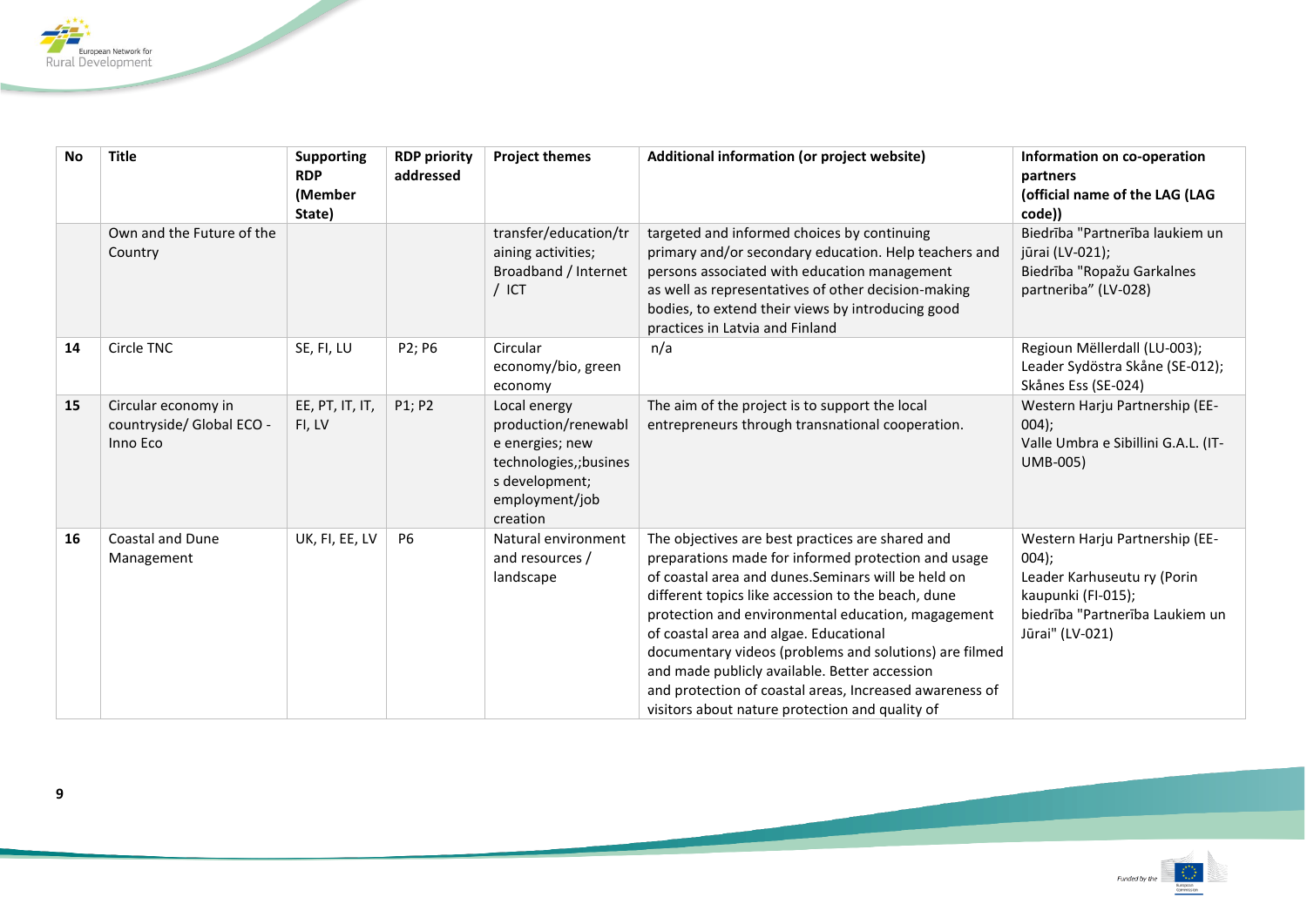

| <b>No</b> | <b>Title</b>                                              | <b>Supporting</b><br><b>RDP</b><br>(Member<br>State) | <b>RDP priority</b><br>addressed | <b>Project themes</b>                                                              | Additional information (or project website)                                                                                                                                                                                                                                                                                                                                                                                                                                                                                                                                                                                                     | Information on co-operation<br>partners<br>(official name of the LAG (LAG<br>code))                                                                                                                                                           |
|-----------|-----------------------------------------------------------|------------------------------------------------------|----------------------------------|------------------------------------------------------------------------------------|-------------------------------------------------------------------------------------------------------------------------------------------------------------------------------------------------------------------------------------------------------------------------------------------------------------------------------------------------------------------------------------------------------------------------------------------------------------------------------------------------------------------------------------------------------------------------------------------------------------------------------------------------|-----------------------------------------------------------------------------------------------------------------------------------------------------------------------------------------------------------------------------------------------|
|           |                                                           |                                                      |                                  |                                                                                    | visits, Better business results, More clean and orderly<br>coastal area.                                                                                                                                                                                                                                                                                                                                                                                                                                                                                                                                                                        |                                                                                                                                                                                                                                               |
| 17        | CROWD4REGION-<br><b>Community Funding</b><br>Experiences  | LU, SE, EE,<br>AT, DE                                | <b>P6</b>                        | Research and<br>development;<br>innovation; social<br>inclusion/public<br>services | The aim of the project is to improve local community<br>and local municipalities community funding<br>experiences.                                                                                                                                                                                                                                                                                                                                                                                                                                                                                                                              | Regionalmanagement Regio <sup>3</sup><br>Pillerseetal-Leukental-Leogang<br>$(AT-071);$<br>Dübener Heide (DE-236);<br>Tartu Rural Development<br>Association (EE-008);<br>Atert-Wark (LU-002);<br>Lokalt ledd utveckling Halland<br>$(SE-001)$ |
| 18        | Cult trips 2.0 European<br><b>Slow Travel Experiences</b> | AT, SE, LU,<br>IT, DE, LT                            | <b>P6</b>                        | Climate change<br>mitigation/adaptatio<br>n; tourism/territorial<br>branding       | The change in demands regarding rural tourism is<br>preceded by social reorientations, which create new<br>target groups and thus require touristic innovations. It<br>comprises a potential for agricultural businesses<br>and small enterprises in rural areas. 9 project partners<br>from 7 EU MS are part of it. The project partners<br>contribute to the innovation process in all of its three<br>phases: invention and new combinations of possible<br>offers, trial of new products, distribution and<br>implementation of new offers by means of online<br>marketing. The project follows a non-standard definition<br>of Slow Travel | <b>ARGE Cult Trips&amp;Slow Travel</b><br>$(AT-067)$ ;<br>Urfahr West (AT-039);<br>Märkische Seen (DE-092);<br>Atert-WArk (LU-002);<br>Lëtzebuerg West (LU-005);<br>Leader Nedre Dalälven 3 (SE-027)                                          |
| 19        | Dalsland - The Burren                                     | SE, IE                                               | P1                               | Natural environment<br>and<br>resources/landscape;<br>Knowledge                    | Establish closer contact with organizations in The Burren<br>where they work intensively with land use issues related<br>to other rural development issues. The hope is a close-                                                                                                                                                                                                                                                                                                                                                                                                                                                                | Framtidsbygder Dalsland<br>Årjäng Munkedal (SE-041);                                                                                                                                                                                          |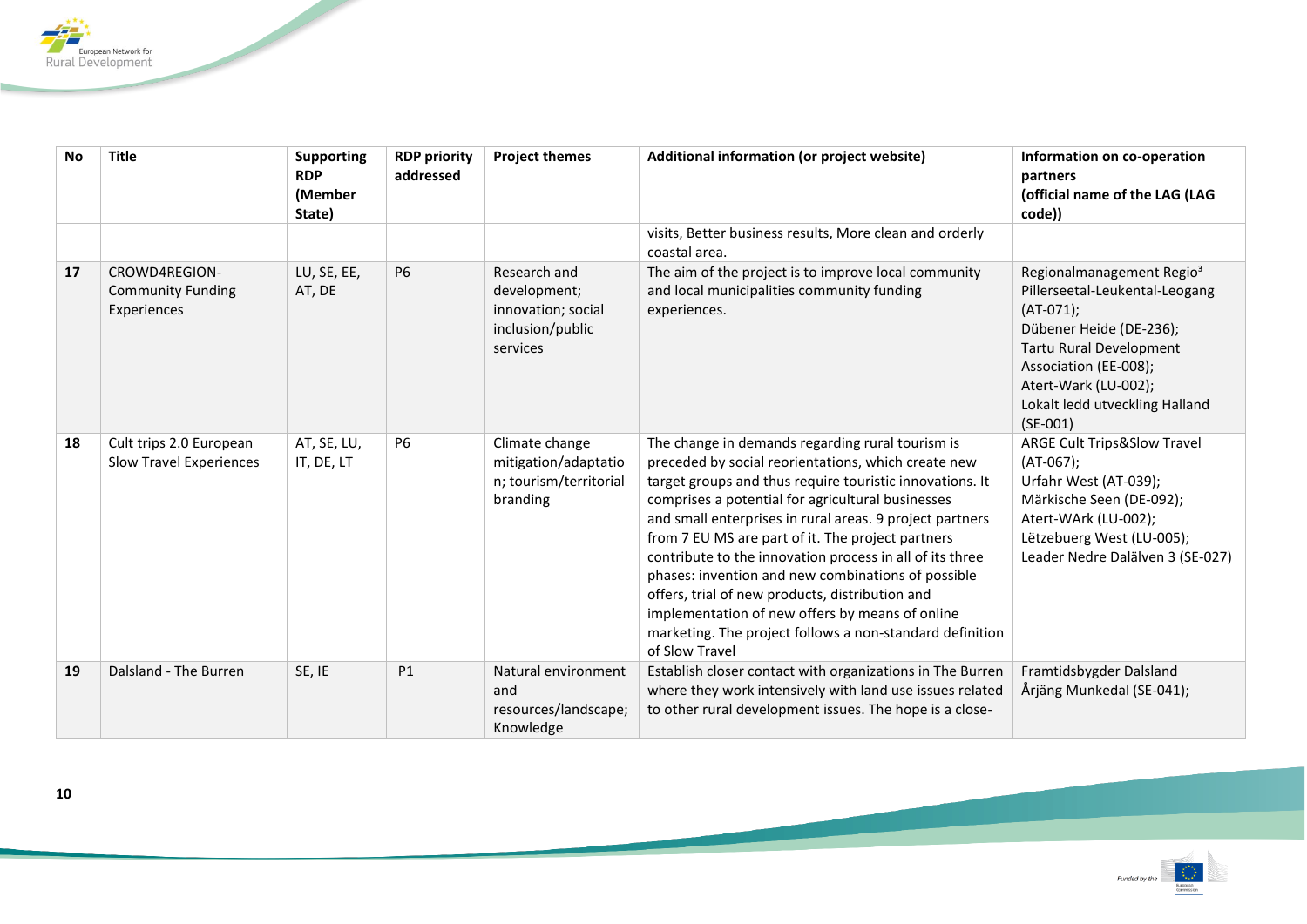

| <b>No</b> | <b>Title</b>                                                         | <b>Supporting</b><br><b>RDP</b><br>(Member<br>State) | <b>RDP priority</b><br>addressed | <b>Project themes</b>                                                                                                                                | Additional information (or project website)                                                                                                                                                                                                                                                                                                       | Information on co-operation<br>partners<br>(official name of the LAG (LAG<br>code))                                                                                |
|-----------|----------------------------------------------------------------------|------------------------------------------------------|----------------------------------|------------------------------------------------------------------------------------------------------------------------------------------------------|---------------------------------------------------------------------------------------------------------------------------------------------------------------------------------------------------------------------------------------------------------------------------------------------------------------------------------------------------|--------------------------------------------------------------------------------------------------------------------------------------------------------------------|
|           |                                                                      |                                                      |                                  | transfer/education/tr<br>aining activities                                                                                                           | knit connection in network form where innovations can<br>be exchanged across borders.                                                                                                                                                                                                                                                             |                                                                                                                                                                    |
| 20        | <b>Dancing Syllables</b>                                             | IT, AT                                               | <b>P6</b>                        | Culture and cultural<br>heritage; Target<br>$group - youth$                                                                                          | This festival takes place in Bruneck and Bad Ischl. The<br>main goal is buidling bridges countries, genres and<br>generations with the help of literature - lyric poetry.<br>Different genres of literature and music start discussions<br>and conversations with the local, traditional audience to<br>shift culture to another modern<br>level. | "Der Keller" Verein für Kultur,<br>Jugend und Kommunikation (local<br>actor);                                                                                      |
| 21        | Darky Sky International-<br>Argo Navis - Follows the<br><b>Stars</b> | AT, EE, LT                                           | <b>P6</b>                        | Climate change<br>mitigation/adaptatio<br>n, social<br>inclusion/Public<br>services,<br>tourism/territorial<br>branding,<br>research&developme<br>nt | The general objective of the project is to develop and<br>promote the pariticipating regions by bringing<br>attention of both local people and visitiors to dark sky<br>activities.                                                                                                                                                               | Western Harju Partnership (EE-<br>004)<br>Utenos regiono vietos veiklos<br>grupė, dvisektorė VVG (LT 008)<br>The project includes a UK (Wales)<br>partner as well. |
| 22        | Discovery of the milling<br>heritage                                 | FR, LU                                               | <b>P6</b>                        | Culture and cultural<br>heritage, marketing,<br>knowledge transfer,<br>education, training<br>activities                                             |                                                                                                                                                                                                                                                                                                                                                   | LAG Regioun<br>Mëllerdall (LU-003)                                                                                                                                 |
| 23        | E-bike Paradise<br>Transnational                                     | AT, DE                                               | P <sub>6</sub>                   | Tourism / territorial<br>branding                                                                                                                    | Each guest will experience E-biking routes along regional<br>companies, farmers, vineries in order to<br>explore the diversity of Souther Burgenland<br>(Südburgenland). In addition, E-bike Paradise of                                                                                                                                          | Südburgenland ein Stück<br>vom Paradies (local partner);<br>Grünes band im Landkreis<br>Helmstedt (DE-146);                                                        |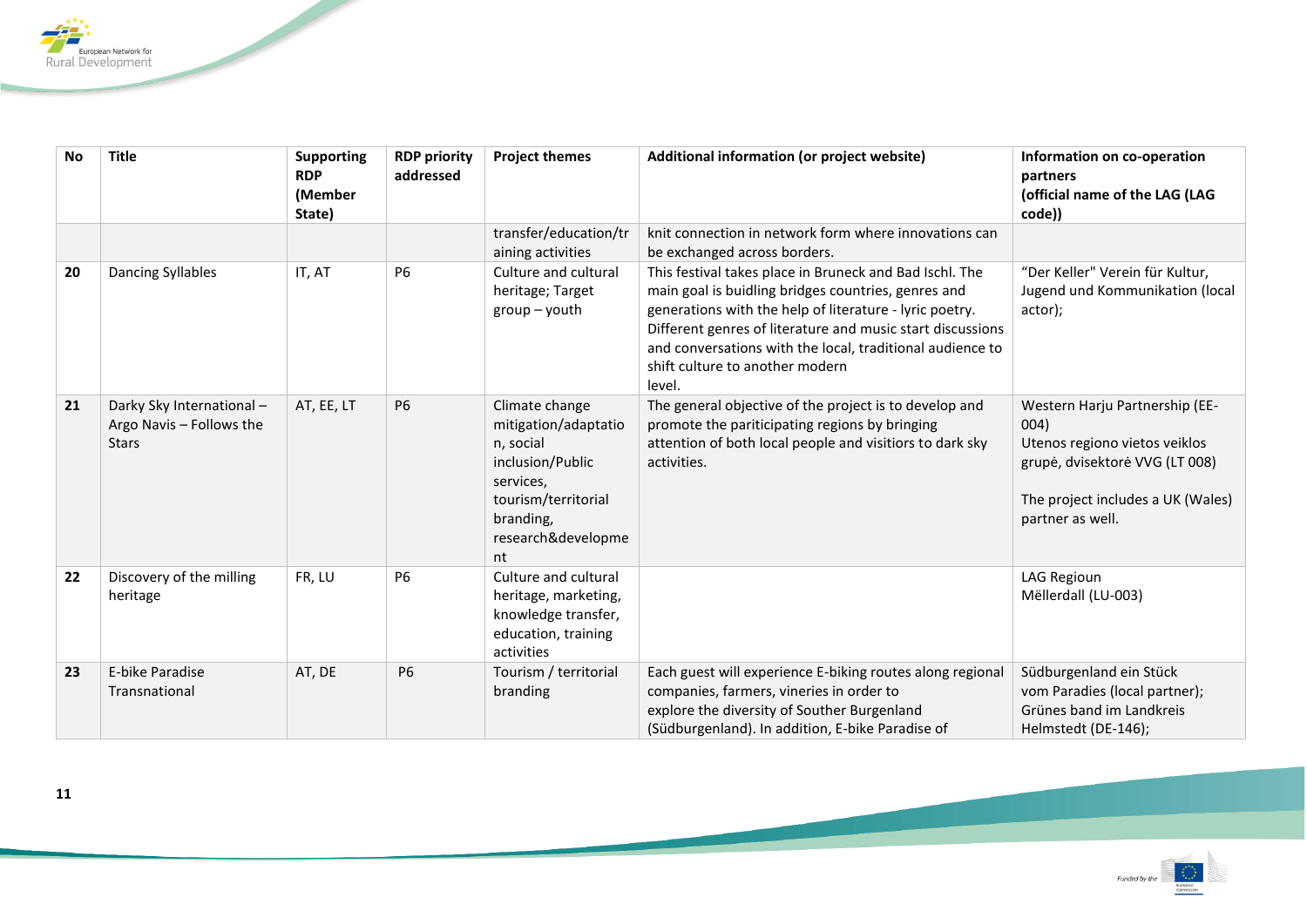

| <b>No</b> | <b>Title</b>                                                | <b>Supporting</b><br><b>RDP</b><br>(Member<br>State) | <b>RDP priority</b><br>addressed | <b>Project themes</b>                                                                                         | Additional information (or project website)                                                                                                                                                                                                                                                                                                                                                                                                                                                                                                                         | Information on co-operation<br>partners<br>(official name of the LAG (LAG<br>code))                                                                                   |
|-----------|-------------------------------------------------------------|------------------------------------------------------|----------------------------------|---------------------------------------------------------------------------------------------------------------|---------------------------------------------------------------------------------------------------------------------------------------------------------------------------------------------------------------------------------------------------------------------------------------------------------------------------------------------------------------------------------------------------------------------------------------------------------------------------------------------------------------------------------------------------------------------|-----------------------------------------------------------------------------------------------------------------------------------------------------------------------|
|           |                                                             |                                                      |                                  |                                                                                                               | Southern Burgenland is missing the link to E-bikes target<br>group in the German tourism industry. This can be<br>achieved by a common website that is used by all<br>partners and it<br>will open the doors to the German tourism market. The<br>aim is to gain know-how in order to establish a further,<br>high-quality tourism offer in Southern Burgenland and<br>to get the opportunity to position on the<br>German market as well.                                                                                                                          | ILE-Region Elm Schunter;<br>Osterode am Harz (DE-161);<br>Westharz (DE-177);                                                                                          |
| 24        | Echoes                                                      | FI, SE                                               |                                  |                                                                                                               |                                                                                                                                                                                                                                                                                                                                                                                                                                                                                                                                                                     | Maaseudun<br>kehittämisyhdistys<br>Ravakka ry (FI)<br>Leader Sjö, skog<br>& fjäl (SE-046)                                                                             |
| 25        | <b>Ecological Care and Design</b><br>of Public Green Spaces | AT, DE                                               | <b>P6</b>                        | Natural environment<br>and<br>resources/landscape;<br>knowledge<br>transfer/education/tr<br>aining activities | In collaboration (LEADER region of Danube-Central<br>Lower Austria and partner regions in SaxonyAnhalt)<br>ecological concepts for design and care are being<br>developed, including for environmental<br>education. Additionally, research is being pursued as to<br>how ecologically cared-for showcase areas can<br>be combined to form a virtual botanical garden. These<br>transnationally developed measures are being<br>realised in downstream national projects, and the<br>resulting knowledge and expertise flow back into the<br>transnational project. | Donau Niederösterreich<br>Mitte (AT-013);<br>LAG Flechtinger Höhenzug(DE-<br>271<br>LAG Mittlere Altmark (DE-174);<br>LAG Unteres Saaletal und<br>Petersberg (DE-282) |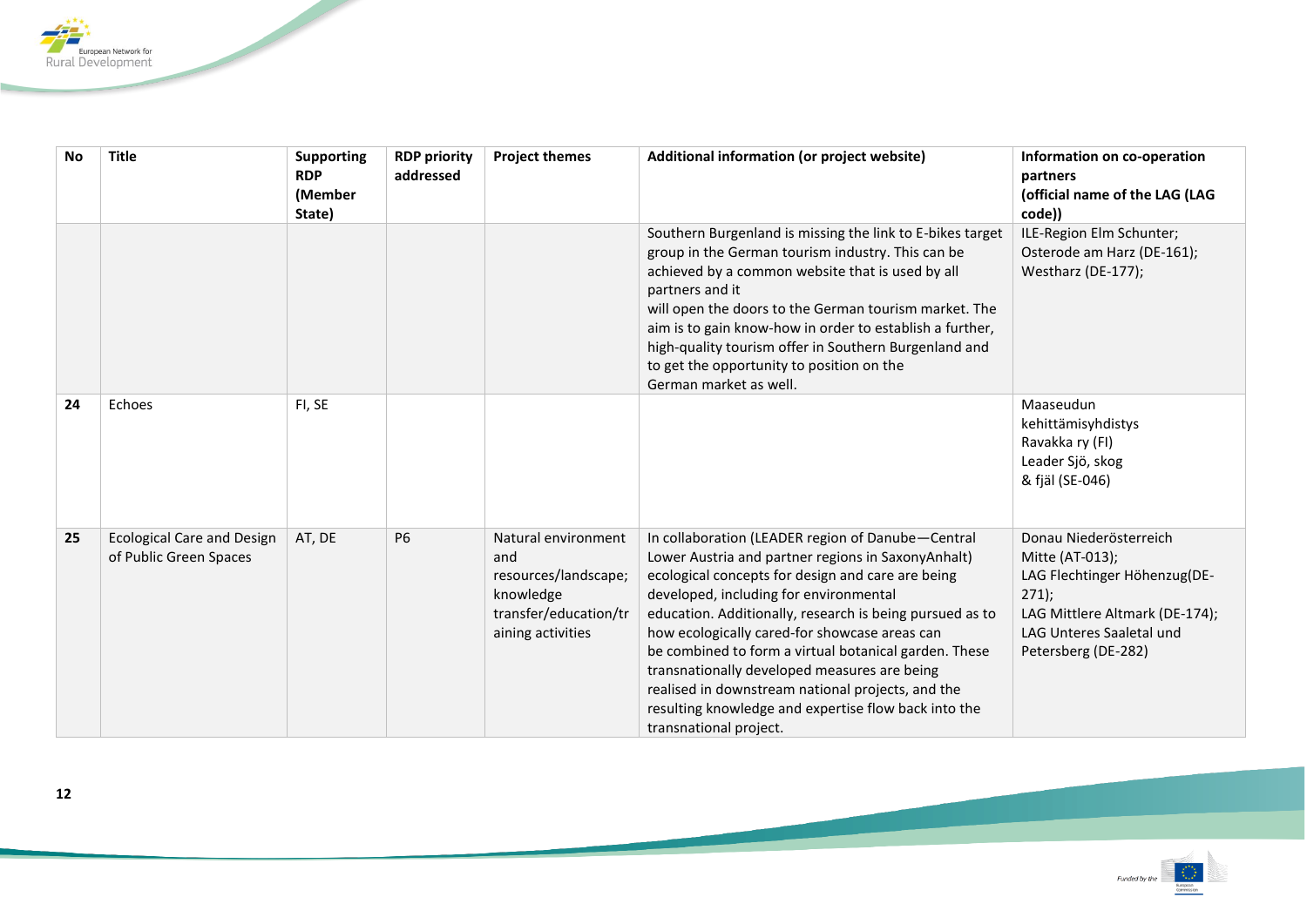

| <b>No</b> | <b>Title</b>                                                                                           | <b>Supporting</b> | <b>RDP priority</b> | <b>Project themes</b>                                                                                                                        | Additional information (or project website)                                                                                                                                                                                                                                                                                                                                                                                                                                                 | Information on co-operation                                                                                                                                                                                                                                             |
|-----------|--------------------------------------------------------------------------------------------------------|-------------------|---------------------|----------------------------------------------------------------------------------------------------------------------------------------------|---------------------------------------------------------------------------------------------------------------------------------------------------------------------------------------------------------------------------------------------------------------------------------------------------------------------------------------------------------------------------------------------------------------------------------------------------------------------------------------------|-------------------------------------------------------------------------------------------------------------------------------------------------------------------------------------------------------------------------------------------------------------------------|
|           |                                                                                                        | <b>RDP</b>        | addressed           |                                                                                                                                              |                                                                                                                                                                                                                                                                                                                                                                                                                                                                                             | partners                                                                                                                                                                                                                                                                |
|           |                                                                                                        | (Member           |                     |                                                                                                                                              |                                                                                                                                                                                                                                                                                                                                                                                                                                                                                             | (official name of the LAG (LAG                                                                                                                                                                                                                                          |
|           |                                                                                                        | State)            |                     |                                                                                                                                              |                                                                                                                                                                                                                                                                                                                                                                                                                                                                                             | code))                                                                                                                                                                                                                                                                  |
| 26        | Eco-North                                                                                              | LV, EE, FI, PL    | P1                  | Innovation; business<br>development;<br>kwnoedge<br>transfer/education/tr<br>aining activities;<br>circular<br>economy/bio, green<br>economy | The aim of the project is to activate and promote eco-<br>friendly attitudes and raise the awareness of the<br>bioeconomy among the inhabitants of each partner<br>local strategy development area. Young people will<br>learn the international interaction, improve their<br>language skills, open to different cultures, they also<br>create and implement some new ideas. The level of<br>business skills of young people will be improved<br>during the implementation of the project. | NGO PAIK (EE-016); Kuudestaan<br>ry (FI-017);<br>Biedrība "Partnerība<br>"Daugavkrasts" (LV-020);<br>Biedrība "Ropažu<br>Garkalnes partnerība"<br>(LV-028);<br>Rīgas rajona Lauku<br>attīstības biedrība (LV-027);<br>Lokalna Grupa Działania<br>Ziemia Gotyku (PL-035) |
| 27        | Elaboration of an overall<br>concept with action plan<br>and cost estimate for the<br>area Klobenstein | DE, AT            | <b>P6</b>           | Natural environment<br>and<br>resources/landscape;<br>tourism/territorial<br>branding                                                        | Baseline study and planning phase; creative and<br>development phase; public presentation                                                                                                                                                                                                                                                                                                                                                                                                   | Gemeinde Kössen (local actor);<br>Gemeinde Schleching (local actor)                                                                                                                                                                                                     |
| 28        | Engine-Entrepreneurship<br>through international<br>experience                                         | SE, UK            | <b>P6</b>           | Target group - youth;<br>business<br>development;<br>Community<br>development                                                                | The purpose of the project is to strengthen young<br>people's entrepreneurial involvement. The target<br>group is aged 18-25 who are either community<br>entrepreneurs or corporate entrepreneurs throughout<br>the<br>leader area.                                                                                                                                                                                                                                                         | Leader Linne Småland (SE-019);<br>Angus Local Action Group (UK-<br>100)                                                                                                                                                                                                 |
| 29        | <b>EUROCHEF</b>                                                                                        | ES, EE            | <b>P6</b>           | Tourism/territorial<br>branding; food and<br>drink                                                                                           |                                                                                                                                                                                                                                                                                                                                                                                                                                                                                             | Põlvamaa Partnerluskogu (EE-<br>$002$ );                                                                                                                                                                                                                                |
| 30        | Events that have a<br>transboundary influence                                                          | LV, EE            | <b>P6</b>           | Culture and cultural<br>heritage                                                                                                             | Goal of the project is: The region's cultural heritage is<br>preserved, developed and skilfully presented.                                                                                                                                                                                                                                                                                                                                                                                  | NGO Mulgimaa Development<br>Center (EE-019);                                                                                                                                                                                                                            |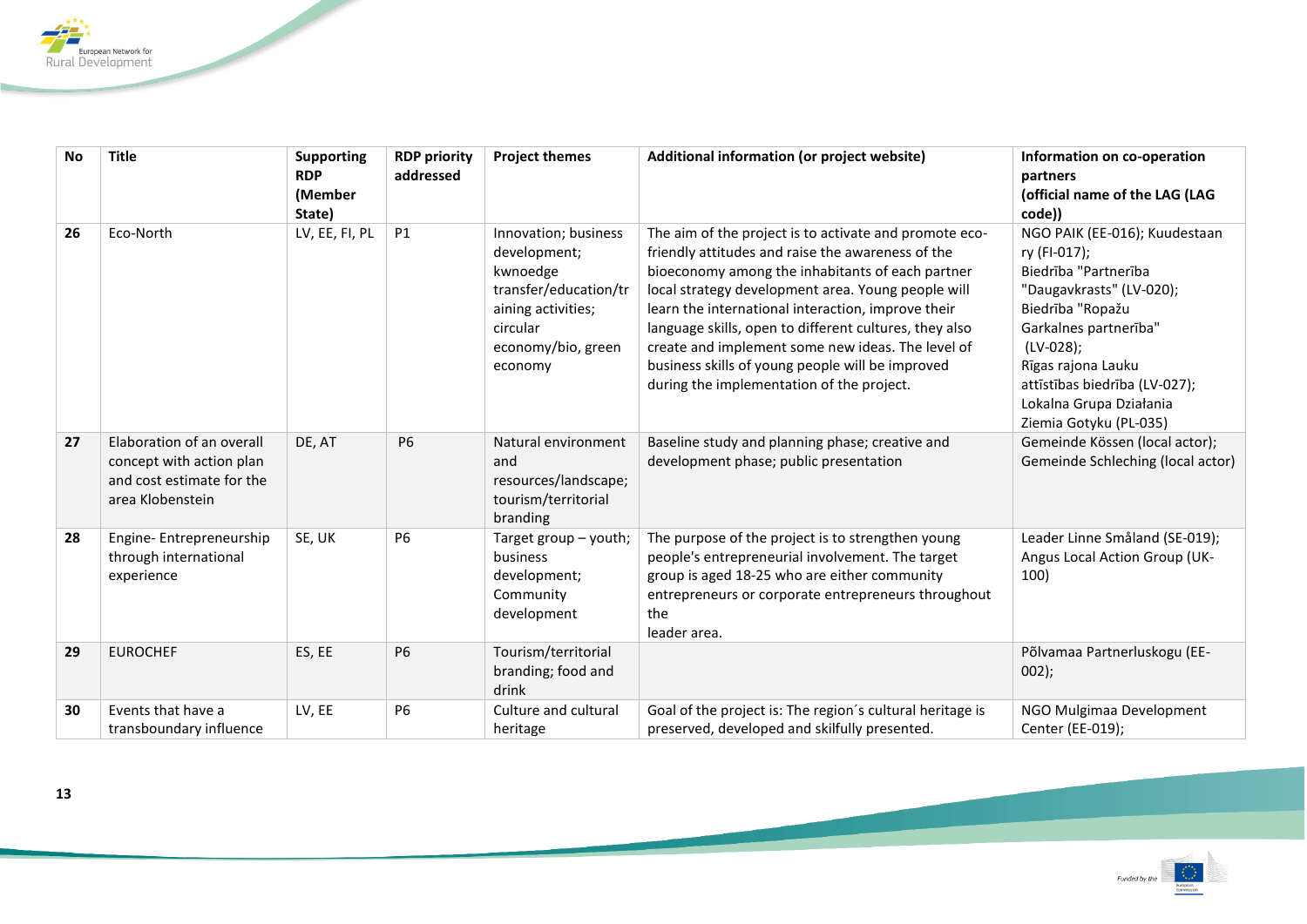

| <b>No</b> | <b>Title</b>                                                                              | <b>Supporting</b><br><b>RDP</b><br>(Member<br>State) | <b>RDP priority</b><br>addressed | <b>Project themes</b>                                                                                                          | Additional information (or project website)                                                                                                                                                                                                                                                                                                                                                                                                                      | Information on co-operation<br>partners<br>(official name of the LAG (LAG<br>code))                                                                                                                                                            |
|-----------|-------------------------------------------------------------------------------------------|------------------------------------------------------|----------------------------------|--------------------------------------------------------------------------------------------------------------------------------|------------------------------------------------------------------------------------------------------------------------------------------------------------------------------------------------------------------------------------------------------------------------------------------------------------------------------------------------------------------------------------------------------------------------------------------------------------------|------------------------------------------------------------------------------------------------------------------------------------------------------------------------------------------------------------------------------------------------|
|           |                                                                                           |                                                      |                                  |                                                                                                                                | Across the border neighbours know each other cultural<br>heritage. Activities: Mulgi Festival 2016 and<br>2018. Folk dance groups (up to 5 groups) from Latvia in<br>2016. Events that have transboundary<br>influence both sides of the border. In main focus are<br>events that have bigger influence to both to<br>Mulgimaa region and to Ruijena region. These are the<br>events that can interest whole Estonia and<br>Latvia.                              | Association "From Salaca to<br>Ruja"/"No Salacas līdz Rūjai" (LV-<br>019)                                                                                                                                                                      |
| 31        | <b>Farmer Time Finland</b>                                                                | FI,                                                  | P1                               | Agriculture and<br>farming                                                                                                     | n/a                                                                                                                                                                                                                                                                                                                                                                                                                                                              | n/a                                                                                                                                                                                                                                            |
| 32        | <b>FinEst Band Camp</b>                                                                   | FI, EE                                               | <b>P6</b>                        | Culture and cultural<br>heritage                                                                                               | https://www.facebook.com/search/top/?q=the%20fine<br>st%20band%20camp                                                                                                                                                                                                                                                                                                                                                                                            | Saarte Koostöökogu (EE-011);<br>Leader Aisapari ry (FI-005);<br>Leader Aisapari ry (Järvilakeuden<br>Kansalaisopiston<br>kannatusyhdistys ry) (FI-005);<br>Leader Mansikka ry (Suonenjoen<br>kaupunki, Sisä-Savon<br>kansalaisopisto) (FI-023) |
| 33        | FinEst Countryside -<br>Accessible Coastal and<br>Village Tourism in Baltic<br>Sea Region | EE, FI                                               | <b>P6</b>                        | Tourism/territorial<br>branding; culture and<br>cultural heritage;<br>business<br>development;<br>marketing; food and<br>drink | The purpose of the international project will be creating<br>added value for rural tourism concentrating on Finnish-<br>Estonian cooperation, service development, learning<br>and networking especially in small villages and rural<br>areas and to combine nature, culture, handcraft and<br>food into a sustainable touristic package. The main<br>objectives of the FinEst Project are promoting tourism<br>among the Baltic Sea area, finding new models of | North Harju Partnership NGO (EE-<br>$007$ );<br>Leader Varsin Hyvä ry (FI-040)                                                                                                                                                                 |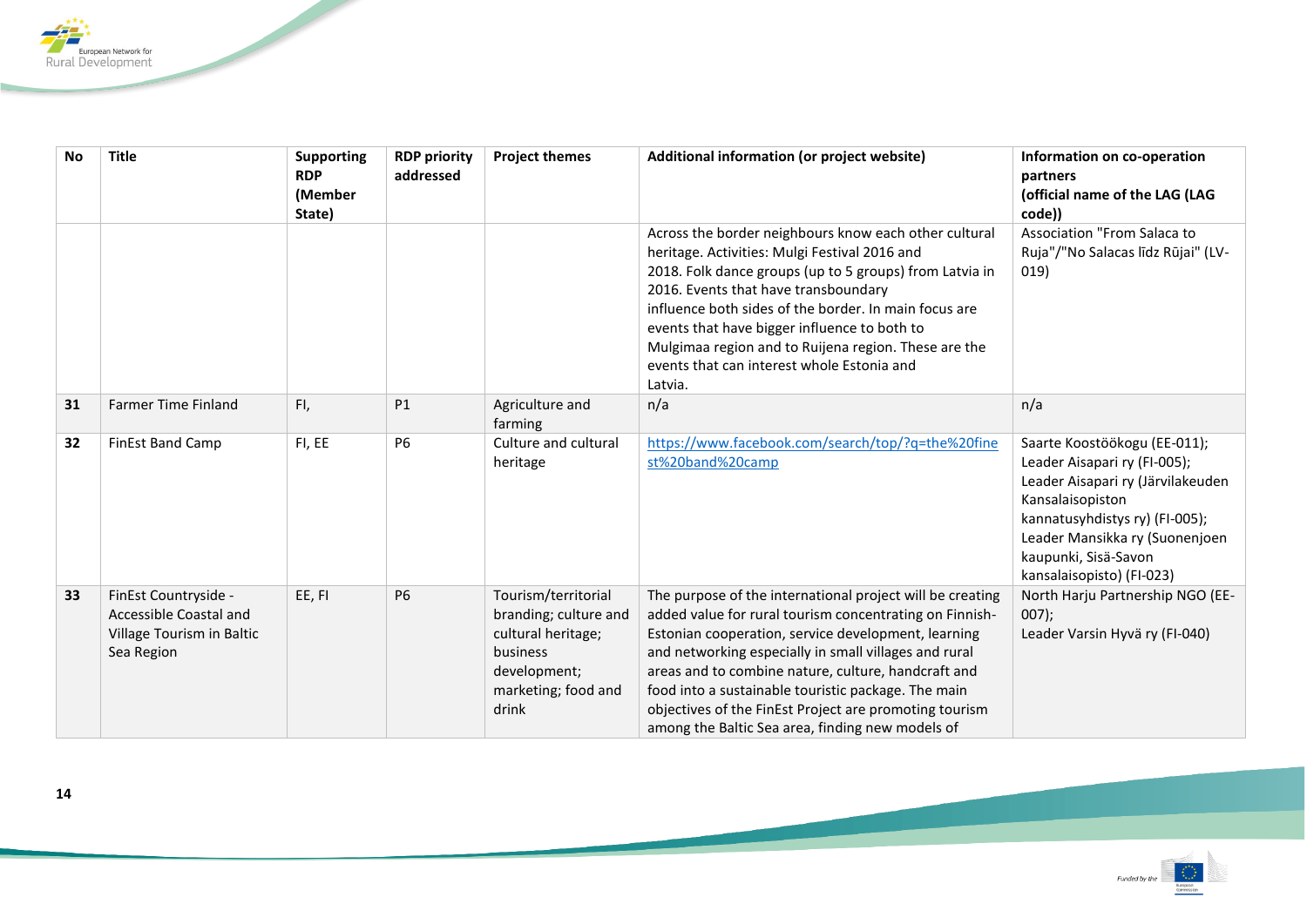

| No | <b>Title</b>                                        | <b>Supporting</b><br><b>RDP</b><br>(Member<br>State) | <b>RDP priority</b><br>addressed | <b>Project themes</b>                                                                      | Additional information (or project website)                                                                                                                                                                                                                                                                                                                                                                                                                                                                       | Information on co-operation<br>partners<br>(official name of the LAG (LAG<br>code))                                                            |
|----|-----------------------------------------------------|------------------------------------------------------|----------------------------------|--------------------------------------------------------------------------------------------|-------------------------------------------------------------------------------------------------------------------------------------------------------------------------------------------------------------------------------------------------------------------------------------------------------------------------------------------------------------------------------------------------------------------------------------------------------------------------------------------------------------------|------------------------------------------------------------------------------------------------------------------------------------------------|
|    |                                                     |                                                      |                                  |                                                                                            | marketing and communication, networking and<br>intercultural learning, innovative product and service<br>development and digital routing.                                                                                                                                                                                                                                                                                                                                                                         |                                                                                                                                                |
| 34 | FinEst Media                                        | EE, FI                                               | <b>P6</b>                        | Tourism / territorial<br>branding, target<br>$group - youth,$<br>research &<br>development | The project activates young people in rural areas for<br>international cooperation, giving them knowledge on<br>partner's language, cultural and activities. The<br>cooperation project includes media education, various<br>media assignments, adventure sports and summer<br>camps each partner country. The project will also<br>increase youngster's knowledge of their home region<br>and it develops interaction among young people. The<br>project socializes young people locally and<br>internationally. | Valga County Partnership (EE-<br>014)                                                                                                          |
| 35 | Five Star nature<br>(5starnature)                   | FI, EE, HU,<br>ES, IT                                | <b>P1</b>                        | Tourism/territorial<br>branding                                                            | The project aims to increase the knowledge on nature<br>tourism and its possibilities within European areas. The<br>project will implement measures on developing and<br>testing of bird tourism, wellness tourism, nature<br>tourism, nature food services and media knowledge.<br>Different developing measures will be implemented.<br>The partnership included Spain, Italy, Estonia, Hungary<br>and Finland.                                                                                                 | LAG Järva Development Partners<br>$(EE-012);$<br>Western-Harju Partnership (EE-<br>004);<br>Leader Aktiivinen<br>Pohjois-Satakunta ry (FI-031) |
| 36 | Four Seasons Derby - Food<br>tourism in rural areas | FI, RO                                               | n/a                              | n/a                                                                                        | n/a                                                                                                                                                                                                                                                                                                                                                                                                                                                                                                               | Leader Ravakka ry (FI-035);<br>Leader Kalakukko ry                                                                                             |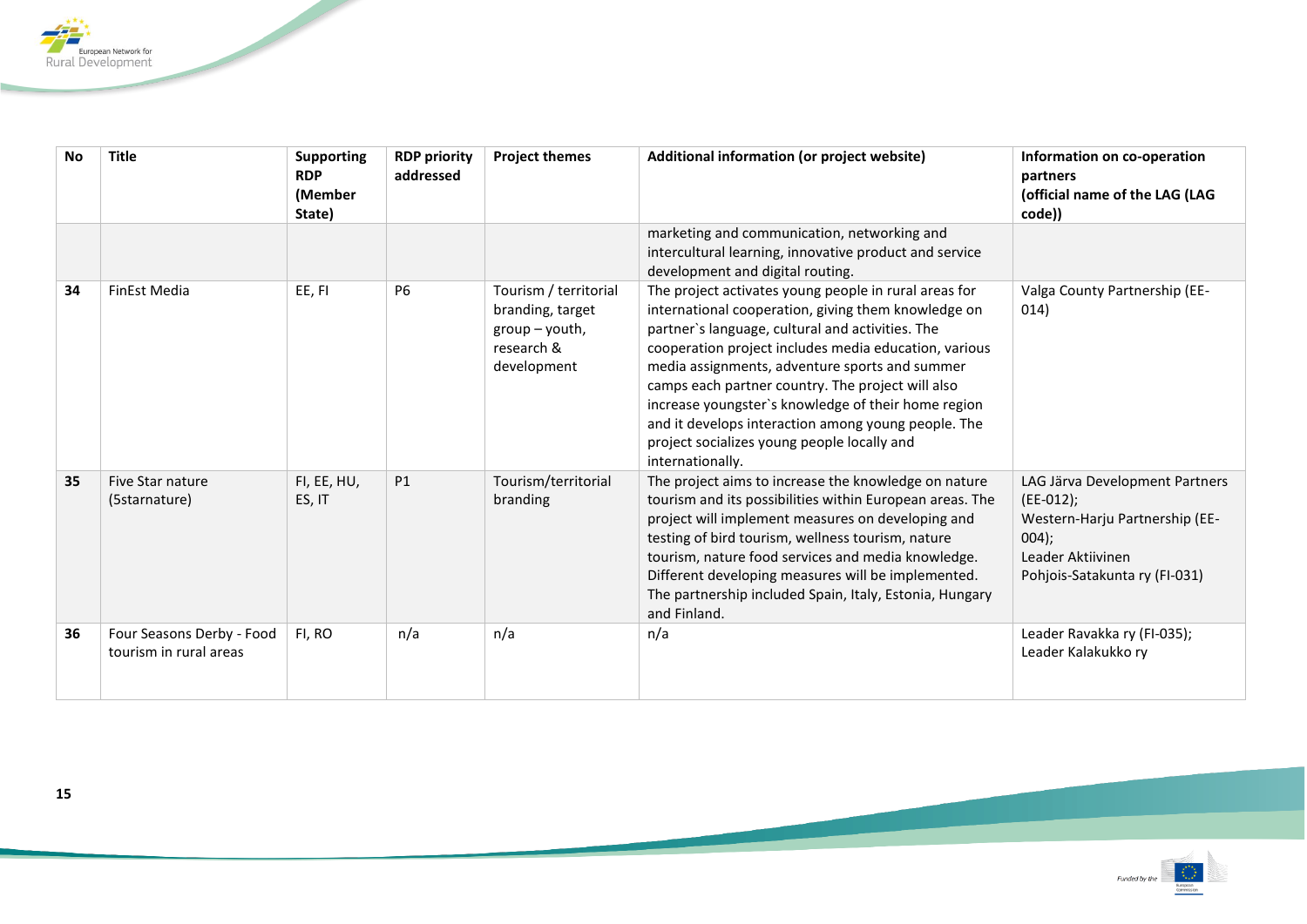

| No | <b>Title</b>                                                                            | <b>Supporting</b><br><b>RDP</b><br>(Member<br>State) | <b>RDP priority</b><br>addressed | <b>Project themes</b>                                                                                                                             | Additional information (or project website)                                                                                                                                                                                                                                                                         | Information on co-operation<br>partners<br>(official name of the LAG (LAG<br>code))                                                                   |
|----|-----------------------------------------------------------------------------------------|------------------------------------------------------|----------------------------------|---------------------------------------------------------------------------------------------------------------------------------------------------|---------------------------------------------------------------------------------------------------------------------------------------------------------------------------------------------------------------------------------------------------------------------------------------------------------------------|-------------------------------------------------------------------------------------------------------------------------------------------------------|
| 37 | From one villa (Roman) to<br>another in the country of<br>the Treviri                   | BE, LU                                               | <b>P6</b>                        | Culture and cultural<br>heritage                                                                                                                  |                                                                                                                                                                                                                                                                                                                     | GAL Haute-Sûre Forêt d'Anlier<br>$(BE-006);$<br>GAL Lëtzebuerg (LU-005);                                                                              |
| 38 | From traditional craftsman<br>skills to modern<br>sustainable rural tourism<br>products | IT, LV, PL, SI                                       | <b>P6</b>                        | Culture and cultural<br>heritage;<br>tourism/territorial<br>branding; knowledge<br>transfer/education/tr<br>aining activities                     | The aim of the project is to encourage the creation of<br>new crafts, home-made products and rural tourism<br>enterprises in the territories of co-operation partners,<br>promoting sustainable regional development and<br>developing products that are in the interest of the<br>nowadays rural tourism industry. | Biedrība "Aizkraukles rajona<br>partnerība" (LV-002);<br>Srce Slovenije (SI-010);<br>LAG Kazbegi (Georgia);<br>LAG Lunca Prutului de Jos<br>(Moldova) |
| 39 | Geology - an adventure                                                                  | AT, DE                                               | <b>P6</b>                        | Natural environment<br>and<br>resources/landscape;<br>knowledge<br>transfer/education/tr<br>aining activities;<br>tourism/territorial<br>branding | Styrian Vulcanland and Vulcan Eifel want to work<br>together to improve and increase the collaboration.<br>Vulcanism shall be provided in a very interactive way.<br>Vulcanic hotspots should form an interesting<br>network to present the geo-vulanic history even for<br>tourists.                               | Verein zur Förderung des<br>steirischen Vulkanlandes (AT-066)                                                                                         |
| 40 | Geopark-Plus.Geoparks<br>develop together                                               | AT, DE, DE                                           | <b>P6</b>                        | Tourism/territorial<br>branding                                                                                                                   |                                                                                                                                                                                                                                                                                                                     | LAG Land des Roten Porphyr (DE-<br>242); LAG Leipziger<br>Muldenland (DE-244);                                                                        |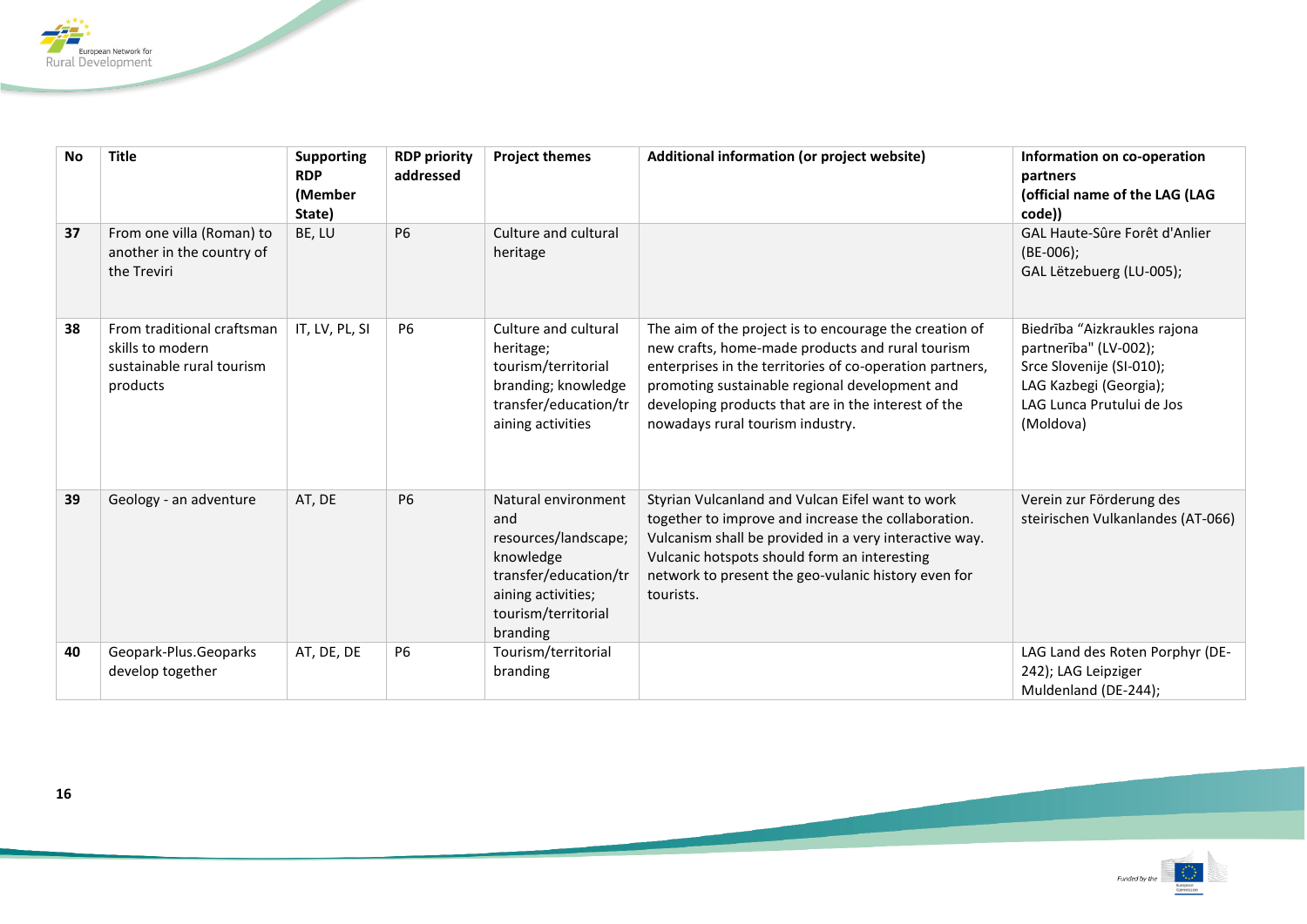

| <b>No</b> | <b>Title</b>                                          | <b>Supporting</b><br><b>RDP</b><br>(Member<br>State) | <b>RDP</b> priority<br>addressed | <b>Project themes</b>                                                                                                 | Additional information (or project website)                                                                                                                                                                                                                                                                                                                                                                                                                                                                          | Information on co-operation<br>partners<br>(official name of the LAG (LAG<br>code))                                                                                                                                                                                                                                                                             |
|-----------|-------------------------------------------------------|------------------------------------------------------|----------------------------------|-----------------------------------------------------------------------------------------------------------------------|----------------------------------------------------------------------------------------------------------------------------------------------------------------------------------------------------------------------------------------------------------------------------------------------------------------------------------------------------------------------------------------------------------------------------------------------------------------------------------------------------------------------|-----------------------------------------------------------------------------------------------------------------------------------------------------------------------------------------------------------------------------------------------------------------------------------------------------------------------------------------------------------------|
| 41        | <b>GLAMUR</b>                                         | AT, SI                                               | <b>P6</b>                        | Supply<br>chains/producer<br>organisations and<br>cooperatives; food<br>and drink;<br>tourism/territorial<br>branding | Through the operation, we want to increase awareness<br>of the importance of local supply and self-care<br>throughout the entire area of all three LAGs. As part of<br>the operation, many activities will be carried<br>out to improve the visibility and perception of the local<br>offer. Thus, GLAMUR sales points will be<br>established throughout the region, GLAMUR events will<br>be organized and examples of good practices<br>will be presented. Many activities are also directed<br>towards promotion. | LAG SachsenKreuz+ (DE-249); LAG<br>Sächsisches Zweistromland-<br>Ostelbien (DE251);<br><b>Nationaler GeoPark</b><br>Porphyrland.Steinreich in SN;<br>Nationaler GeoPark Thüringen<br>Inselsberg - Drei<br>Gle;<br><b>UNESCO GeoPark Erz der</b><br>Alpen<br><b>GlaMUR Genuss am Fluss;</b><br>LAS Ovtar Slovenskih goric (SI-<br>023);<br>LAS Prlekija (SI-030) |
| 42        | Good examples of<br>estonian and hungarian<br>country | HU, EE                                               | P <sub>2</sub>                   | <b>Business</b><br>development                                                                                        | The aim of the project is to enable sustainable<br>entrepreneurship in rural areas.                                                                                                                                                                                                                                                                                                                                                                                                                                  | NGO Viru Cooperation Council<br>$(EE-006)$                                                                                                                                                                                                                                                                                                                      |
| 43        | Green economy - Multiple<br>use of forest             | LU, FI, PT, SE                                       | <b>P6</b>                        | Circular<br>economy/bio, green<br>economy                                                                             | n/a                                                                                                                                                                                                                                                                                                                                                                                                                                                                                                                  | Regioun Mëllerdall (LU-003);<br>Leader Linné Småland (SE-019;<br>Leader Västra Småland (SE-021)                                                                                                                                                                                                                                                                 |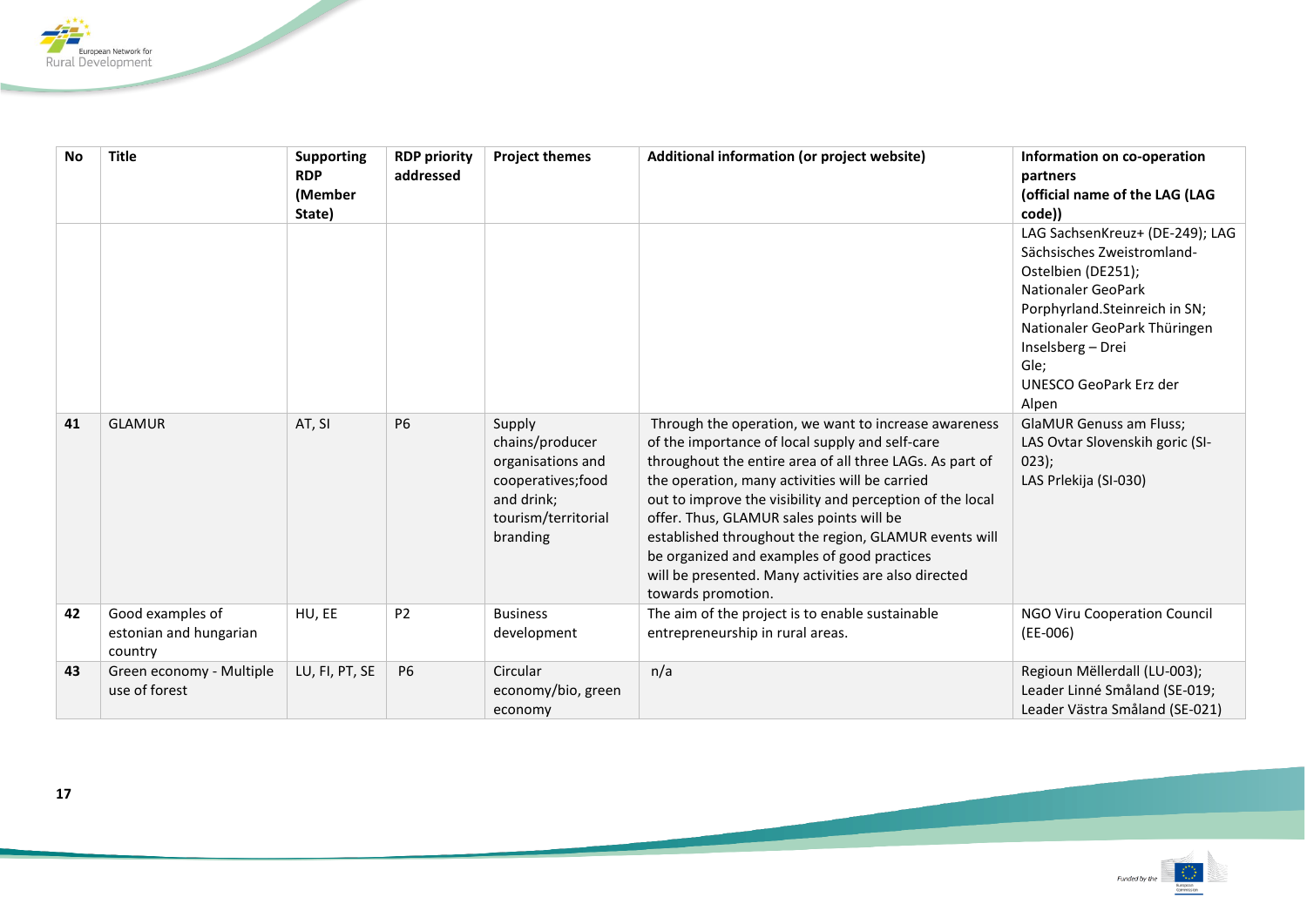

| <b>No</b> | <b>Title</b>                                                   | <b>Supporting</b> | <b>RDP priority</b> | <b>Project themes</b>                                                                                                                                                                   | Additional information (or project website)                                                                                                                                                                                                                                                                                                                                                 | Information on co-operation                                                                                                                                                                                                                                          |
|-----------|----------------------------------------------------------------|-------------------|---------------------|-----------------------------------------------------------------------------------------------------------------------------------------------------------------------------------------|---------------------------------------------------------------------------------------------------------------------------------------------------------------------------------------------------------------------------------------------------------------------------------------------------------------------------------------------------------------------------------------------|----------------------------------------------------------------------------------------------------------------------------------------------------------------------------------------------------------------------------------------------------------------------|
|           |                                                                | <b>RDP</b>        | addressed           |                                                                                                                                                                                         |                                                                                                                                                                                                                                                                                                                                                                                             | partners<br>(official name of the LAG (LAG                                                                                                                                                                                                                           |
|           |                                                                | (Member<br>State) |                     |                                                                                                                                                                                         |                                                                                                                                                                                                                                                                                                                                                                                             | code))                                                                                                                                                                                                                                                               |
| 44        | Havsöring från hav till hav                                    | FI, SE            | P1, P6              | <b>Fisheries</b><br>&aquaculture,<br>knowledge transfer /<br>education / training<br>activities,<br>governance, tourism<br>/ territorial branding                                       |                                                                                                                                                                                                                                                                                                                                                                                             | Leader Bohuskust<br>och gränsbygd<br>$(SE-004)$                                                                                                                                                                                                                      |
| 45        | Healthy Living -<br><b>Preservation of Rural</b><br>Traditions | LV, DE            | P1                  | <b>Business</b><br>development;<br>employment/job<br>creation; community<br>development; supply<br>chains/producer<br>organisations and<br>cooperatives;<br>economic<br>diversification | The aim of the project is to develop an interregional and<br>transnational cooperation project with the<br>motto "Healthy Living - Preservation of Rural<br>Traditions", focusing on cultural heritage and enhancing<br>the quality of life in rural areas by preserving the<br>traditional values of the LAGs "From Salaca to Rūja"<br>and its cooperation partners in Latvia and Germany. | Biedrība "No Salacas līdz<br>Rūjai" (LV-019);<br>Biedrība "Vidzemes lauku<br>partnerība "Brasla" (LV-031)                                                                                                                                                            |
| 46        | Here and there -<br>national/international<br>learning network | DE, AT            | <b>P6</b>           | Community<br>development;<br>knowledge<br>transfer/education/tr<br>aining activities                                                                                                    | Support of the ecological und regional agriculture;<br>develop new ways of marketing as a part of a<br>congress.                                                                                                                                                                                                                                                                            | Eisenstraße Niederösterreich (AT-<br>$027$ ;<br>Fumo Regionalentwicklung<br>Fuschlseeregion - Mondseeland<br>$(AT-052);$<br>Kärnten: Mitte (AT-004);<br>Lebens. Wert. Pongau (AT-049);<br>Mittelburgenland Plus (AT-003);<br>Nationalparkoö. Kalkalpen (AT-<br>042); |

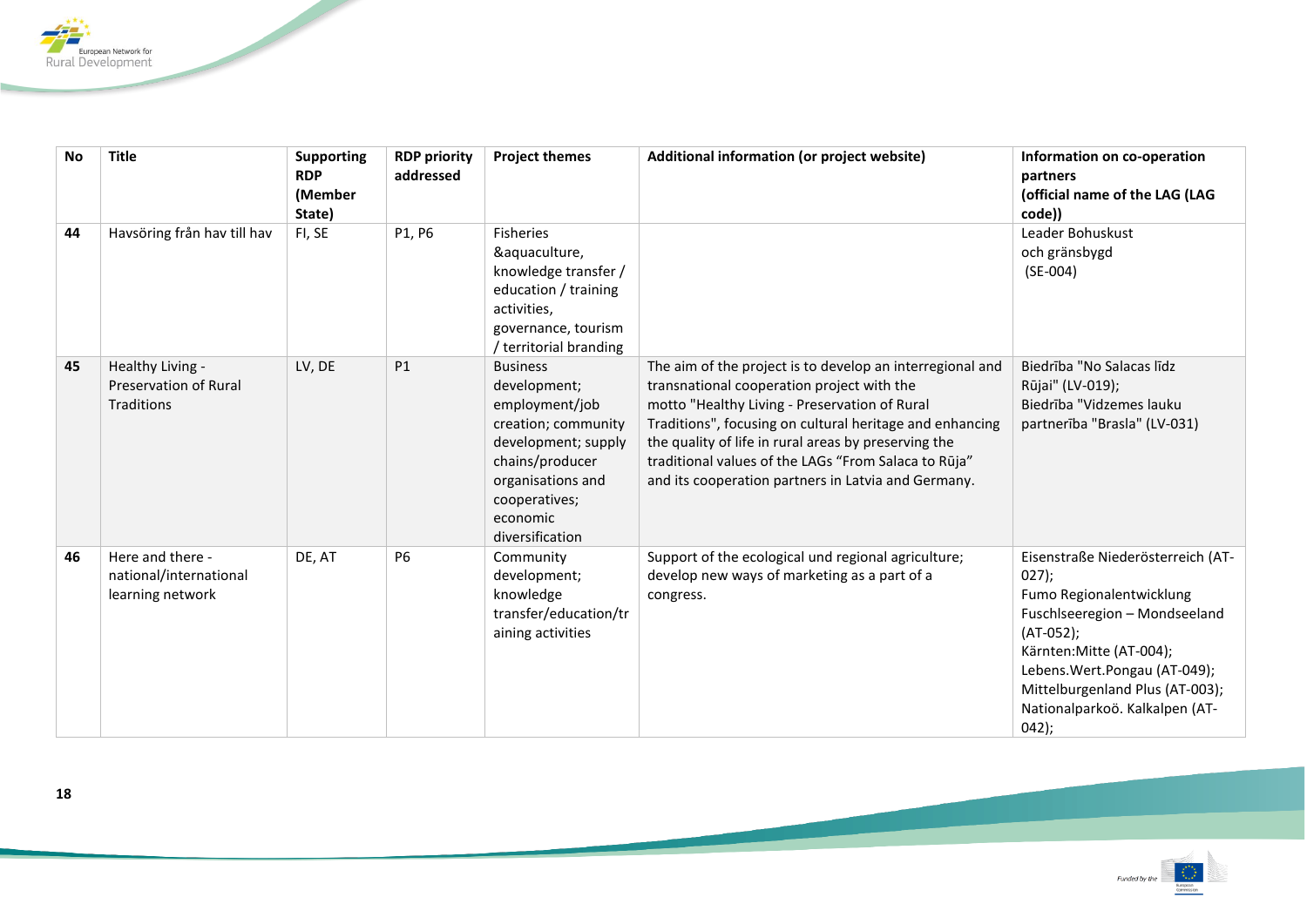

| <b>No</b> | <b>Title</b>               | <b>Supporting</b> | <b>RDP priority</b> | <b>Project themes</b> | Additional information (or project website)                | Information on co-operation           |
|-----------|----------------------------|-------------------|---------------------|-----------------------|------------------------------------------------------------|---------------------------------------|
|           |                            | <b>RDP</b>        | addressed           |                       |                                                            | partners                              |
|           |                            | (Member           |                     |                       |                                                            | (official name of the LAG (LAG        |
|           |                            | State)            |                     |                       |                                                            | code))                                |
|           |                            |                   |                     |                       |                                                            | Oberinnviertel-Mattigtal (AT-         |
|           |                            |                   |                     |                       |                                                            | 030);                                 |
|           |                            |                   |                     |                       |                                                            | Regionsmanagement Osttirol (AT-       |
|           |                            |                   |                     |                       |                                                            | 073);                                 |
|           |                            |                   |                     |                       |                                                            | Zukunftsorte - Plattform der          |
|           |                            |                   |                     |                       |                                                            | innovativen Gemeinden                 |
|           |                            |                   |                     |                       |                                                            | Österreichs (local actor);            |
|           |                            |                   |                     |                       |                                                            | Standortmarketinggesellschaft         |
|           |                            |                   |                     |                       |                                                            | Landkreis Miesbach mbH (local         |
|           |                            |                   |                     |                       |                                                            | actor)                                |
| 47        | History of the 'Exulanten' | DE, AT            | <b>P6</b>           | Social                | Supported by a project management, an exhibition on        | Gemeinde Fließ (municipality);        |
|           | in Franken                 |                   |                     | inclusion/public      | the subject of 'Exulanten' in the Roth /                   | Kitzbüheler Alpen (AT-072);           |
|           |                            |                   |                     | services; culture and | Schwabach region is to be created. A project visit to      | Kufstein Und Umgebung, Untere         |
|           |                            |                   |                     | cultural heritage     | Niederösterreich will deepen the cooperation.              | Schranne-Kaiserwinkl (AT-075);        |
|           |                            |                   |                     |                       |                                                            | Regionalentwicklungsverein            |
|           |                            |                   |                     |                       |                                                            | Zukunft Linz-Land (AT-046),           |
|           |                            |                   |                     |                       |                                                            | Regionalmanagement Bezirk Imst        |
|           |                            |                   |                     |                       |                                                            | $(AT-068);$                           |
|           |                            |                   |                     |                       |                                                            | Regionalmanagement Regio <sup>3</sup> |
|           |                            |                   |                     |                       |                                                            | Pillerseetal-Leukental-Leogang        |
|           |                            |                   |                     |                       |                                                            | $(AT-071);$                           |
|           |                            |                   |                     |                       |                                                            | Regionalmanagement Wipptal            |
|           |                            |                   |                     |                       |                                                            | $(AT-074)$ ;                          |
|           |                            |                   |                     |                       |                                                            | Gemeinde Kammerstein (local           |
|           |                            |                   |                     |                       |                                                            | actor)                                |
| 48        | Holistic approach in lake  | SE, FI            | <b>P6</b>           | Knowledge             | "Holistic approach in lake restoration" is a transnational | Leader Etpähä ry (Päijät-Hämeen       |
|           | restoration (HolaLake)     |                   |                     | transfer/education/tr | cooperation project between 4 Finnish LAGs,                | Vesijärvisäätiö) (FI-008);            |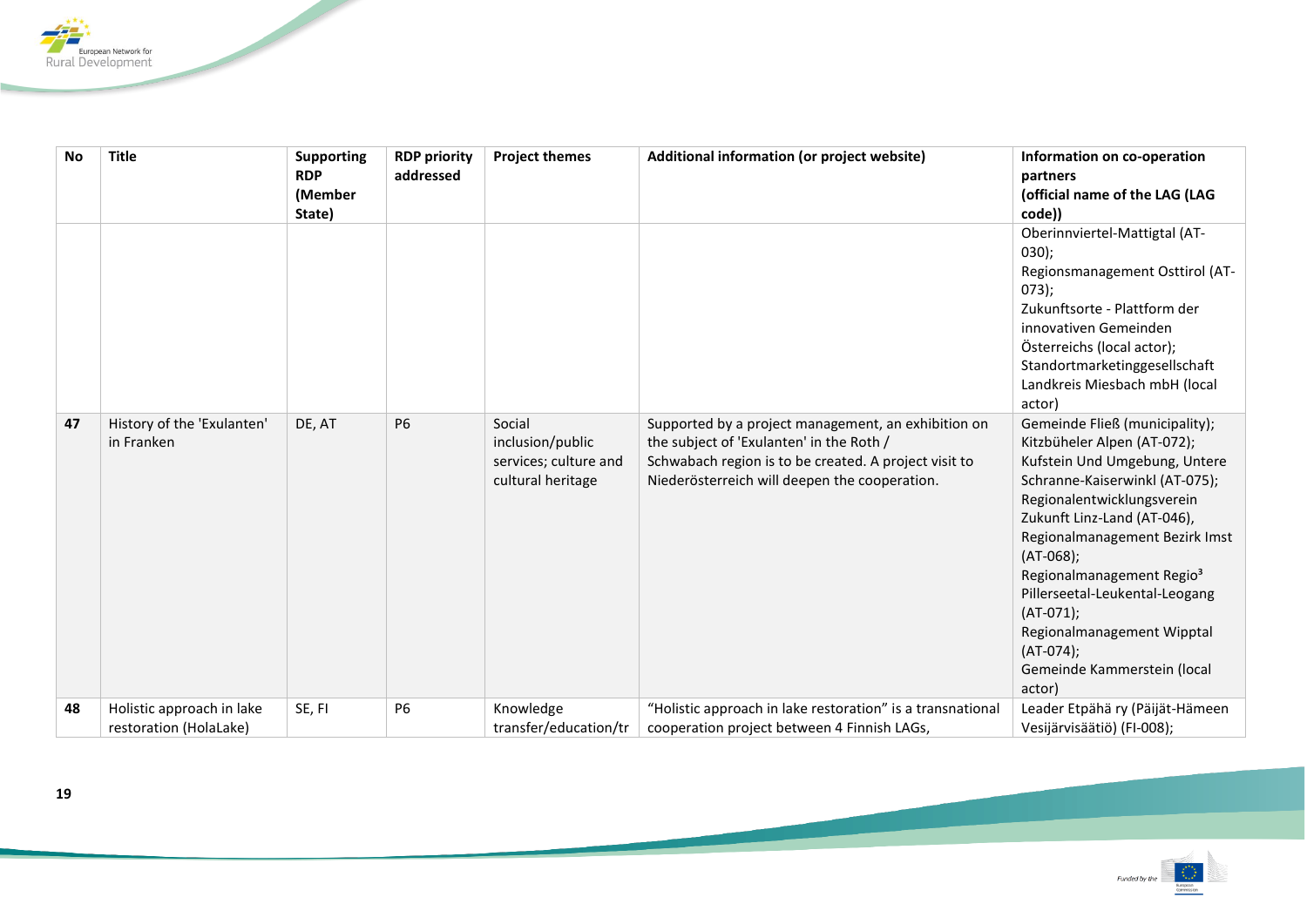

| <b>No</b> | <b>Title</b>                                                            | <b>Supporting</b><br><b>RDP</b><br>(Member<br>State) | <b>RDP priority</b><br>addressed | <b>Project themes</b>                                                                                                                                       | Additional information (or project website)                                                                                                                                                                                                                                                                                                                                                                                                                                                                          | Information on co-operation<br>partners<br>(official name of the LAG (LAG<br>code))                                                                                                                                                                                                                                                                         |
|-----------|-------------------------------------------------------------------------|------------------------------------------------------|----------------------------------|-------------------------------------------------------------------------------------------------------------------------------------------------------------|----------------------------------------------------------------------------------------------------------------------------------------------------------------------------------------------------------------------------------------------------------------------------------------------------------------------------------------------------------------------------------------------------------------------------------------------------------------------------------------------------------------------|-------------------------------------------------------------------------------------------------------------------------------------------------------------------------------------------------------------------------------------------------------------------------------------------------------------------------------------------------------------|
|           |                                                                         |                                                      |                                  | aining activities;<br>natural environment<br>and<br>resources/landscape;<br>community<br>development                                                        | 1 Swedish LAG, and 4 research-oriented organisations.<br>The project aims at improving the ecological<br>status of lake environment by developing lake<br>restoration methods in a holistic way. The holistic<br>approach takes into consideration both external and<br>internal loading, which means actions both in the<br>lake and in its catchment area. Project will create a<br>fruitful platform for sharing information and<br>gathering best practises as and developing new ideas for<br>lake restoration. | Leader Pyhäjärviseutu ry<br>(Pyhäjärvi-instituuttisäätiö) (FI-<br>034);<br>Leader Ykkösakseli ry (Länsi<br>Uudenmaan vesi ja ympäristö ry)<br>$(FI-046);$<br>Skånes Ess (SE-024);<br>Päijänne Leader ry                                                                                                                                                     |
| 49        | <b>HORSE INDUSTRY:</b><br>POSSIBILITIES TODAY AND<br>IN FUTURE (EQUUS). | LV, FI                                               | <b>P6</b>                        | <b>Business</b><br>development;<br>tourism/territorial<br>branding; economic<br>diversification;<br>knowledge<br>transfer/education/tr<br>aining activities | Direct beneficiaries of the project will be horse industry<br>entrepreneurs from each LAG. But also, tourists,<br>horseback riders, inhabitants, other rural businesses,<br>such as guest houses, tourism centres, restaurants etc.<br>LAGs will benefit from this transnational cooperation in<br>their everyday work by getting new ideas and good<br>practices from each other.                                                                                                                                   | Biedrība " Lauku<br>partnerība Lielupe' (LV-011);<br>Biedrība "Partnerība<br>laukiem un jūrai' (LV-021);<br>Biedrība "Ropažu<br>Garkalnes partnerība' (LV-028);<br>Biedrība "Stopiņu un Salaspils<br>Partnerība' (LV-034);<br>Partnerība<br>Daugavkrasts (LV-020);<br>LAG "Borjomi" (Georgia);<br>LAG "Lagodekhi' (Georgia);<br>LAG "Tetritskaro" (Georgia) |
| 50        | Human Rights Center -<br>sustainable rooting                            | AT, ES, PL,<br>DE, IT                                | <b>P6</b>                        | Culture and cultural<br>heritage                                                                                                                            | This rural region shall involve into the "Forum Alpbach<br>of Human Rights". A Human Rights Symposion, study<br>visits in Poland, Italy, Germany and Spain make a                                                                                                                                                                                                                                                                                                                                                    | Bewusstseinsregion<br>Mauthausen $-$ Gusen $-$<br>St.Georgen (local actor);                                                                                                                                                                                                                                                                                 |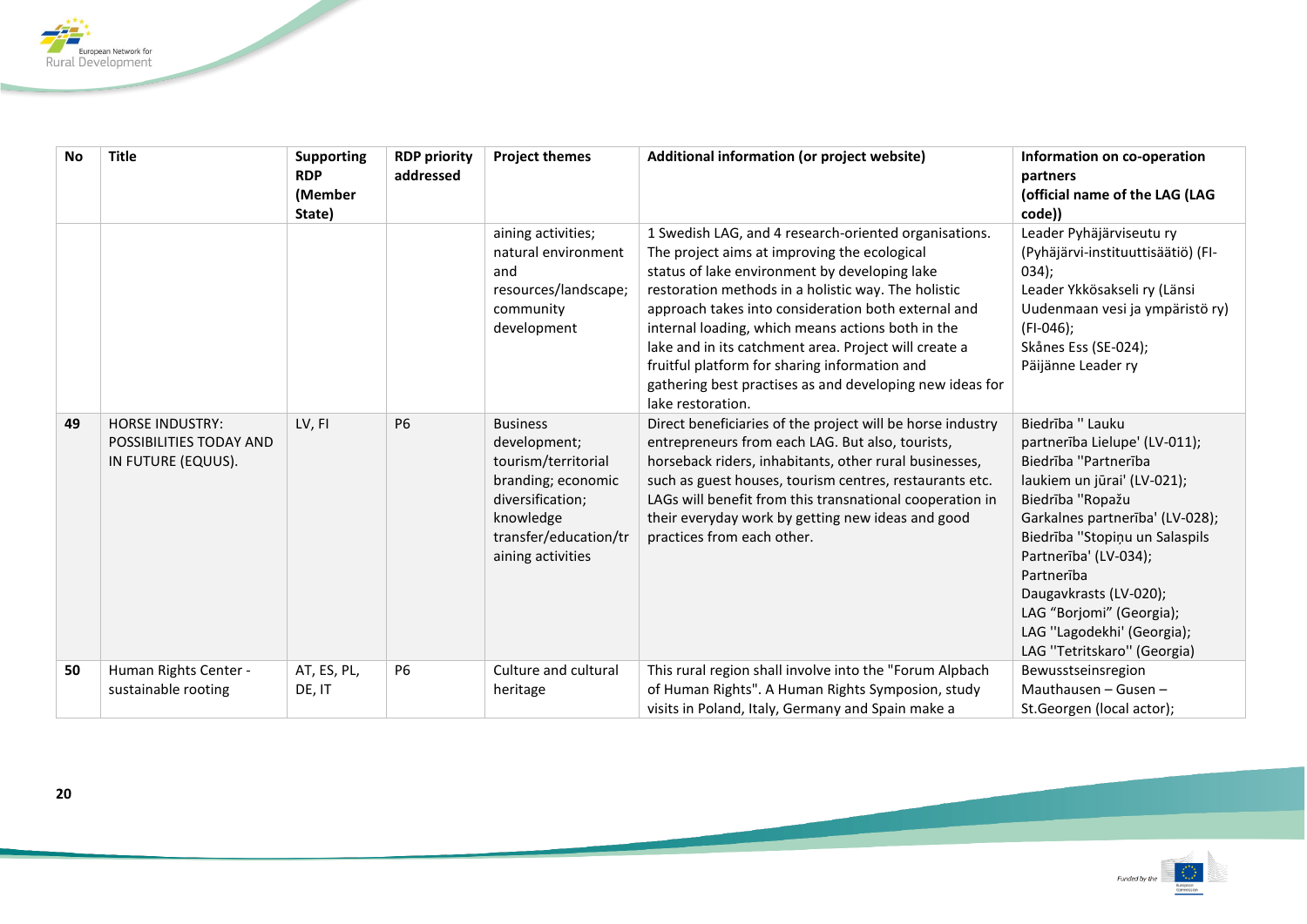

| <b>No</b> | <b>Title</b>                       | <b>Supporting</b><br><b>RDP</b> | <b>RDP priority</b><br>addressed | <b>Project themes</b>  | Additional information (or project website)              | Information on co-operation<br>partners  |
|-----------|------------------------------------|---------------------------------|----------------------------------|------------------------|----------------------------------------------------------|------------------------------------------|
|           |                                    | (Member<br>State)               |                                  |                        |                                                          | (official name of the LAG (LAG<br>code)) |
|           |                                    |                                 |                                  |                        | significant contribution to digest                       |                                          |
|           |                                    |                                 |                                  |                        | the Holocaust in this region.                            |                                          |
| 51        | Humusprojekt - HÖGI                | AT, SI                          |                                  |                        |                                                          | LAS Bogastvo podeželja ob                |
|           |                                    |                                 |                                  |                        |                                                          | Dravi in v Slovenskih goricah (SI-       |
|           |                                    |                                 |                                  |                        |                                                          | 029), LAG Obsotelje in Kozjansko         |
|           |                                    |                                 |                                  |                        |                                                          | (SI-016), LAS Ovtar (SI-023)             |
| 52        | Immigrant Integration to           | FI, DE, SE, AT                  | <b>P6</b>                        | Social                 | This project aims to help newcomers with various         | Gemeinde Fließ (municipality);           |
|           | <b>Rural Areas: Identification</b> |                                 |                                  | inclusion/public       | backgrounds integrate and adapt to live in rural         | Kitzbüheler Alpen (AT-072);              |
|           | and Exchange of Good               |                                 |                                  | services; target group | territories of the EU. Exchange of experiences of        | Kufstein Und Umgebung, Untere            |
|           | Practices                          |                                 |                                  | - migrants             | integration in rural areas. A final outcome of the       | Schranne-Kaiserwinkl (AT-075);           |
|           |                                    |                                 |                                  |                        | project is a joint publication of good "immigrant        | Regionalentwicklungsverein               |
|           |                                    |                                 |                                  |                        | integration" practices from each of the partner regions. | Zukunft Linz-Land (AT-046);              |
|           |                                    |                                 |                                  |                        |                                                          | Regionalmanagement Bezirk Imst           |
|           |                                    |                                 |                                  |                        |                                                          | $(AT-068);$                              |
|           |                                    |                                 |                                  |                        |                                                          | Regionalmanagement Regio <sup>3</sup>    |
|           |                                    |                                 |                                  |                        |                                                          | Pillerseetal-Leukental-Leogang           |
|           |                                    |                                 |                                  |                        |                                                          | $(AT-071)$ ;                             |
|           |                                    |                                 |                                  |                        |                                                          | Regionalmanagement Wipptal               |
|           |                                    |                                 |                                  |                        |                                                          | $(AT-074)$ ;                             |
|           |                                    |                                 |                                  |                        |                                                          | Regionalverein LEADER                    |
|           |                                    |                                 |                                  |                        |                                                          | Region Hochsauerland e.V. (DE-           |
|           |                                    |                                 |                                  |                        |                                                          | $191$ ),                                 |
|           |                                    |                                 |                                  |                        |                                                          | Leader Aisapari ry (FI-005);             |
|           |                                    |                                 |                                  |                        |                                                          | Leader Joutsenten Reitti ry (FI-         |
|           |                                    |                                 |                                  |                        |                                                          | 011);                                    |
|           |                                    |                                 |                                  |                        |                                                          | Leader Pirkan Helmi ry (FI-027);         |

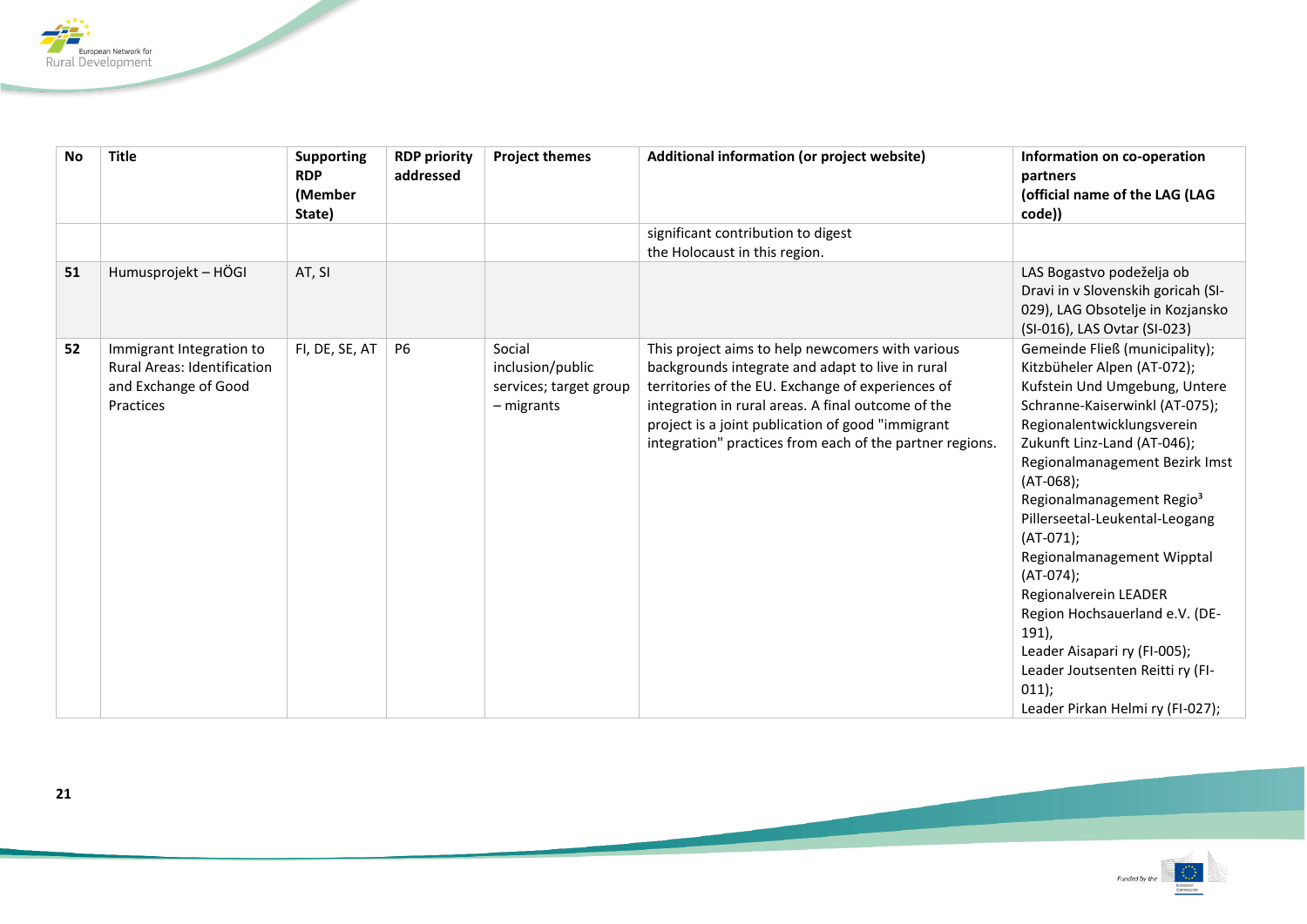

| <b>No</b> | <b>Title</b>              | <b>Supporting</b> | <b>RDP priority</b> | <b>Project themes</b> | Additional information (or project website)          | Information on co-operation              |
|-----------|---------------------------|-------------------|---------------------|-----------------------|------------------------------------------------------|------------------------------------------|
|           |                           | <b>RDP</b>        | addressed           |                       |                                                      | partners                                 |
|           |                           | (Member           |                     |                       |                                                      | (official name of the LAG (LAG           |
|           |                           | State)            |                     |                       |                                                      | code))                                   |
|           |                           |                   |                     |                       |                                                      | Leader Pohjois Satakunta ry (FI-         |
|           |                           |                   |                     |                       |                                                      | 031);                                    |
|           |                           |                   |                     |                       |                                                      | Leader Pohjoisin Lappi                   |
|           |                           |                   |                     |                       |                                                      | ry (FI-029);                             |
|           |                           |                   |                     |                       |                                                      | Leader Ravakka ry (FI-035);              |
|           |                           |                   |                     |                       |                                                      | Rieska-Leader ry (FI-053);               |
|           |                           |                   |                     |                       |                                                      | Lokalt ledd utveckling Halland           |
|           |                           |                   |                     |                       |                                                      | $(SE-001)$                               |
| 53        | Implementation of         | SI, PT, EE,       | <b>P4</b>           | Governance;           | To support the sustainability of sustainable tourism | Green Riverland Partnership NGO          |
|           | sustainable tourism       | LV, PT            |                     | tourism/territorial   | enterprises and three level networking between       | (EE-015);                                |
|           | development principles in |                   |                     | branding; natural     | national park/protected areas through transnational  | Kodukant Läänemaa (EE-003);              |
|           | national park/protected   |                   |                     | environment and       | cooperation.                                         | MTÜ Arenduskoda (EE-009);                |
|           | area regions              |                   |                     | resources/landscape   |                                                      | <b>Association "Cesis District Rural</b> |
|           |                           |                   |                     |                       |                                                      | Partnership"                             |
|           |                           |                   |                     |                       |                                                      | / "Cēsu rajona lauku                     |
|           |                           |                   |                     |                       |                                                      | partnerība"(LV-006);                     |
|           |                           |                   |                     |                       |                                                      | ssociation "Northern Kurzeme             |
|           |                           |                   |                     |                       |                                                      | <b>Business</b>                          |
|           |                           |                   |                     |                       |                                                      | Association" / "Ziemeļkurzemes           |
|           |                           |                   |                     |                       |                                                      | biznesa                                  |
|           |                           |                   |                     |                       |                                                      | asociācija" (LV-032);                    |
|           |                           |                   |                     |                       |                                                      | <b>ATAHCA (PT-013);</b>                  |
|           |                           |                   |                     |                       |                                                      | ADRAMA NGO (PT-001)                      |
| 54        | INNOWinternational        | F1                |                     |                       |                                                      | Seinäjoen Seudun                         |
|           |                           |                   |                     |                       |                                                      | Kehittämisyhdistys Liiveri               |
|           |                           |                   |                     |                       |                                                      | ry (FI-018)                              |

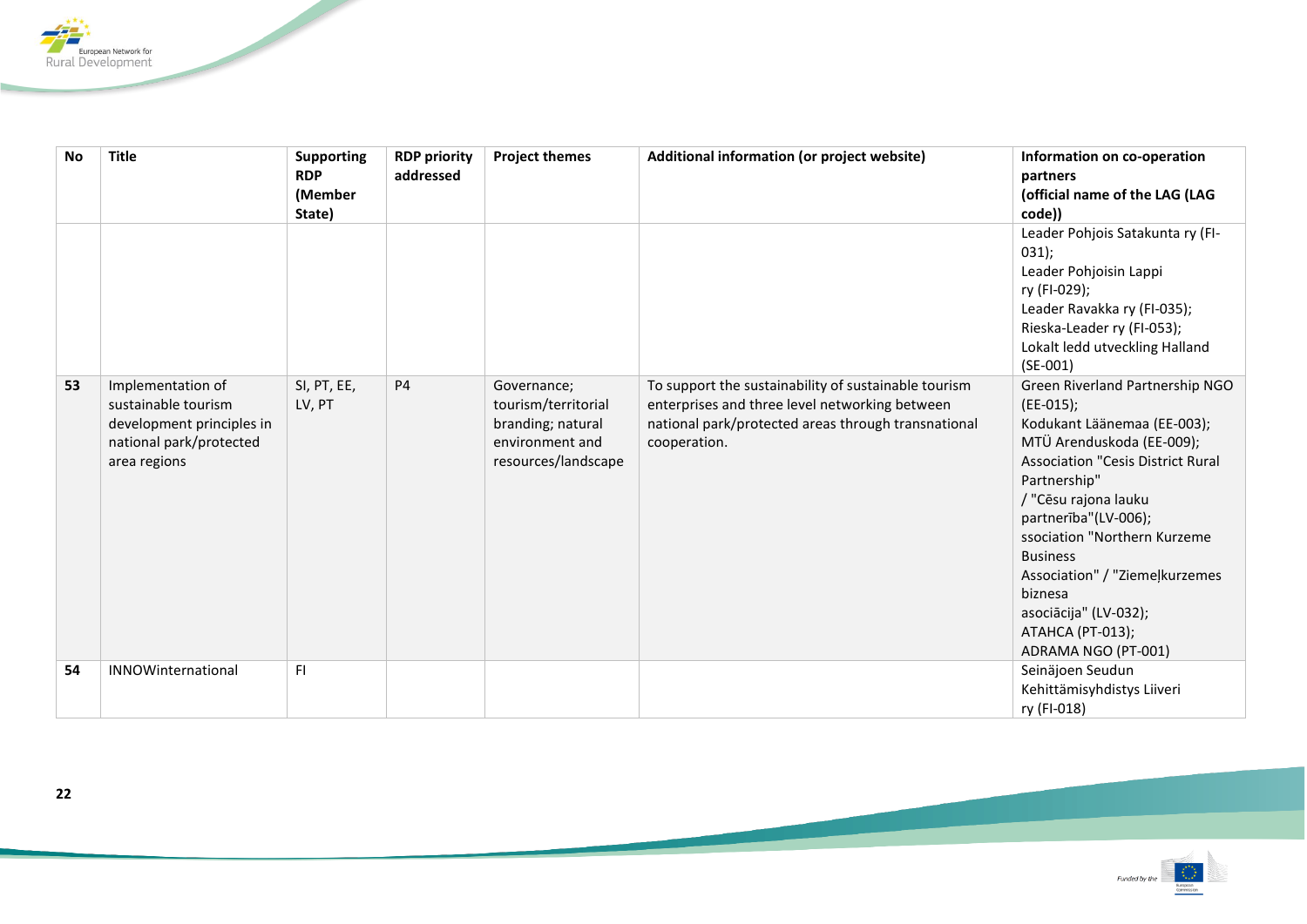

| <b>No</b> | <b>Title</b>                                                            | <b>Supporting</b><br><b>RDP</b><br>(Member<br>State) | <b>RDP priority</b><br>addressed | <b>Project themes</b>                                                                                          | Additional information (or project website)                                                                                                                                                                                                                                                                                                                      | Information on co-operation<br>partners<br>(official name of the LAG (LAG<br>code))                                                                                            |
|-----------|-------------------------------------------------------------------------|------------------------------------------------------|----------------------------------|----------------------------------------------------------------------------------------------------------------|------------------------------------------------------------------------------------------------------------------------------------------------------------------------------------------------------------------------------------------------------------------------------------------------------------------------------------------------------------------|--------------------------------------------------------------------------------------------------------------------------------------------------------------------------------|
| 55        | Interaction of Traditions<br>and Innovations in<br>Modern Crafts.       | LV, LT, EE                                           | P1                               | Innovation;<br>community<br>development; culture<br>and cultural heritage                                      | To get acquainted with artisan centres and their<br>operation principles in Latvia, Estonia and Lithuania,<br>promoting centres and the skills and knowledge offered<br>there to the general public. Organize artisan<br>master classes while learning about the cultural heritage<br>and the application of new materials and<br>technologies in modern crafts. | Raplamaa Partnership;<br>Anukščių r. vietos<br>veiklos grupė (LT-009);<br><b>Foundation "Madona</b><br>Municipality Fund"/<br>Nodibinājums "Madonas novada<br>fonds" (LV-018); |
| 56        | Leader for the<br>development of<br>entrepreneurship and<br>partnership | LT, PL                                               | <b>P6</b>                        | Knowledge<br>transfer/education/tr<br>aining activities                                                        | http://www.leaderonline.eu/<br>http://lgdgniazdo.pl/category/projekty-<br>wspolpracy/miedzynarodowy-projekt-wspolpracy/                                                                                                                                                                                                                                          | Stowarzyszenie Lokalna Grupa<br>Działania"Gniazdo" (PL-074);<br>StowarzyszenieLokalna Grupa<br>Działania "Kraina Rawki" (PL-070);                                              |
| 57        | Leader like hike together                                               | SE, FI                                               | <b>P1</b>                        | Natural environment<br>and<br>resources/landscape;<br>knowledge<br>transfer/education/tr<br>aining activities  | In this project, local entrepreneurs get help with<br>creating contacts with other entrepreneurs. In a<br>collaboration with six Finnish leader areas, joint<br>meetings are organized with organizations that mainly<br>work with hiking trails or outdoor areas are invited for<br>inspiration, competence development and experience<br>exchange.             | Leader Sjuhärad (SE-023);<br>MittSkåne Utveckling (SE-015);                                                                                                                    |
| 58        | Liiveri Skaraborg                                                       | SE, FI                                               | n/a                              | n/a                                                                                                            | n/a                                                                                                                                                                                                                                                                                                                                                              | Leader Östra Sakarborg (SE-022);                                                                                                                                               |
| 59        | limitless cycling                                                       | DE, AT                                               | <b>P6</b>                        | Rural-urban linkages;<br>natural environment<br>and<br>resources/landscape;<br>tourism/territorial<br>branding | Cross-border cycle route concept between Austrian and<br>Bavarian municipalities in the Inn-Valley and<br>Kufsteinerland.                                                                                                                                                                                                                                        | <b>LEADER Verein KUUSK;</b><br>Gemeinde Kiefersfelden                                                                                                                          |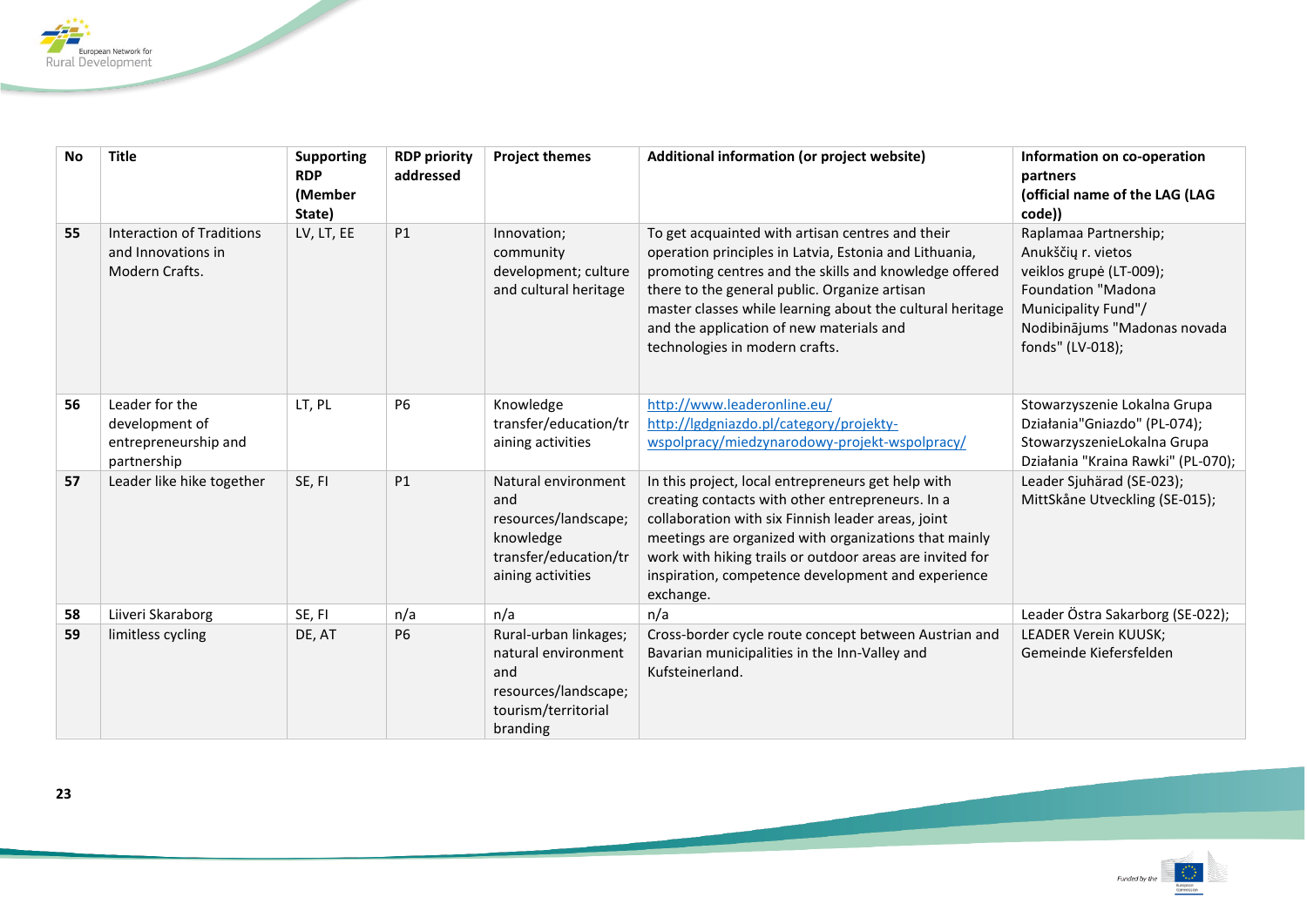

| <b>No</b> | <b>Title</b>                                            | <b>Supporting</b><br><b>RDP</b><br>(Member<br>State) | <b>RDP priority</b><br>addressed | <b>Project themes</b>                                                                                                                                                                                                                       | Additional information (or project website)                                                                                                                                                                                                                                                                                 | Information on co-operation<br>partners<br>(official name of the LAG (LAG<br>code))                                                                                                                                                                                                |
|-----------|---------------------------------------------------------|------------------------------------------------------|----------------------------------|---------------------------------------------------------------------------------------------------------------------------------------------------------------------------------------------------------------------------------------------|-----------------------------------------------------------------------------------------------------------------------------------------------------------------------------------------------------------------------------------------------------------------------------------------------------------------------------|------------------------------------------------------------------------------------------------------------------------------------------------------------------------------------------------------------------------------------------------------------------------------------|
| 60        | <b>LOCAL CRAFT UP</b>                                   | LV, LT, GR,<br>PT, ES                                | <b>P6</b>                        | <b>Business</b><br>development                                                                                                                                                                                                              | The aim of the project is to develop small rural<br>enterprise (homemade products and crafts) in local<br>territory, involving them into tourism and cultural<br>activities by encouraging cooperation between local<br>businesses and developing innovative products and<br>additional services to residents and tourists. | Publisko un privāto<br>partnerattiecību biedrība "Zied<br>zeme" (LV-025);                                                                                                                                                                                                          |
| 61        | Local food and drink                                    | FR, FI, SE                                           | n/a                              | n/a                                                                                                                                                                                                                                         | n/a                                                                                                                                                                                                                                                                                                                         | Leader Bohuskust<br>och gränsbygd (SE-004);<br>Lundaland (SE-048);                                                                                                                                                                                                                 |
| 62        | <b>Local Security</b>                                   | CZ, EE                                               | <b>P6</b>                        | Knowledge<br>transfer/education/tr<br>aining activities                                                                                                                                                                                     | n/a                                                                                                                                                                                                                                                                                                                         | Sdružení SPLAV, z.s. (CZ-103);<br>Western-Harju Partnership (EE-<br>004);                                                                                                                                                                                                          |
| 63        | Looking for unusual<br>inspirations to promote<br>areas | PL                                                   | <b>P1</b>                        | Food &drink, target<br>group - elderly,<br>target group $-$<br>others, tourism /<br>territorial branding,<br>target group - youth,<br>target group $-$<br>people with<br>disabilities, target<br>group - women,<br>marketing,<br>innovation | The cooperation project "Looking for Unusual<br>Inspirations to promote Areas" aims to promote the<br>area of partner LAGs through Polish-Hungarian<br>exhibitions, product and local demonstrations, culinary<br>publications and advertising materials.                                                                   | Lokalna Grupa Działania "Pogórze<br>Przemysko-Dynowskie" (PL-172),<br>Lokalna Grupa Działania<br>Stowarzyszenie "Z Tradycją w<br>Nowoczesność" (PL-166),<br>Stowarzyszenie "Kraina Sanu" -<br>Lokalna Grupa Działania (PL-175)<br>Jaszsagi Kistersegi Helyi<br>Kozosseg Egyesulete |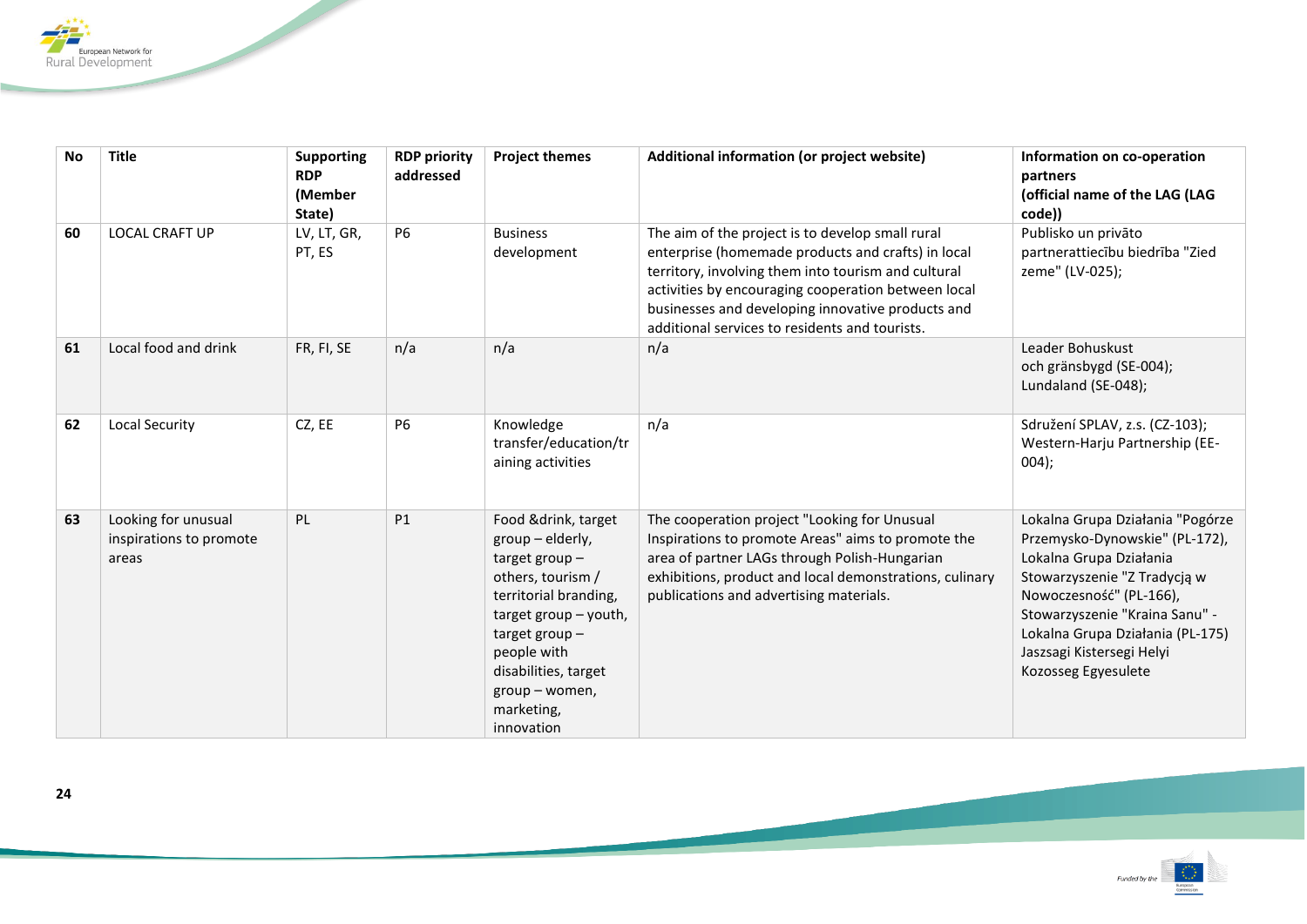

| <b>No</b> | <b>Title</b>                                                                    | <b>Supporting</b><br><b>RDP</b><br>(Member<br>State) | <b>RDP priority</b><br>addressed | <b>Project themes</b>                              | Additional information (or project website)                                                                                                                                                                                                                                                                                                                                                                                                                              | Information on co-operation<br>partners<br>(official name of the LAG (LAG<br>code))                                                                                                                                                                       |
|-----------|---------------------------------------------------------------------------------|------------------------------------------------------|----------------------------------|----------------------------------------------------|--------------------------------------------------------------------------------------------------------------------------------------------------------------------------------------------------------------------------------------------------------------------------------------------------------------------------------------------------------------------------------------------------------------------------------------------------------------------------|-----------------------------------------------------------------------------------------------------------------------------------------------------------------------------------------------------------------------------------------------------------|
| 64        | Med-O-Vita                                                                      | SI, HR                                               | n/a                              | n/a                                                | n/a                                                                                                                                                                                                                                                                                                                                                                                                                                                                      | LAG Istočna Istra (HR-010); LAS<br>Mežiške doline (SI-009);<br>LAS S CILjem (SI-003);<br>LAS loškega pogorja (SI-004)                                                                                                                                     |
| 65        | Meet the locals                                                                 | DK, SE                                               | <b>P6</b>                        | Tourism/territorial<br>branding                    | This project idea is based in two parts. One part consists<br>of an idea and experience exchange with other<br>LAG in Sweden and Denmark. We want to explore<br>different methods and tools for how to succeed<br>with culture and nature tourism as a smaller player in an<br>industry with large commercial forces. The<br>second part deals with an in-depth collaboration<br>between four areas in Denmark and Sweden that have<br>boat connections with each other. | Leader Göteborgs Insjörike (SE-<br>033)                                                                                                                                                                                                                   |
| 66        | Multifunctional<br>sustainable tourism<br>entrepreneurship joint<br>development | EE, LT                                               | <b>P6</b>                        | Tourism/territorial<br>branding; food and<br>drink | The main aim of the project is to develop joint<br>sustainable green tourism (including local food)<br>entrepreneurship and networking of project<br>entrepreneurs and regions.                                                                                                                                                                                                                                                                                          | Green Riverland<br>Partnership NGO (EE-015);<br>LAG Development<br>Center NGO (EE-009);<br>North-Harju Partnership NGO<br>$(EE-007)$                                                                                                                      |
| 67        | Mushroom road                                                                   | FI, LV, LT, IT                                       | n/a                              | n/a                                                | n/a                                                                                                                                                                                                                                                                                                                                                                                                                                                                      | Aktiivinen Pohjois-Satakunta ry<br>(ProAgria Länsi-Suomi ry)(FI-031);<br>Ingalinos r. vietos<br>veiklos grupė (LT-012);<br>Varėnos krašto vietos veiklos grup<br>(LT-045); Biedrība "Daugavpils un<br><b>Ilūkstes</b><br>novadu partnerība "Kaimiņi" (LV- |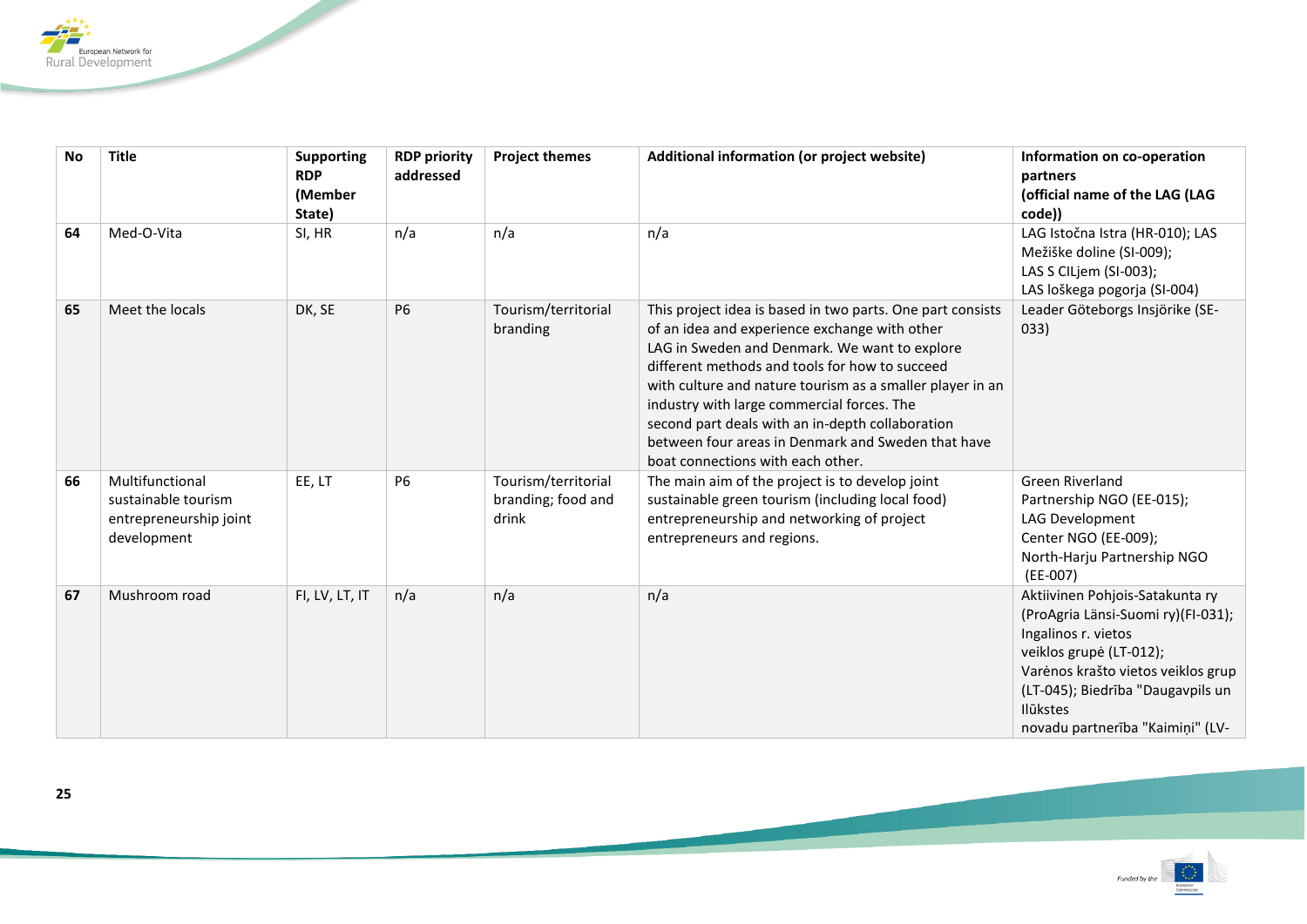

| <b>No</b> | <b>Title</b>                                                                                   | <b>Supporting</b><br><b>RDP</b><br>(Member<br>State) | <b>RDP priority</b><br>addressed | <b>Project themes</b>                                                                                           | Additional information (or project website)                                                                                                                                                                                                                                                                                                                                                                                                                                                                                                                                                                                                      | Information on co-operation<br>partners<br>(official name of the LAG (LAG<br>code))                                                                     |
|-----------|------------------------------------------------------------------------------------------------|------------------------------------------------------|----------------------------------|-----------------------------------------------------------------------------------------------------------------|--------------------------------------------------------------------------------------------------------------------------------------------------------------------------------------------------------------------------------------------------------------------------------------------------------------------------------------------------------------------------------------------------------------------------------------------------------------------------------------------------------------------------------------------------------------------------------------------------------------------------------------------------|---------------------------------------------------------------------------------------------------------------------------------------------------------|
|           |                                                                                                |                                                      |                                  |                                                                                                                 |                                                                                                                                                                                                                                                                                                                                                                                                                                                                                                                                                                                                                                                  | 008); Biedrība "Lauku partnerība<br>"Ziemeļgauja"<br>(LV-015); Biedrība "Ropažu<br>Garkalnes partnerība" (LV-028);<br>Biedrība "Sateka" (LV-030)        |
| 68        | Natural heritage for the<br>development of the local<br>community and business                 | LV, LT, EE                                           | P6                               | Community<br>development; natural<br>environment and<br>resources/landscape;<br>tourism/territorial<br>branding | The aim of the project is to use local heritage as a<br>business resource to promote local communities in<br>specific areas. Get to know business and tourism<br>development opportunities in the territories of<br>different nature objects and environmental protection<br>zones. In Latvia following views can be used to<br>achieve the objective: Lubans - cooperation and<br>entrepreneurship in nature protection territories; Kali -<br>lake is a resource for entrepreneurship, community<br>agrees on the terms of use of the resource; Jumurda<br>- search for community collaboration in the<br>development of the Jumurd Lake area. | Balvu rajona<br>partnerība (LV-004);<br>Madonas novada<br>fonds (LV-018);<br>Rēzeknes rajona<br>kopienu partnerība (LV-026)                             |
| 69        | NATUREH - Nature and<br><b>Biodiversity Tourism from</b><br>Peipsi Lake to Cserhat<br>Mountain | EE, HU                                               | <b>P6</b>                        | Tourism/territorial<br>branding                                                                                 | The main aim of the project is to develop nature tourism<br>potential of LAGs as primary NATUREH<br>project partners areas, of trekking, hunting, fishing and<br>ecotourism in particular.                                                                                                                                                                                                                                                                                                                                                                                                                                                       | Peipsi-Alutaguse<br>Chamber of Cooperation (EE-<br>018);                                                                                                |
| 70        | Nuoret Seprat - Noored<br>Sõbrad (Young Fellows)                                               | EE, FI                                               | <b>P6</b>                        | Tourism/territorial<br>branding; target<br>$group - youth;$<br>culture and cultural<br>heritage; natural        | Focus on different water and nature related activities<br>like fishing, sailing, boating, sea culture and<br>tradition, events, tourism, nature protection, surviving<br>in nature and environmental issues; renew old<br>tradition of trade between families, to a modern ways<br>of cooperation; emphasize and improve                                                                                                                                                                                                                                                                                                                         | <b>NGO Viru Cooperation Council</b><br>$(EE-006);$<br>LEADER Sepra (Kehitysyhtiö<br>Interfin ltd Oy) (FI-036);<br>Etelä-Suomen kalatalousryhmä<br>ESKO; |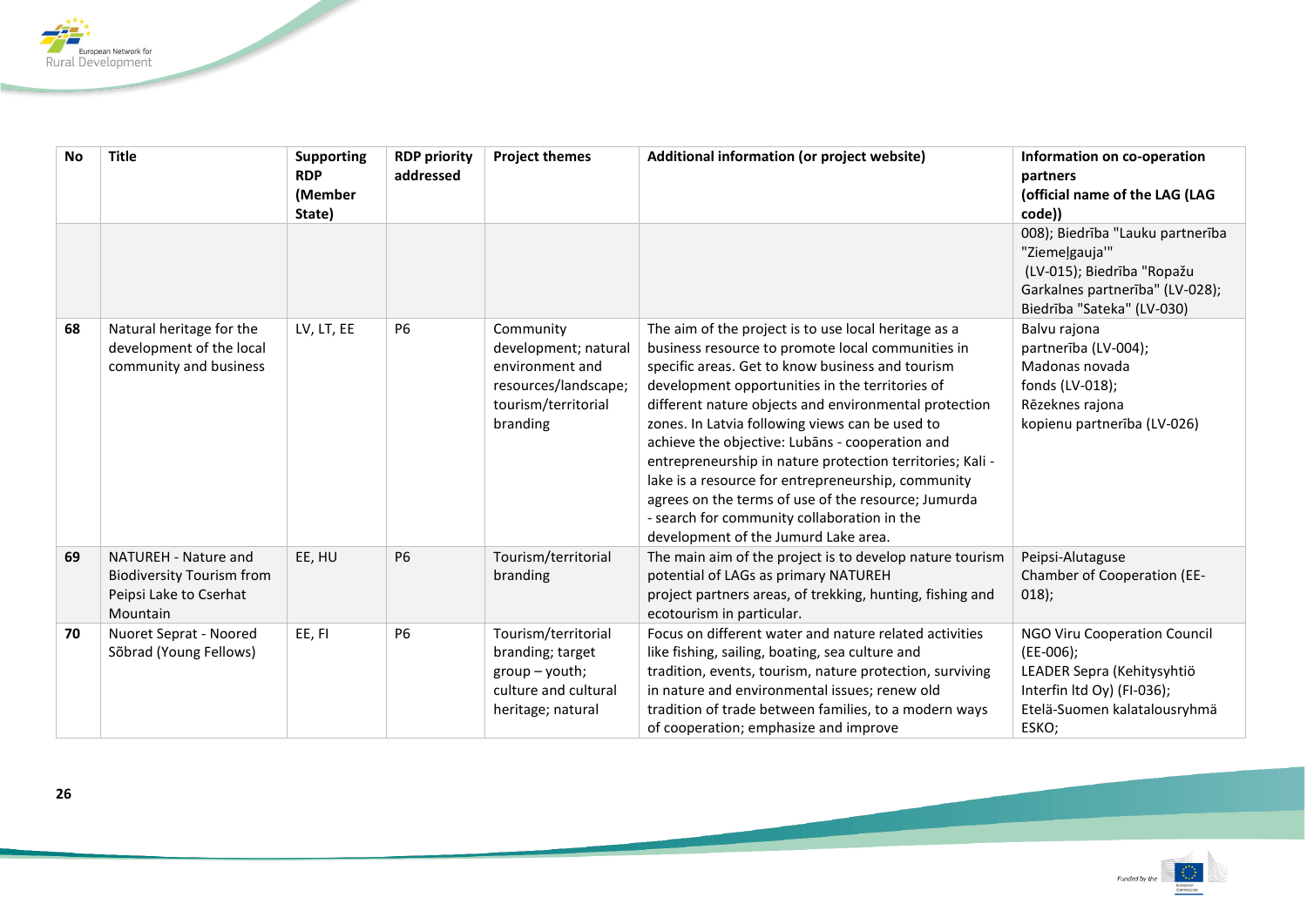

| <b>No</b> | <b>Title</b>                                               | <b>Supporting</b><br><b>RDP</b><br>(Member<br>State) | <b>RDP priority</b><br>addressed | <b>Project themes</b>                                                                                                                                                                                                                                                                                                                     | Additional information (or project website)                                                                                                                                                                                                                                             | Information on co-operation<br>partners<br>(official name of the LAG (LAG<br>code))                                                                                                                                                                                                                                                                                                                                                                                                                 |
|-----------|------------------------------------------------------------|------------------------------------------------------|----------------------------------|-------------------------------------------------------------------------------------------------------------------------------------------------------------------------------------------------------------------------------------------------------------------------------------------------------------------------------------------|-----------------------------------------------------------------------------------------------------------------------------------------------------------------------------------------------------------------------------------------------------------------------------------------|-----------------------------------------------------------------------------------------------------------------------------------------------------------------------------------------------------------------------------------------------------------------------------------------------------------------------------------------------------------------------------------------------------------------------------------------------------------------------------------------------------|
|           |                                                            |                                                      |                                  | environment and<br>resources/landscape                                                                                                                                                                                                                                                                                                    | principles and different ways of entrepreneurship and<br>to increase entrepreneurial attitude amongst<br>youngsters.                                                                                                                                                                    | Virumaa Coastal<br>fishermen Union FLAG                                                                                                                                                                                                                                                                                                                                                                                                                                                             |
| 71        | OFF-GRID: Renewable<br>Energy DIY for rural<br>development | LV, LT, SE,<br>EE, FI                                | <b>P1</b>                        | Innovation; business<br>development;<br>knowledge<br>transfer/education/tr<br>aining activities; new<br>technologies; climate<br>change<br>mitigation/adaptatio<br>n; local energy<br>production/renewabl<br>e energies;<br>employment/job<br>creation; natural<br>environment and<br>resources/landscape;<br>research and<br>development | Objective of the TNC project - to better understand and<br>synthesize appropriate-tech off-grid solutions<br>and develop physical prototypes and open-access online<br>manual for decentralized renewable energy<br>production opportunities for rural households and<br>smallholdings. | Pärnu Bay Partnership (EE-025);<br>Leader Aktion (Ab<br>Yrkeshögskolan vid Åbo<br>Akademi) (FI-106);<br>Leader Pyhäjärviseutu<br>(ProAgria Länsi-Suomi ry) (FI-<br>034);<br>Oulujärvi Leader ry<br>(Maaseudun Sivistysliitto ry) (FI-<br>048)<br>Kaišiadorių rajono VVG (LT-018);<br>Biedrība "Abulas lauku<br>partnerība" (LV-001),<br>Biedrība "Daugavpils un Ilūkstes<br>novadu partnerība "Kaimiņi" (LV-<br>008);<br>Biedrība "Liepājas rajona<br>partnerība" (LV-016);<br>Leader Gute (SE-030) |
| 72        | On the way to the power<br>storage pioneer region          | AT, DE                                               | <b>P6</b>                        | New technologies;<br>local energy                                                                                                                                                                                                                                                                                                         | Electricity storage technologies are becoming more<br>important. The market have developed strongly                                                                                                                                                                                     | Energieregion<br>Oststeiermark GmbH                                                                                                                                                                                                                                                                                                                                                                                                                                                                 |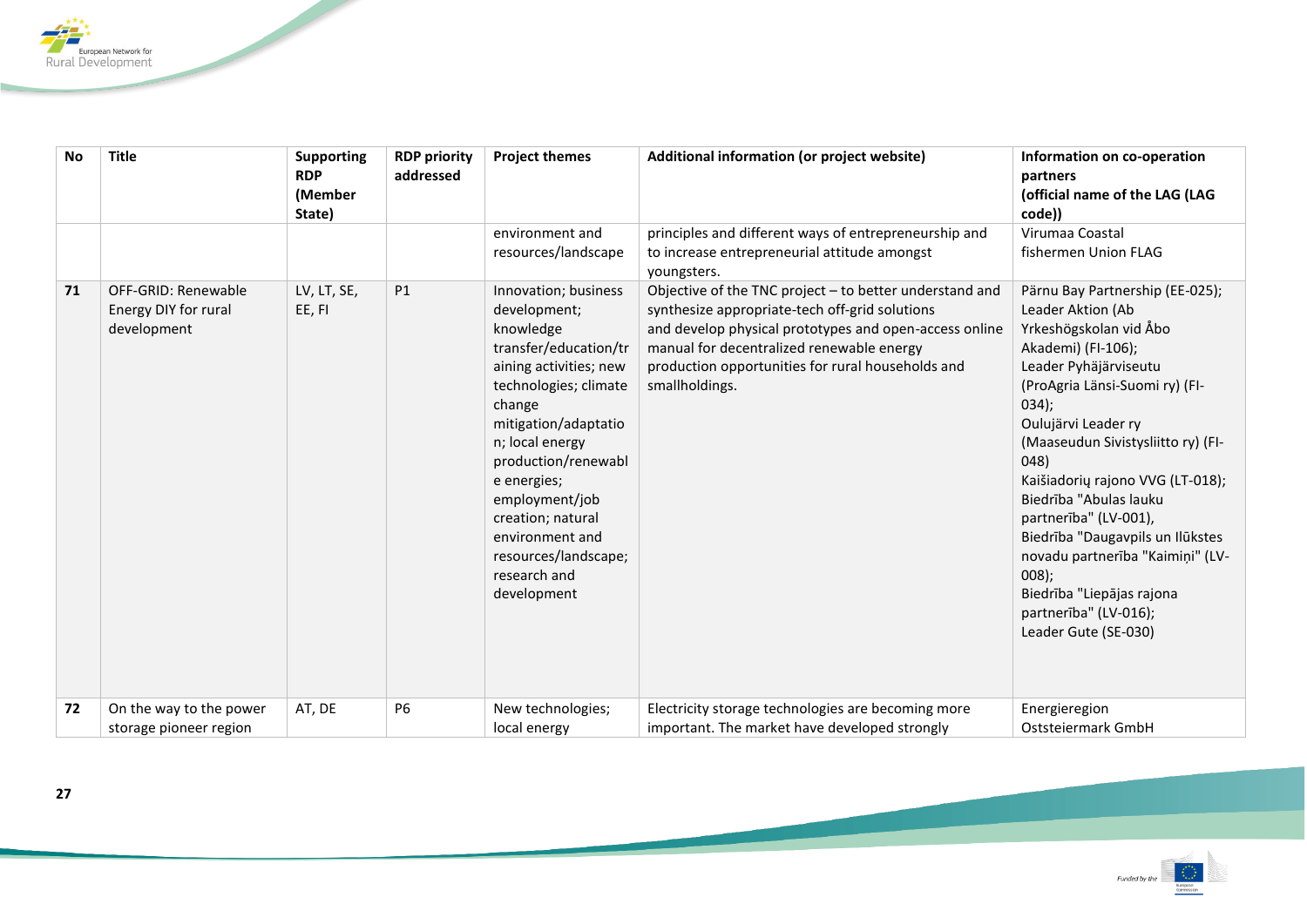

| <b>No</b> | <b>Title</b>                                                                 | <b>Supporting</b><br><b>RDP</b><br>(Member<br>State) | <b>RDP priority</b><br>addressed | <b>Project themes</b>                            | Additional information (or project website)                                                                                                                                                                                                                                                                                                                                                                                                                                                   | Information on co-operation<br>partners<br>(official name of the LAG (LAG<br>code))                                                                                             |
|-----------|------------------------------------------------------------------------------|------------------------------------------------------|----------------------------------|--------------------------------------------------|-----------------------------------------------------------------------------------------------------------------------------------------------------------------------------------------------------------------------------------------------------------------------------------------------------------------------------------------------------------------------------------------------------------------------------------------------------------------------------------------------|---------------------------------------------------------------------------------------------------------------------------------------------------------------------------------|
|           | <b>LAG Thermenland-</b><br>Wechselland (AT) and LAG<br>Mittlere Altmark (DE) |                                                      |                                  | production/renewabl<br>e energies;<br>innovation | and costs for power storage have dropped significantly.<br>However, the target groups of municipalities, farmers,<br>businesses and individuals are lacking in information<br>and skills.<br>This TNC project aims to achieve the status as a pioneer<br>region and should be reached through the<br>implementation of high-quality electricity storage<br>applications, regional knowledge and intensive<br>transnational cooperation.                                                       |                                                                                                                                                                                 |
| 73        | One Belt One Route -<br><b>Baltic Silk Route</b>                             | FI, EE, PL                                           | <b>P6</b>                        | Tourism/territorial<br>branding                  | There is a need for implementing innovative approach<br>towards in forming business and specialist<br>contacts between China and Europe. Innovation part of<br>the TNC project is to introduce new approach<br>on establishing the contacts through the public sector<br>with the private level. The overall objective of the<br>project is to develop, jointly with the transnational<br>partners a model of Baltic Touristic Route as innovative<br>solutions for business sector to China. | LAG Hiiumaa (EE-017);<br>Leader Karhuseutu<br>ry (Prizztech Oy) (FI-015);<br>LAG Puszcza<br>Knyszyńska (PL-186);<br>A Bridge between two worlds,<br>Chinese Tourism association |
| 74        | Original Lapland                                                             | FI, SE                                               | <b>P6</b>                        | n/a                                              | The aim of this project is to start a long-term co-<br>operation in the area of Tornio river valley from Tornio<br>to Enontekiö and Kittilä and from Kiruna all the way to<br>Haparanda among the partners. Cooperation will help<br>entrepreneurs and villages to create together new and<br>sustainable products and services abroad with help of<br>tourism.                                                                                                                               | Leader Outokaira Tuottamhan ry<br>(FI-025),<br>Leader Outokaira Tuottamhan ry<br>(Lapin ammattikorkeakoulu),<br>Leader Tunturi-Lappi ry (FI-039),<br>Tornedalen 2020 (SE-044)   |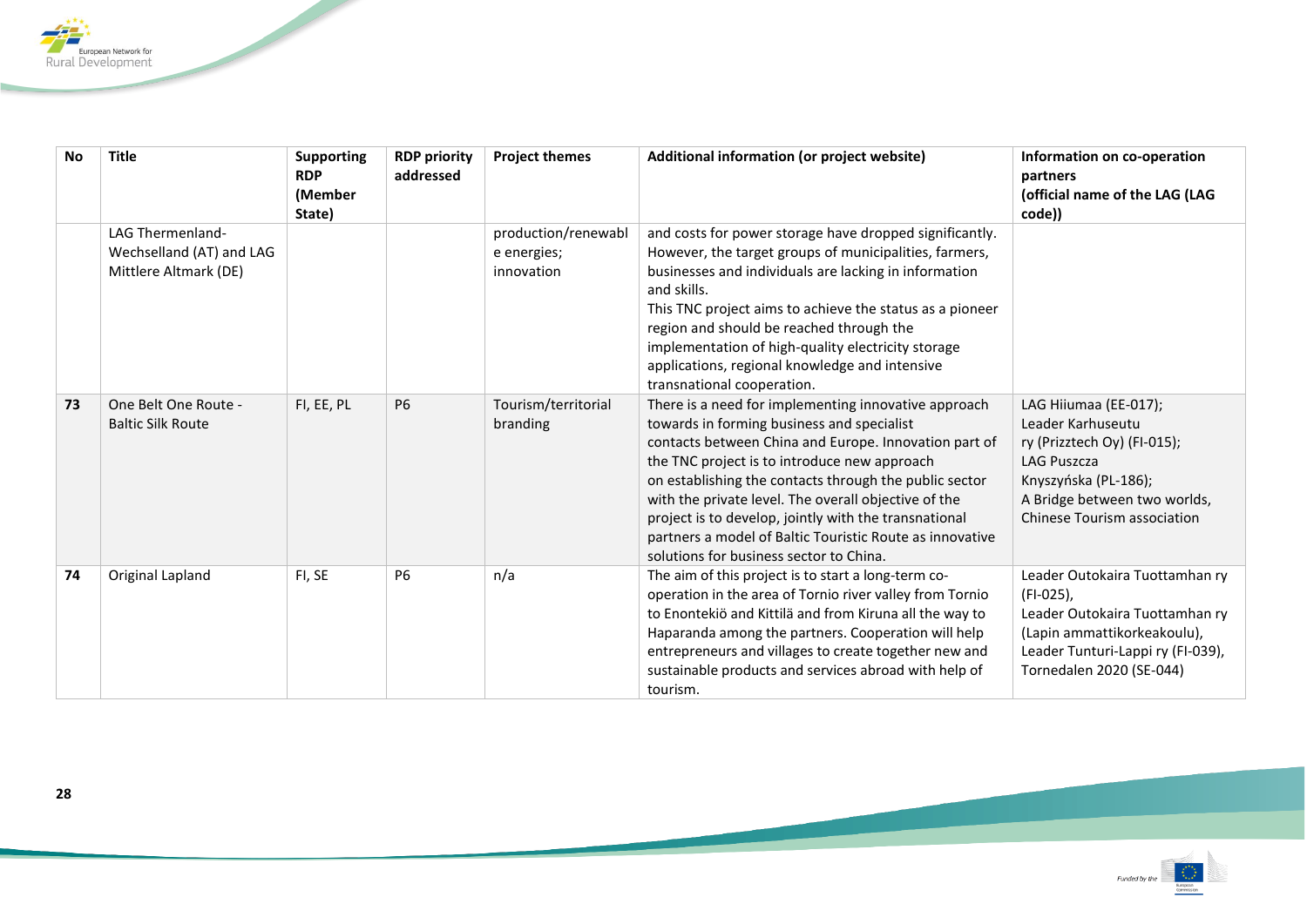

| No | <b>Title</b>                                                     | <b>Supporting</b><br><b>RDP</b><br>(Member<br>State) | <b>RDP priority</b><br>addressed | <b>Project themes</b>                                                                                                                                             | Additional information (or project website)                                                                                                                                                                            | Information on co-operation<br>partners<br>(official name of the LAG (LAG<br>code))                                                                                                                                                                                                                                                                                                           |
|----|------------------------------------------------------------------|------------------------------------------------------|----------------------------------|-------------------------------------------------------------------------------------------------------------------------------------------------------------------|------------------------------------------------------------------------------------------------------------------------------------------------------------------------------------------------------------------------|-----------------------------------------------------------------------------------------------------------------------------------------------------------------------------------------------------------------------------------------------------------------------------------------------------------------------------------------------------------------------------------------------|
| 75 | Percht - Winter Tradition<br>in the Rupertiwinkel                | AT, DE                                               | <b>P6</b>                        | Tourism/territorial<br>branding; knowledge<br>transfer/education/tr<br>aining activities                                                                          | Extension and new conception in the museum<br>Rupertwinkel at the castle Tittmoning around the topic<br>"Percht".                                                                                                      | Salzburger Seenland (AT-048);<br>Stft. Heimathaus Rupertiwinkel<br>(local actor)                                                                                                                                                                                                                                                                                                              |
| 76 | <b>Robotics for Youth</b>                                        | PL, EE                                               | <b>P1</b>                        | Target group - youth;<br>broadband/internet/I<br>CT; knowledge<br>transfer/education/tr<br>aining activities;<br>research and<br>development; new<br>technologies | n/a                                                                                                                                                                                                                    | Mittetulundusühing<br>Kirderanniku Koostöökogu<br>$(EE-010)$                                                                                                                                                                                                                                                                                                                                  |
| 77 | Rooted - a series of films<br>and dialogues about<br>'Exulanten' | DE, AT                                               | P <sub>6</sub>                   | Social<br>inclusion/public<br>services; culture and<br>cultural heritage                                                                                          | The subject of "Exulanten" is to be presented to the<br>public in a series of films and dialogues. Schools in<br>the region are to discuss historical events and create a<br>film in which these events are reenacted. | Gemeinde Fließ (municipality);<br>Kitzbüheler Alpen<br>(AT-072); Kufstein Und<br>Umgebung, Untere<br>Schranne-Kaiserwinkl<br>$(AT-075)$ ;<br>Regionalentwicklungsverein<br>Zukunft Linz-Land (AT-046);<br>Regionalmanagement Bezirk Imst<br>(AT-068); Regionalmanagement<br>Regio <sup>3</sup><br>Pillerseetal-Leukental-Leogang<br>$(AT-071);$<br>Regionalmanagement Wipptal<br>$(AT-074)$ ; |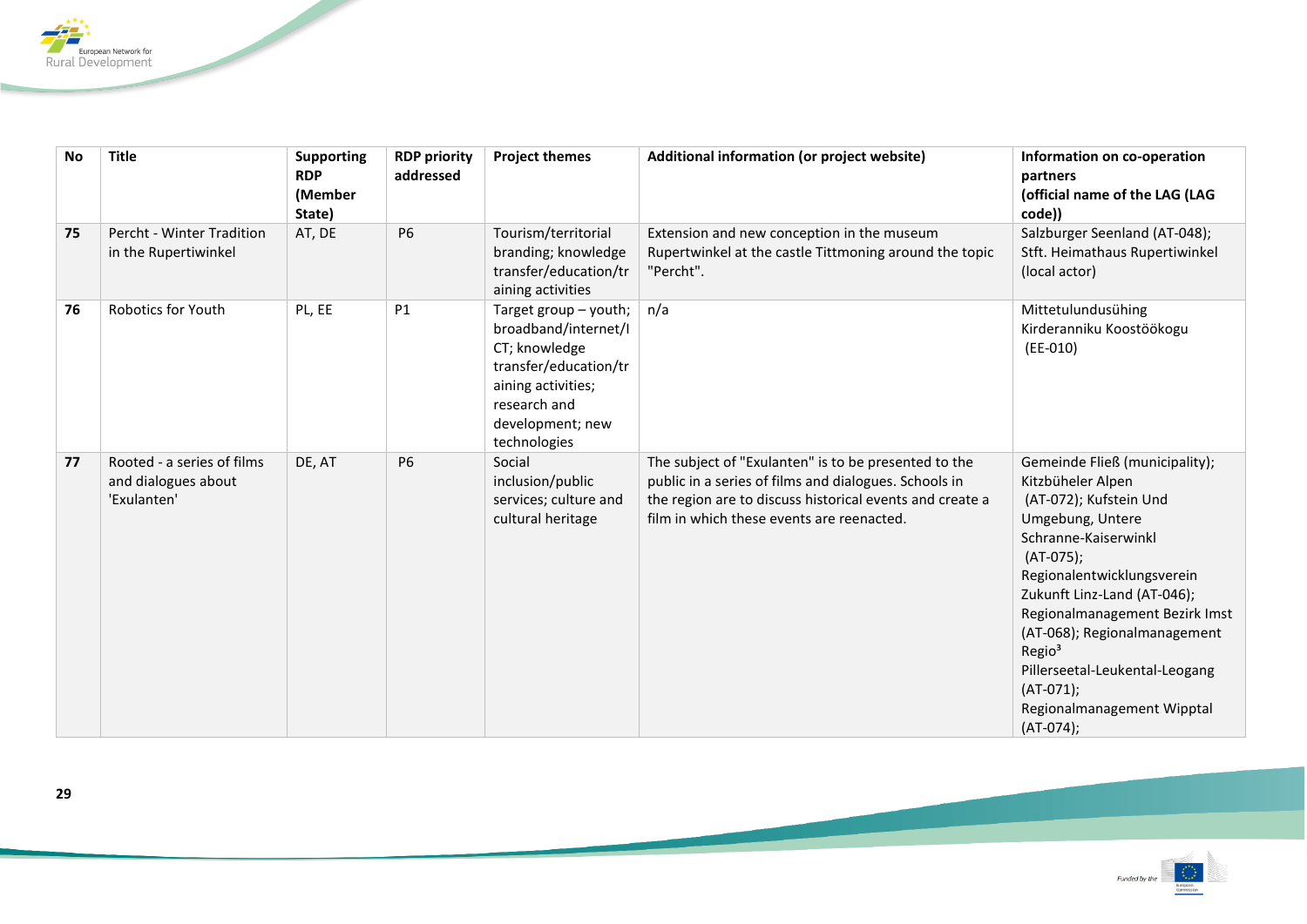

| <b>No</b> | <b>Title</b>                   | <b>Supporting</b><br><b>RDP</b><br>(Member<br>State) | <b>RDP priority</b><br>addressed | <b>Project themes</b>                                                                                                                                                                                     | Additional information (or project website)                                                                                                                                                                                                                                                                                                                                                                                                                                                                                                                                                                                   | Information on co-operation<br>partners<br>(official name of the LAG (LAG<br>code))                                                                                                  |
|-----------|--------------------------------|------------------------------------------------------|----------------------------------|-----------------------------------------------------------------------------------------------------------------------------------------------------------------------------------------------------------|-------------------------------------------------------------------------------------------------------------------------------------------------------------------------------------------------------------------------------------------------------------------------------------------------------------------------------------------------------------------------------------------------------------------------------------------------------------------------------------------------------------------------------------------------------------------------------------------------------------------------------|--------------------------------------------------------------------------------------------------------------------------------------------------------------------------------------|
|           |                                |                                                      |                                  |                                                                                                                                                                                                           |                                                                                                                                                                                                                                                                                                                                                                                                                                                                                                                                                                                                                               | Gemeinde Kammerstein<br>(local actor)                                                                                                                                                |
| 78        | Rural art                      | IT, IT, FI, LV,<br><b>FR</b>                         | <b>P6</b>                        | Culture and cultural<br>heritage                                                                                                                                                                          | The project promotes the development of common<br>activities in the cultural tourism sector, based on an<br>integrated conservation and exploitation of art in<br>Europe, in rural areas. The main activities: support the<br>exchange of experience and good practices diffusing the<br>art services in the area and for the<br>development of digital art and community art; •<br>Exchange of experience and knowledge, transfer and<br>further development of policies dedicated to: •<br>protecting and enhancing artistic and cultural heritage<br>and landscapes • development of innovative<br>approaches on rural art | Leader Pohjois<br>Satakunta/Aktiivinen Pohjois<br>Satakunta ry (FI-031);<br><b>GAL Adige</b><br>(IT-048); GAL Patavino<br>(IT-043); biedrība "Lauku<br>partnerība "Lielupe" (LV-011) |
| 79        | <b>Rural Co-working Spaces</b> | DE, LU                                               | <b>P6</b>                        | Social<br>inclusion/public<br>services<br>New technologies<br>Employment/job<br>creation<br>Economic<br>diversification<br><b>Business</b><br>development<br>Knowledge<br>transfer/education/tr<br>aining |                                                                                                                                                                                                                                                                                                                                                                                                                                                                                                                                                                                                                               | LAG<br>Miselerland (LU-004)<br>LAG Regioun<br>Mëllerdall (LU-003)                                                                                                                    |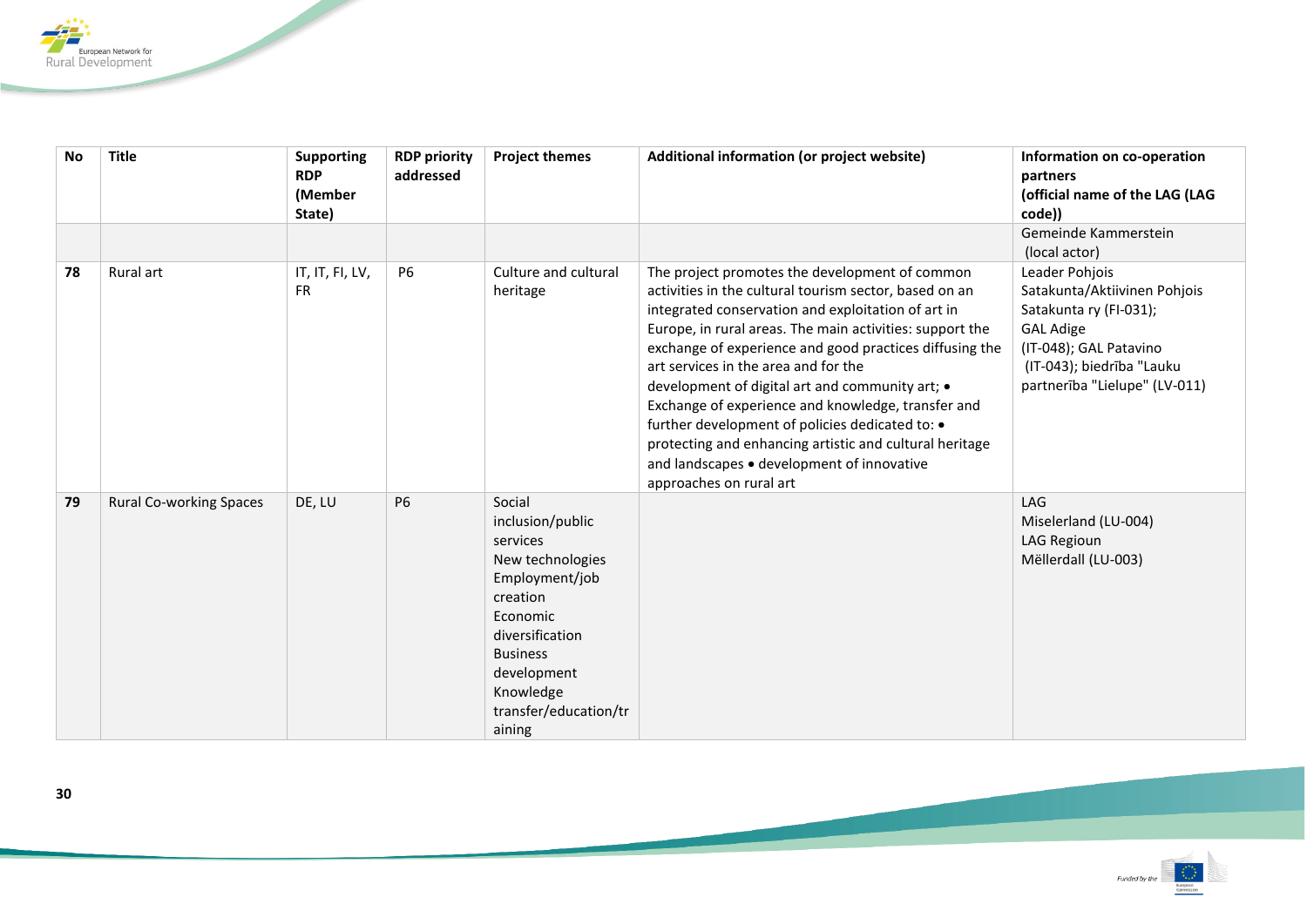

| <b>No</b> | <b>Title</b>                                                                         | <b>Supporting</b><br><b>RDP</b><br>(Member<br>State) | <b>RDP priority</b><br>addressed | <b>Project themes</b>                                                                  | Additional information (or project website)                                                                                                                                                                                                                                                                                                                                                                                                                              | Information on co-operation<br>partners<br>(official name of the LAG (LAG<br>code))              |
|-----------|--------------------------------------------------------------------------------------|------------------------------------------------------|----------------------------------|----------------------------------------------------------------------------------------|--------------------------------------------------------------------------------------------------------------------------------------------------------------------------------------------------------------------------------------------------------------------------------------------------------------------------------------------------------------------------------------------------------------------------------------------------------------------------|--------------------------------------------------------------------------------------------------|
| 80        | <b>Rural Flavours</b>                                                                | FI, HR, EE,<br>PT, CY                                | <b>P6</b>                        | Tourism/territorial<br>branding                                                        | Objectives of the project is to promote and brand rural<br>areas by increasing the attraction of these areas<br>as a viable place to travel, live and experience things.<br>The project also increases the marketing<br>opportunities for each country and is a great learning<br>experience. It promotes local food, handicrafts<br>and other tourism such as accommodation, activities,<br>projects and events. Social networks are built to<br>help with these tasks. | LAG Hiiumaa (EE-017);<br>Leader Karhuseutu ry (FI-015);<br>LAG Bura (HR-006)                     |
| 81        | Searching for innovation<br>and smart solutions                                      | ES, EE, IE                                           | P1                               | New technologies;<br>innovation; business<br>development                               | The aim of the project is to raise the communities,<br>businesses and networks capacity to think<br>innovatively. To contribute to the development of<br>LEADER areas by supporting the growth of<br>innovation through new solutions (new or developed<br>products and services). To create the model, how<br>to evoke, manage and evaluate innovation in LEADER<br>areas.                                                                                              | <b>Tartu Rural</b><br>Development<br>Association (EE-008);                                       |
| 82        | SEIC $2^{nd}$ generation – for<br>improved sustainable<br>livelihoods in countryside | EE, FI, LV                                           | <b>P6</b>                        | Target group - youth,<br>business<br>development,<br>tourism / territorial<br>branding | The aim of the TNC project is improving TN-skills and<br>sustainability of rural micro enterprises and<br>NGO-s through transnational cooperation.                                                                                                                                                                                                                                                                                                                       | East-Harju Partnership (EE-022),                                                                 |
| 83        | Smart specialisation in the<br>promotion of local<br>heritage                        | HR, LV, PL                                           | P1, P6                           | Knowledge transfer,<br>education, training<br>Culture and cultural<br>heritage         | The project assumed the development of a Code of<br>Good Practices for innovative methods of<br>promoting local heritage.                                                                                                                                                                                                                                                                                                                                                | LAG Gorski Kotar (HR-009)<br>Vistula Terra<br>Culmensis (PL-033)<br>Zakole Dolnej Wisły (PL-034) |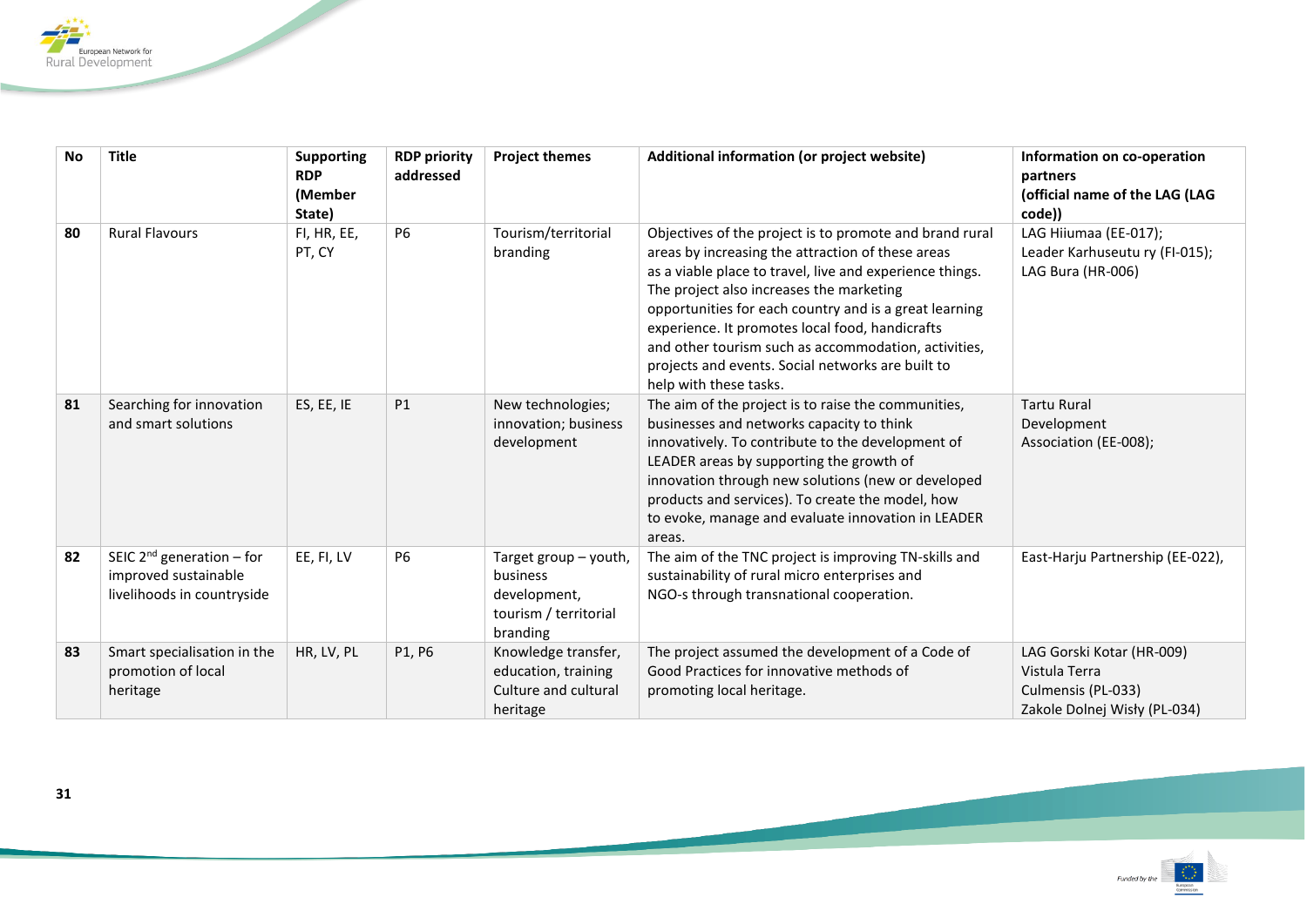

| <b>No</b> | <b>Title</b>                                                              | <b>Supporting</b><br><b>RDP</b><br>(Member<br>State) | <b>RDP priority</b><br>addressed | <b>Project themes</b>                                                                                                 | Additional information (or project website)                                                                                                                                                                                                                                                                                                                                                                                                                                                                                                                                                                          | Information on co-operation<br>partners<br>(official name of the LAG (LAG<br>code))                                                                                                                   |
|-----------|---------------------------------------------------------------------------|------------------------------------------------------|----------------------------------|-----------------------------------------------------------------------------------------------------------------------|----------------------------------------------------------------------------------------------------------------------------------------------------------------------------------------------------------------------------------------------------------------------------------------------------------------------------------------------------------------------------------------------------------------------------------------------------------------------------------------------------------------------------------------------------------------------------------------------------------------------|-------------------------------------------------------------------------------------------------------------------------------------------------------------------------------------------------------|
| 84        | Spot On!- Development of<br>local hobby theatres and<br>theatre-festivals | IE, FI                                               | P1                               | Target group-<br>others; knowledge<br>transfer/education/tr<br>aining activities;<br>culture and cultural<br>heritage | Develop theatre production by learning from each<br>other's good practices, looking at marketing methods<br>to sell shows and to get new members, and we develop<br>theatre festival management and create some<br>possible joint production. Project objectives: exchanging<br>production methods (funds- how to cover the<br>costs, strategies- production timeline, task-sharing-<br>professionals/volunteers?), exchanging promotion<br>methods (new members), workshops for a joint<br>production, exchanging marketing methods (sale),<br>festival visits, learn about festival management from<br>each other. | Rieska-Leader ry (FI-053);                                                                                                                                                                            |
| 85        | <b>Struve Route Network</b>                                               | FI, LV, SE, EE                                       | P1                               | Culture and cultural<br>heritage                                                                                      | The aim of this project is to enhance the local<br>awareness and the attractiveness around Struve's<br>Geodetic Arc as a World Heritage. Creating the<br>international network will help increase the common<br>knowledge.                                                                                                                                                                                                                                                                                                                                                                                           | Mittetulundusühing<br>PAIK (EE-016);<br>Leader Outokaira Tuottamhan ry<br>(Lapin ammattikorkeakoulu) (FI-<br>$025$ ;<br>Nodibinājums<br>Madonas novada fonds (LV-018);<br>Tornedalen<br>2020 (SE-044) |
| 86        | Sustainable<br>enterpreneurship in<br>countryside                         | EE, FI, LV                                           | <b>P6</b>                        | Culture and cultural<br>heritage                                                                                      | Aim of the project is to support the sustainability of<br>rural micro enterprises through transnational<br>cooperation: develop a transnational rural/peri-urban<br>products/services joint offer and joint marketing to<br>this offer using innovative technology and from people<br>to people; encourage young people and younger                                                                                                                                                                                                                                                                                  | East-Harju<br>Partnership (EE-022);<br>Green Riverland<br>Partnership (EE-015);<br>MTÜ<br>Arenduskoda (EE-009);                                                                                       |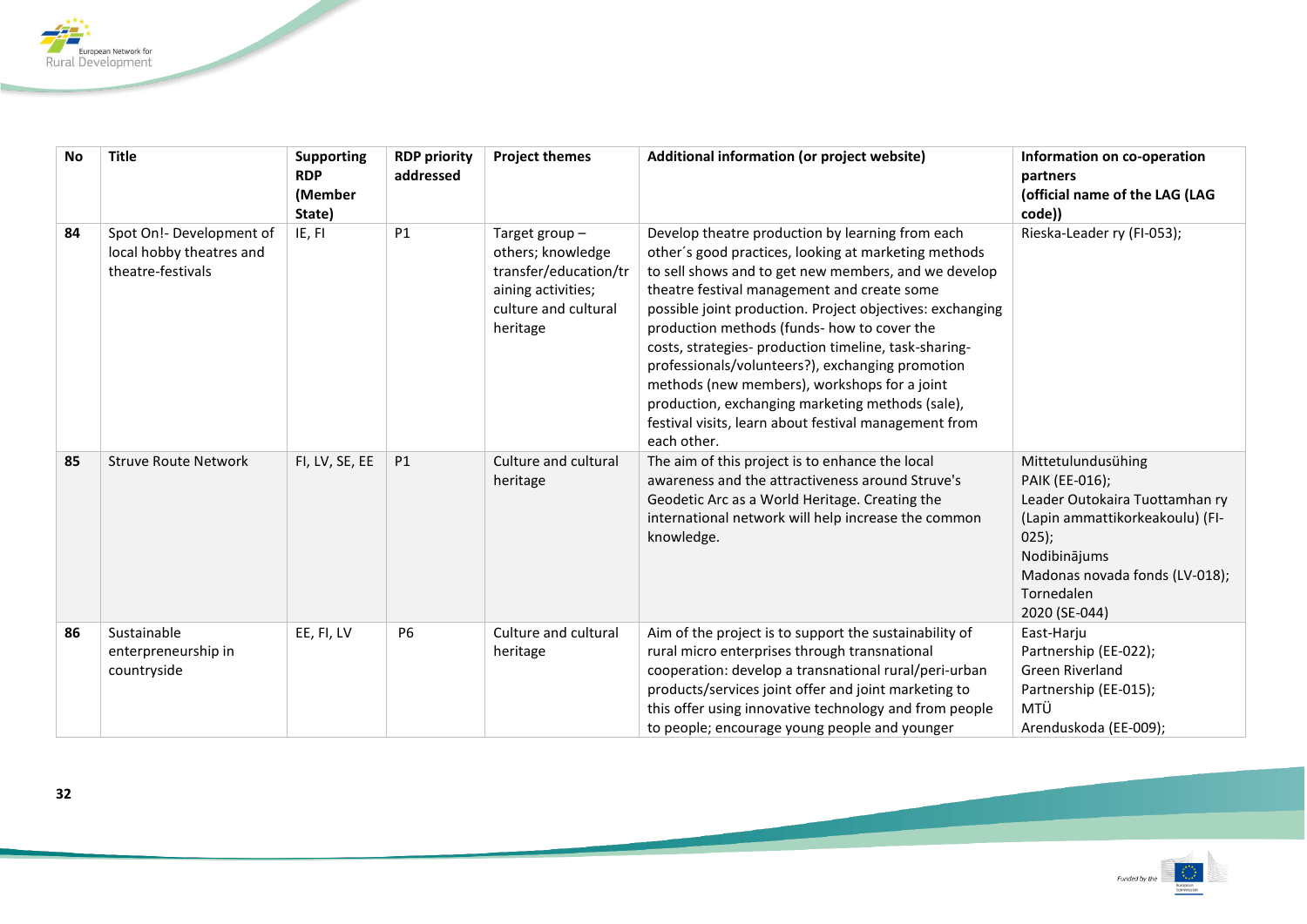

| <b>No</b> | <b>Title</b>                                                                        | <b>Supporting</b><br><b>RDP</b><br>(Member<br>State) | <b>RDP priority</b><br>addressed | <b>Project themes</b>       | Additional information (or project website)                                                                                                                                                                                                                                                                                                                                                                                                                     | Information on co-operation<br>partners<br>(official name of the LAG (LAG<br>code))                                                                                                                           |
|-----------|-------------------------------------------------------------------------------------|------------------------------------------------------|----------------------------------|-----------------------------|-----------------------------------------------------------------------------------------------------------------------------------------------------------------------------------------------------------------------------------------------------------------------------------------------------------------------------------------------------------------------------------------------------------------------------------------------------------------|---------------------------------------------------------------------------------------------------------------------------------------------------------------------------------------------------------------|
|           |                                                                                     |                                                      |                                  |                             | generation of the project target enterprises to stay in<br>rural areas and become economically sustainable.                                                                                                                                                                                                                                                                                                                                                     | Development<br><b>Association Sepra</b><br>NGO (FI-036);<br>Linnaseutu NGO (FI-019);<br>Pirkan Helmi NGO (FI-027);<br>Liepaja District<br>Partnership (LV-016);<br>Rural<br>Partnership<br>"Lielupe" (LV-011) |
| 87        | <b>TALKO Polaris</b>                                                                | FI, SE                                               | <b>P6</b>                        | Community<br>development    | TALKO is a transnational Leader project with a focus on<br>civil society and rural areas, where the aim is<br>to develop a stable society that has a strong<br>commitment to society. The goal is for associations in<br>participating project areas to upgrade their activities so<br>that they better meet the conditions of<br>contemporary society, which ensures the future of the<br>associations and at the same time ensures social<br>capital locally. | Leader Aktion (Ab Yrkeshögskolan<br>vid Åbo<br>Akademi (Yrkeshögskolan Novia);<br>Leader Aktion (Centria<br>Ammattikorkeakoulu<br>O(y)<br>Leader Polaris<br>2020 (SE-045)                                     |
| 88        | The power of nature and<br>sauna traditions - for you,<br>for family, for business! | LV, EE, LT                                           | P <sub>6</sub>                   | Economic<br>diversification | The aim of the project is to improve the knowledge and<br>skills of local inhabitants about the role of<br>medical plants and sauna in improving the quality of life,<br>regarding starting and developing economic<br>activities, to gain entrepreneurship experience in this<br>field.                                                                                                                                                                        | Green Riverland<br>Partnership (EE-015);<br>Pasvalio rajono<br>VVG (LT-004); Biedrība<br>"Daugavpils and Ilūkstes novadu<br>partnerība "Kaimiņi" (LV-008);                                                    |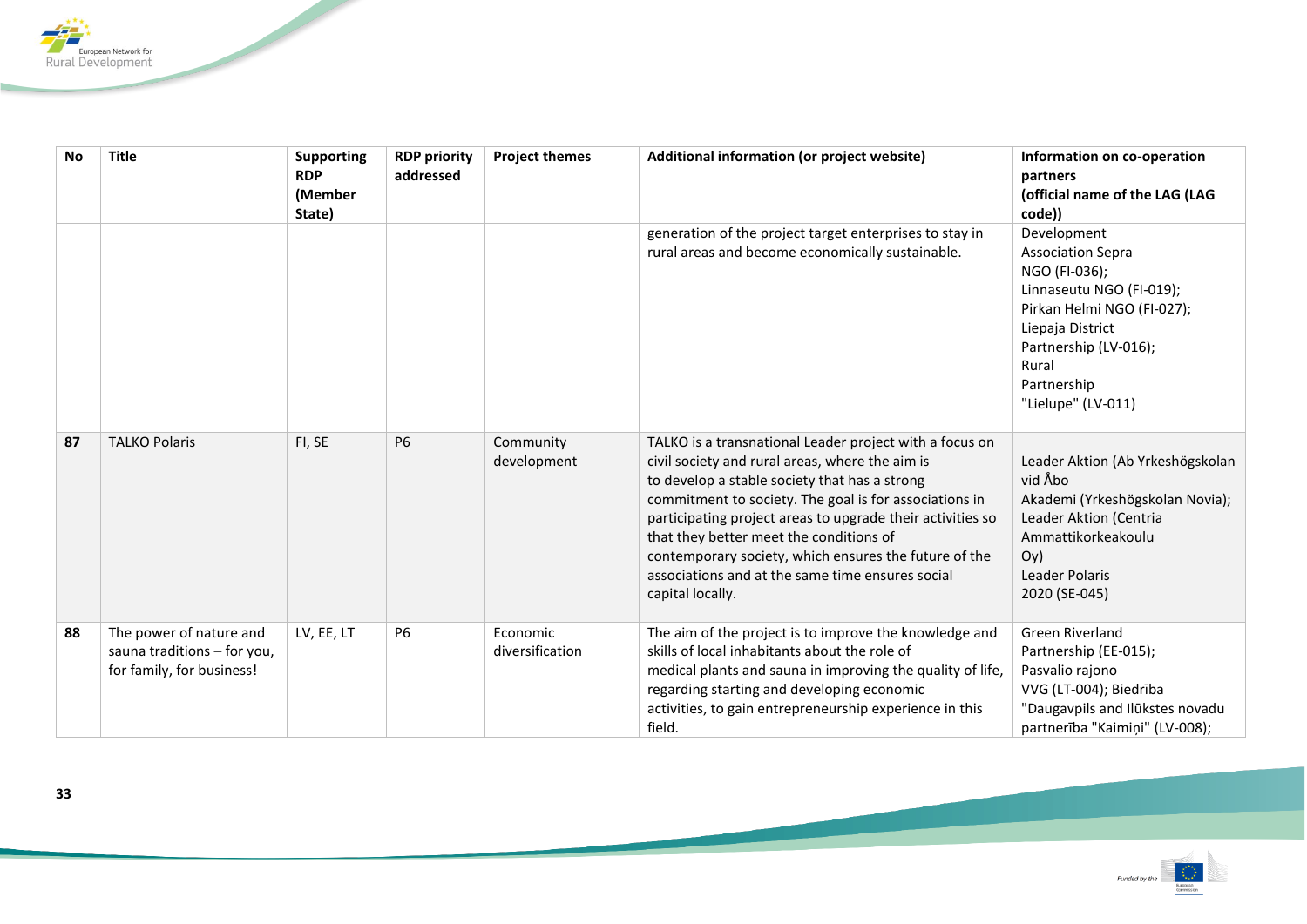

| <b>No</b> | <b>Title</b>                                                             | <b>Supporting</b><br><b>RDP</b><br>(Member<br>State) | <b>RDP priority</b><br>addressed | <b>Project themes</b>                                                                                                                                                | Additional information (or project website)                                                                                                                                                                                                                                                                                                                                                                                                                                                                                                                                                                                                    | Information on co-operation<br>partners<br>(official name of the LAG (LAG<br>code))                    |
|-----------|--------------------------------------------------------------------------|------------------------------------------------------|----------------------------------|----------------------------------------------------------------------------------------------------------------------------------------------------------------------|------------------------------------------------------------------------------------------------------------------------------------------------------------------------------------------------------------------------------------------------------------------------------------------------------------------------------------------------------------------------------------------------------------------------------------------------------------------------------------------------------------------------------------------------------------------------------------------------------------------------------------------------|--------------------------------------------------------------------------------------------------------|
|           |                                                                          |                                                      |                                  |                                                                                                                                                                      |                                                                                                                                                                                                                                                                                                                                                                                                                                                                                                                                                                                                                                                | Biedrība "Lauku partneriba<br>"Lielupe" (LV-011); Biedrība<br>"Sateka"(LV-030)                         |
| 89        | The Rediscovered<br>Vegetable Garden                                     | IT, AT                                               | <b>P6</b>                        | Tourism/territorial<br>branding; culture and<br>cultural heritage                                                                                                    | The overall objective shared by partners and moved<br>forward via the project is to conserve and<br>strengthen mountain agriculture and improve land<br>usability in rural tourism terms. On one hand the<br>project aims to promote and support care of the land<br>and farming by means of concrete demonstration<br>action and on the other, to recover and preserve<br>historic local edible plant varieties in order to promote<br>farmed biodiversity and raise awareness amongst<br>growers, both professional and non-professional,<br>people in general, tourists, students and sector<br>operators on the mountain agriculture theme | Associazione Gal Alto<br>Bellunese (IT-041);<br>Montagna Vicentina<br>Società Cooperativa (IT-044)     |
| 90        | The region in video and<br>pan - cooperation for<br>regional development | DE, PL                                               | <b>P6</b>                        | Culture and cultural<br>heritage; target<br>group - others;<br>target group $-$ youth;<br>knowledge<br>transfer/education/tr<br>aining activities; food<br>and drink | n/a                                                                                                                                                                                                                                                                                                                                                                                                                                                                                                                                                                                                                                            | Lokale Aktionsgruppe (LAG)<br>Fläming-Havel e.V<br>(DE-090); Lokalna Grupa<br>Działania KOLD (PL-261); |
| 91        | The Renaissance of Sacral<br>and cultural Heritage                       | LV, ES                                               | <b>P6</b>                        | Climate change<br>mitigation=adaptatio<br>n; tourism/territorial<br>branding; business                                                                               | The aim of the project is to develop and facilitate sacral<br>and cultural tourism in the participating regions<br>by highlighting cultural heritage of the region and<br>introducing innovations.                                                                                                                                                                                                                                                                                                                                                                                                                                             | Biedrība "Rēzeknes<br>rajona kopienu<br>partnerība" (LV-026);                                          |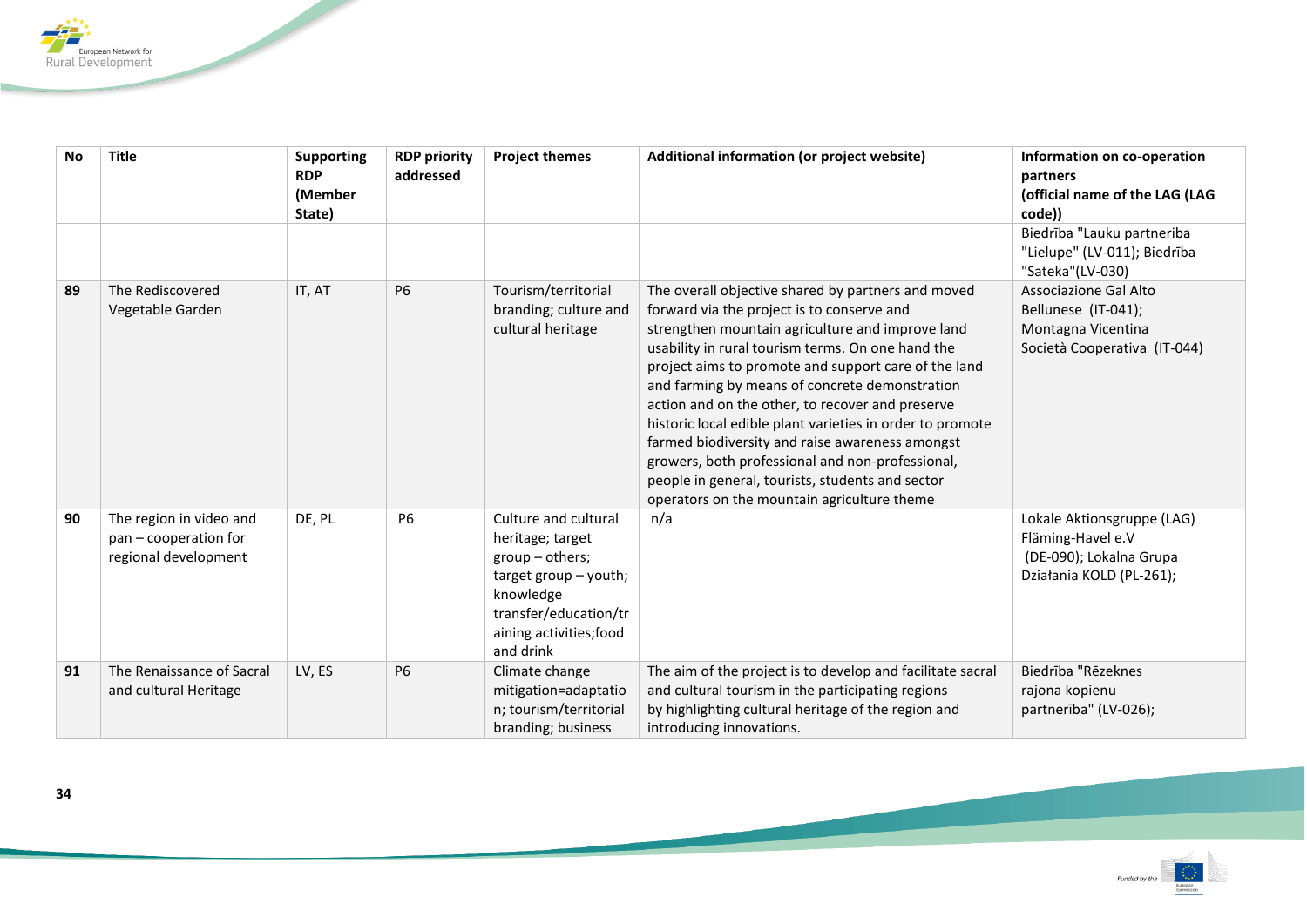

| <b>No</b> | <b>Title</b>                   | <b>Supporting</b><br><b>RDP</b><br>(Member<br>State) | <b>RDP priority</b><br>addressed | <b>Project themes</b>                                                                                                                        | Additional information (or project website)                                                                                                                                                                                                                                                                                                                                                    | Information on co-operation<br>partners<br>(official name of the LAG (LAG<br>code))                                                  |
|-----------|--------------------------------|------------------------------------------------------|----------------------------------|----------------------------------------------------------------------------------------------------------------------------------------------|------------------------------------------------------------------------------------------------------------------------------------------------------------------------------------------------------------------------------------------------------------------------------------------------------------------------------------------------------------------------------------------------|--------------------------------------------------------------------------------------------------------------------------------------|
|           |                                |                                                      |                                  | development;<br>knowledge<br>transfer/education/tr<br>aining activities                                                                      |                                                                                                                                                                                                                                                                                                                                                                                                |                                                                                                                                      |
| 92        | The Year in the<br>Countryside | CZ, PL                                               | <b>P6</b>                        | Non-food<br>products/crafts;<br>culture and cultural<br>heritage                                                                             | n/a                                                                                                                                                                                                                                                                                                                                                                                            | Místní akční<br>skupina Hlučínsko<br>z.(CZ-094);<br>Lokalana Grupa Działania<br>"Płaskowyż Doberj Ziemii" (PL-<br>154)               |
| 93        | They fly                       | PL, LT                                               | P1                               | Tourism/territorial<br>branding; culture and<br>cultural heritage;<br>innovation;<br>knowledge<br>transfer/education/tr<br>aining activities | The project is aimed at commemorating the heroic deed<br>of two Lithuanian pilots, in honour of whom a<br>monument in Pszczelnik was erected. The project<br>includes actions such as sculptural workshops,<br>building new tourism and cultural infrastructure,<br>preparing a film promoting patriotism, participation of<br>Polish and Lithuanian youth in the anniversary<br>celebrations. | Garliavos miesto<br>vietos veiklos grupė (urban LAG);<br>Kauno rajono vietos<br>veiklos grupė (LT-003);<br>Lider Pojezierza (PL-280) |
| 94        | Time for inter-action          | DE, SE, AT                                           | P6                               | Social<br>inclusion/public<br>services; Target<br>$group - migrants$                                                                         | An initiative on new perspectives for local youth<br>with/without refugee background in rural areas. The<br>activities cover three main themes:<br>(1) Better professional orientation and integration of<br>young people in the local job market.<br>(2) Use of culture and creativity as further elements<br>with integrative power.                                                         | Zeitkultur<br>Oststeirisches<br>Kernland (AT-067);<br>Alle-Fuhse-Aue (DE-140);<br>Leader Västra<br>Småland (SE-021)                  |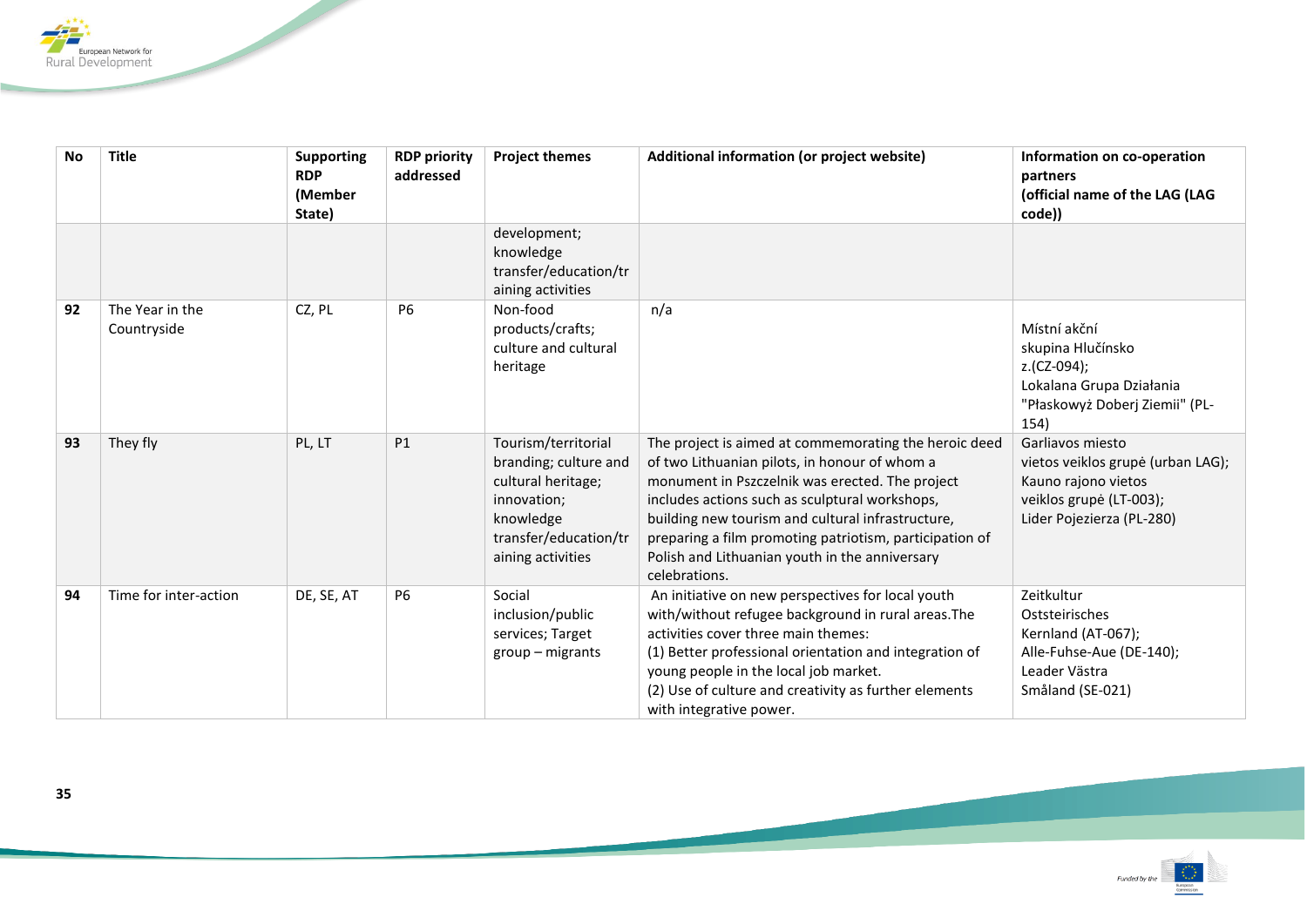

| <b>No</b> | <b>Title</b>                                                         | Supporting<br><b>RDP</b><br>(Member<br>State) | <b>RDP priority</b><br>addressed | <b>Project themes</b>                                                                                                                                                                     | Additional information (or project website)                                                                                                                                                                     | Information on co-operation<br>partners<br>(official name of the LAG (LAG<br>code))                                                                                                                                                                                                                                                                                                                           |
|-----------|----------------------------------------------------------------------|-----------------------------------------------|----------------------------------|-------------------------------------------------------------------------------------------------------------------------------------------------------------------------------------------|-----------------------------------------------------------------------------------------------------------------------------------------------------------------------------------------------------------------|---------------------------------------------------------------------------------------------------------------------------------------------------------------------------------------------------------------------------------------------------------------------------------------------------------------------------------------------------------------------------------------------------------------|
|           |                                                                      |                                               |                                  |                                                                                                                                                                                           | (3) Supporting volunteers in their support activities for<br>refugees.                                                                                                                                          |                                                                                                                                                                                                                                                                                                                                                                                                               |
| 95        | Tourism Development.<br>From Traditions to<br><b>Modern Business</b> | LV, LT                                        | <b>P6</b>                        | Culture and cultural<br>heritage; business<br>development;<br>knowledge<br>transfer/education/tr<br>aining activities;<br>economic<br>diversification;<br>tourism/territorial<br>branding | The aim of the project is to promote tourism business<br>development in the partnership territories and to<br>create new, innovative tourism products and services.                                             | Utenos regiono<br>VVG (dvisektorė) (LT-008);<br>Šiaurės vakarų<br>Lietuvos VVG (LT-006);<br>Biedrība "Liepājas<br>rajona partnerība" (LV-016);<br>Biedrība "Ropažu<br>Garkalnes partnerība" (LV-028);<br>Biedrība "Saldus rajona<br>Attīstības biedrība" (LV-029);<br>Biedrība "Sateka" (LV-030)<br>KAZBEGI LAG (Georgia);<br>LAG Ghidighici<br>Sea Basin (Moldova);<br>LAG Serpentina<br>Nistrului (Moldova) |
| 96        | Tourism cooperation<br>project "SE to NW - ESTFIN<br>tourist trails" | EE, FI                                        | <b>P6</b>                        | Tourism, territorial<br>branding                                                                                                                                                          | Aim of the project is to enhance tourism entrepreneurs<br>knowledge and skills about culture, language,<br>cooperation, marketing and local tourist attractions in<br>the area of Kirderannik and Suupohja.     | North-East Coast Partnership (EE-<br>010)                                                                                                                                                                                                                                                                                                                                                                     |
| 97        | VIA NOVA goes new ways                                               | AT, DE                                        | P6                               | Tourism/territorial<br>branding                                                                                                                                                           | VIA NOVA wants to improve the qualitiy of the pilgrim<br>route in this rural region. The local economy,<br>cultural initiatives and clerical education cooperate to<br>increase the emotional well-being of the | Verein<br>Europäischer<br>Pilgerweg (local actor);<br><b>Markt Tittling</b><br>(local actor)                                                                                                                                                                                                                                                                                                                  |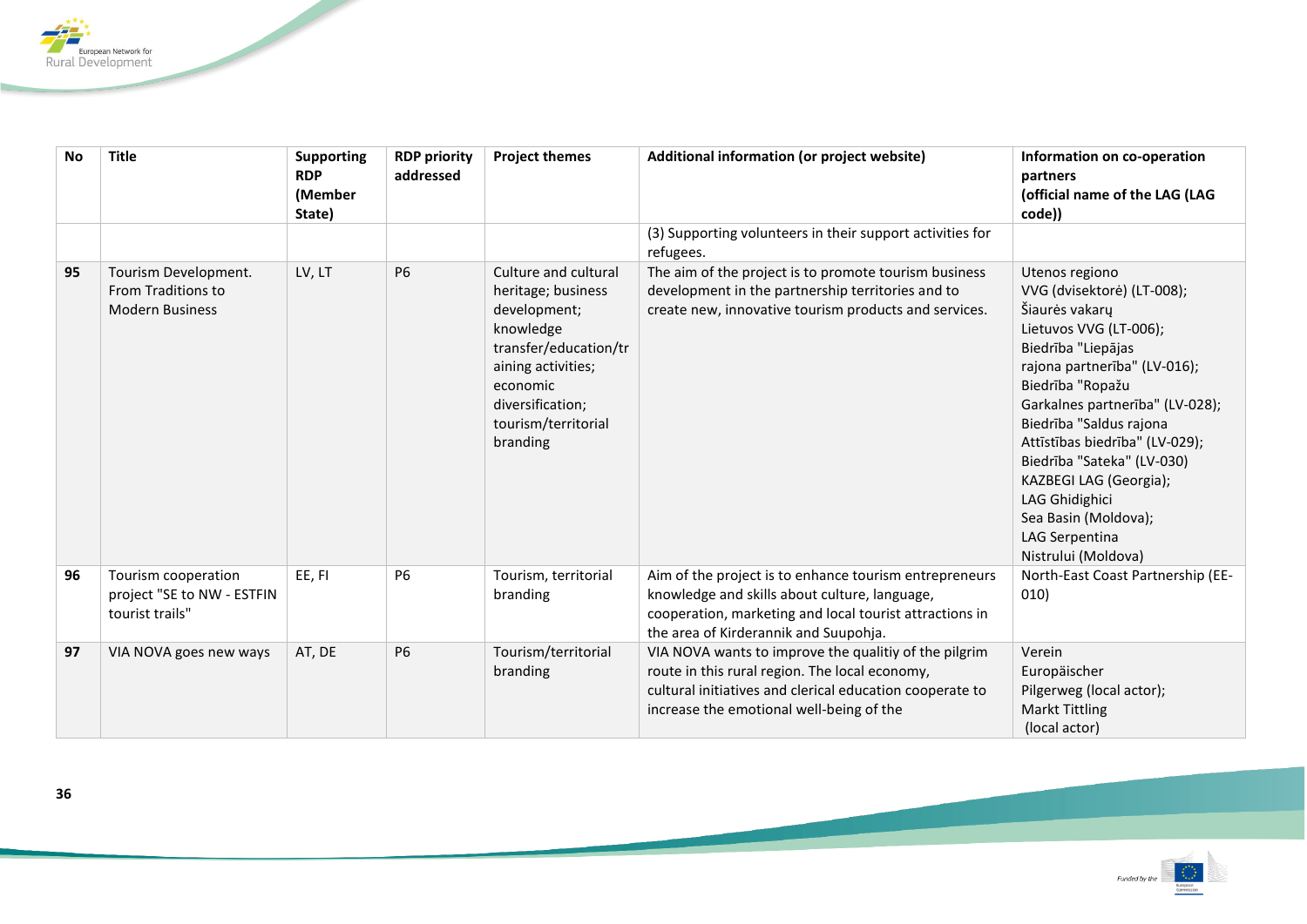

| <b>No</b> | <b>Title</b>                            | <b>Supporting</b><br><b>RDP</b><br>(Member<br>State) | <b>RDP priority</b><br>addressed | <b>Project themes</b>                                                                                                                                              | Additional information (or project website)                                                                                                                                                                                                                                                          | Information on co-operation<br>partners<br>(official name of the LAG (LAG<br>code)) |
|-----------|-----------------------------------------|------------------------------------------------------|----------------------------------|--------------------------------------------------------------------------------------------------------------------------------------------------------------------|------------------------------------------------------------------------------------------------------------------------------------------------------------------------------------------------------------------------------------------------------------------------------------------------------|-------------------------------------------------------------------------------------|
|           |                                         |                                                      |                                  |                                                                                                                                                                    | pilgrims. The connecting subjects are tolerance and<br>appreciation.                                                                                                                                                                                                                                 |                                                                                     |
| 98        | Visit the border!                       | PL, CZ                                               | <b>P6</b>                        | Food and drink;<br>tourism/territorial<br>branding; non-food<br>products/crafts;<br>culture and cultural<br>heritage                                               | According to the grant application, the project is<br>designed as a joint project with the Polish LAG<br>Nyskie Ksiestwo Jezior and Gór. The aim is to introduce<br>participants from both sides of the border<br>with local traditions, crafts and traditional foods.                               | MAS Hrubý Jeseník, z.s. (CZ-058);<br>Nyskie Księstwo Jezior i Gór (PL-<br>147)      |
| 99        | Virtual Reality - Zeitreise             | AT, LU                                               | <b>P6</b>                        | Tourism/territorial<br>branding<br>Marketing<br>New technologies<br>Knowledge transfer /<br>education / training<br>Innovation<br>Culture and cultural<br>heritage |                                                                                                                                                                                                                                                                                                      | LAG Éislek (LU-001)                                                                 |
| 100       | Wilkommen Deutschland<br>2.0            | DE, SE                                               | n/a                              | Tourism/territorial<br>branding                                                                                                                                    | This is a project that will realize the ideas that came out<br>from the feasibility study Willkommen<br>Deutschland. The project is an exchange of knowledge<br>between two leader areas in Sörmland and the<br>west Meckelnburg Vorpommern on the development of<br>a specific visitor destination. | Leader Sörmlandskusten (SE-007)                                                     |
| 101       | Woman the Hunter on<br>Wheels and Wings | FI, EE                                               | <b>P6</b>                        | Natural environment<br>and<br>resources/landscape;<br>food and drink;                                                                                              | The main objective of the project is to create a partner<br>network to develop ethical and sustainable<br>hunting activities from the huntress's point of view. The<br>project also aims at strengthening huntresses'                                                                                | Võrumaa Partnership<br>Assembly (EE-026);<br>lävä Kainuu Leader ry                  |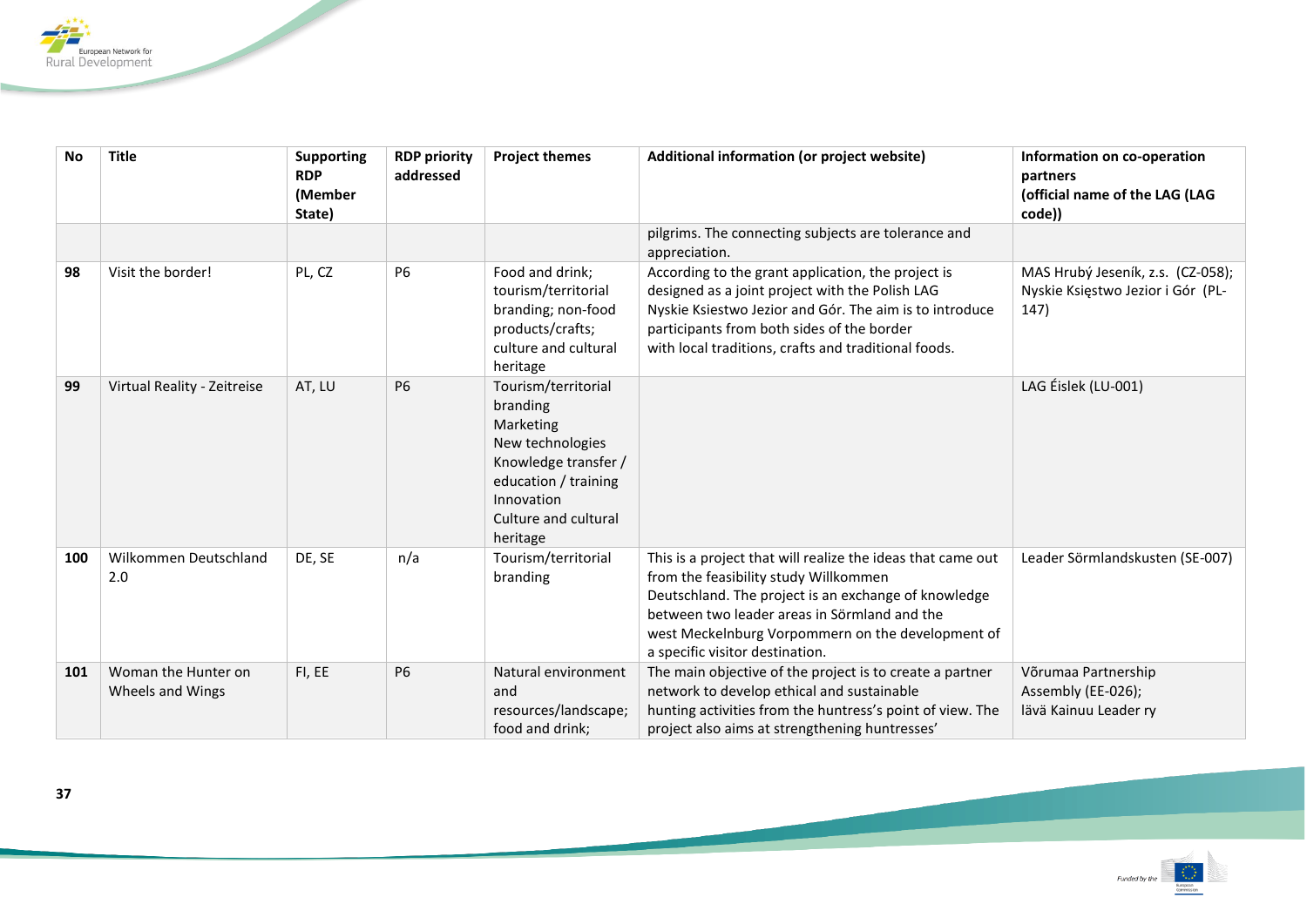

| <b>No</b> | <b>Title</b>                                      | <b>Supporting</b><br><b>RDP</b><br>(Member | <b>RDP priority</b><br>addressed | <b>Project themes</b>                                                                                                                             | Additional information (or project website)                                                                                                                                                                                                                                                                                                                                                                                                                                                                                                                                                                                     | Information on co-operation<br>partners<br>(official name of the LAG (LAG                                                             |
|-----------|---------------------------------------------------|--------------------------------------------|----------------------------------|---------------------------------------------------------------------------------------------------------------------------------------------------|---------------------------------------------------------------------------------------------------------------------------------------------------------------------------------------------------------------------------------------------------------------------------------------------------------------------------------------------------------------------------------------------------------------------------------------------------------------------------------------------------------------------------------------------------------------------------------------------------------------------------------|---------------------------------------------------------------------------------------------------------------------------------------|
|           |                                                   | State)                                     |                                  | knowledge<br>transfer/education/tr<br>aining activities;<br>tourism/territorial<br>branding; target<br>group - women;<br>community<br>development | activities by arranging peer-to-peer workshops and<br>study tours. Cultural aspects of hunting and outdoor<br>activities, and related food culture from all partner<br>areas will be introduced during study tours to<br>Estonia and Slovakia, in a get-together event and in the<br>Base Camp Hossa. The participants get familiar<br>with the hunting and outdooring destinations in all the<br>partner areas.                                                                                                                                                                                                                | code))<br>(FI-001); Oulujärvi<br>Leader ry (FI-048); MAS<br>Podhoran-Lag Podhoran                                                     |
| 102       | YEAH- youngsters<br>entrepreneurship<br>education | EE, FI                                     | P1; P6                           | Knowledge transfer /<br>education / training<br>activities                                                                                        | YEAH-Youngsters entrepreneurship education is a<br>Transnational Cooperation project between three<br>partners within the European Union to stimulate within<br>their respective regions the exchange of good<br>practices, create synergy of the different realities<br>existing inside the territory of each partner to<br>strengthen the activity in general, the position of rural<br>youth and their skills and, in particular, the offer<br>by networking resources, and so forth, with the goal to<br>realise exchanges among the partner territories<br>by the creation of common networking, exchange of<br>knowledge. | LAG Järva Deve lopment Partners<br>(EE)-012); The Partners (EE-024);                                                                  |
| 103       | <b>Yellow Frames</b>                              | UK, FI, EE                                 | <b>P2</b>                        | <b>Business</b><br>development;<br>employment / job<br>creation; tourism /<br>territorial branding;<br>culture / cultural<br>heritage             |                                                                                                                                                                                                                                                                                                                                                                                                                                                                                                                                                                                                                                 | Jõgeva County Cooperation<br>Chamber, Tartu Rural<br>Development Association, Valga<br>County Partnership,<br>Võru County Partnership |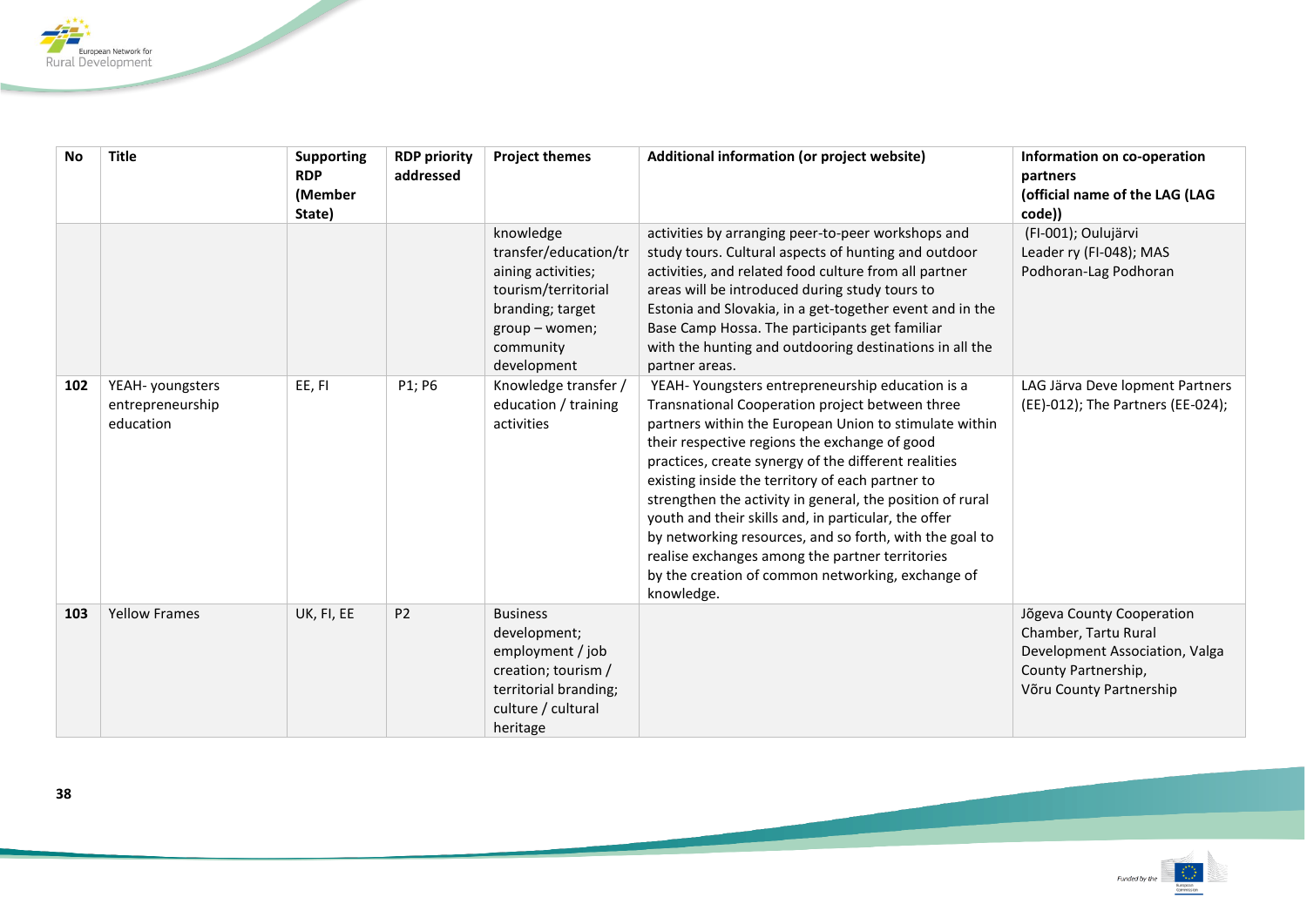

| <b>No</b> | <b>Title</b>                                           | <b>Supporting</b><br><b>RDP</b><br>(Member<br>State) | <b>RDP priority</b><br>addressed | <b>Project themes</b>                                                                                | Additional information (or project website)                                                                                                                                                                                                                                                                                                                                                                                                                                                                                                                                                                                                      | Information on co-operation<br>partners<br>(official name of the LAG (LAG<br>code))                  |
|-----------|--------------------------------------------------------|------------------------------------------------------|----------------------------------|------------------------------------------------------------------------------------------------------|--------------------------------------------------------------------------------------------------------------------------------------------------------------------------------------------------------------------------------------------------------------------------------------------------------------------------------------------------------------------------------------------------------------------------------------------------------------------------------------------------------------------------------------------------------------------------------------------------------------------------------------------------|------------------------------------------------------------------------------------------------------|
| 104       | Young Local Leaders (YLL)                              | PL, LT                                               | <b>P6</b>                        | Social inclusion /<br>public services;<br>Knowledge transfer /<br>education / training<br>activities | Project is addressed to young people from LAGs areas.<br>During each stage of the project, participants<br>will carry out tasks in the form of workshops, games and<br>other activities, thanks to which they will<br>learn methods of organizing local community. After the<br>end of the project the participants will be able<br>to use the above methods in their living environment to<br>mobilise residents.                                                                                                                                                                                                                               | <b>VVG</b><br>"Nemunas"<br>(LT)                                                                      |
| 105       | Youth and<br>entrepreneurship                          | EE, ES                                               | <b>P6</b>                        | Target group $-$ youth;<br>Knowledge transfer /<br>education / training<br>activities                | Youth activation through the implementation of a<br>young entrepreneur program                                                                                                                                                                                                                                                                                                                                                                                                                                                                                                                                                                   | Peipsi-Alutaguse Chamber<br>of Cooperation (EE-018);<br>Consorci GAL Noguera Segria<br>Nord (ES-274) |
| 106       | <b>Youth Power</b>                                     | EE, FI                                               | P <sub>6</sub>                   | Target group - youth                                                                                 | The aim of this project is to encourage and inspire<br>young people to play an active role in the society<br>and buld better free time activities and possibilities for<br>young people. In this project they are given<br>tools to apply and implement different kinds of projects<br>and have an impact on the decisions and<br>circumstances in the area they live. An important part of<br>the project is to learn the international<br>interaction, to receive skills they need in working life, to<br>strenghten their selfesteem and confidence in<br>their own abilities and to learn how to build and<br>strenghten the social network. | Mittetulundusühing<br><b>PAIK (EE-016)</b>                                                           |
| 107       | <b>Culture and Origins</b><br>through Mutual Events in | RO, BG, GR                                           | <b>P6</b>                        | Innovation,<br>knowledge transfer /                                                                  | The project aims to increase the competitiveness of<br>LAGs by promoting the tradition in culture and art,                                                                                                                                                                                                                                                                                                                                                                                                                                                                                                                                       | Lead partner: Association LAG<br>Lunca Joasa a Siretului (RO);                                       |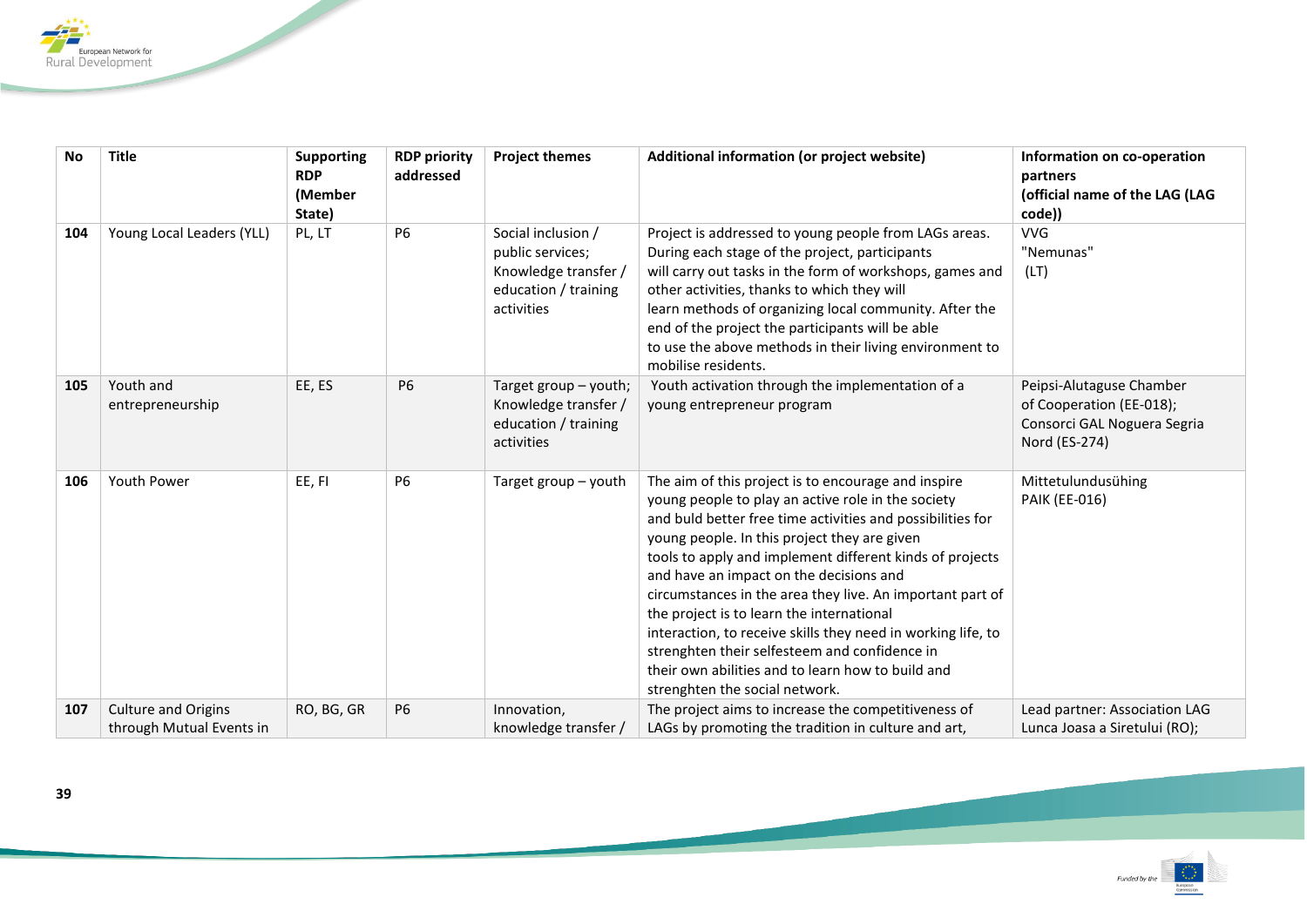

| <b>No</b> | <b>Title</b>                                                               | <b>Supporting</b><br><b>RDP</b><br>(Member<br>State) | <b>RDP priority</b><br>addressed | <b>Project themes</b>                                                                                                                | Additional information (or project website)                                                                                                                                                                                                                                                                                                                                                                                                                                                                                                                                                                                                                                                                                                                                                                                                                                                                                                         | Information on co-operation<br>partners<br>(official name of the LAG (LAG)<br>code))                                                                                                                             |
|-----------|----------------------------------------------------------------------------|------------------------------------------------------|----------------------------------|--------------------------------------------------------------------------------------------------------------------------------------|-----------------------------------------------------------------------------------------------------------------------------------------------------------------------------------------------------------------------------------------------------------------------------------------------------------------------------------------------------------------------------------------------------------------------------------------------------------------------------------------------------------------------------------------------------------------------------------------------------------------------------------------------------------------------------------------------------------------------------------------------------------------------------------------------------------------------------------------------------------------------------------------------------------------------------------------------------|------------------------------------------------------------------------------------------------------------------------------------------------------------------------------------------------------------------|
|           | Southern Eastern Europe<br>(COME & SEE)                                    |                                                      |                                  | education / training<br>activities, culture and<br>cultural heritage,<br>tourism / territorial<br>branding, community<br>development | through innovation and creativity. Four traditional music<br>festivals - each involving at least two other partner<br>LAGS - are planned to be organised in a two-year<br>period. The festivals will also promote the cooperation<br>of artists, artisans, and entrepreneurs from the partner<br>LAG territories.                                                                                                                                                                                                                                                                                                                                                                                                                                                                                                                                                                                                                                   | other partners: LAG Gotshe<br>DElcheve - Garmen -<br>Hadzhidimovo (BG); LAG Lider<br>Bistrita Nasaud (RO); Kavala<br>Development Agency SA (GR);<br>Third country partner: Association<br>of Cameli LAG (Turkey) |
| 108       | The importance of forests<br>and woodland within<br>climate change context | MT                                                   | n/a                              | Climate change<br>adaptation; forestry                                                                                               | The Proposed Project Will Be A Transnational Project<br>Between The Majjistral Lag, Gal Microregiunea<br>Somes Codru And Prespa Lag. This Project Will Focus On<br>The Below Six Actions. These Actions Will Be<br>Implemented In Each Territory Simultaneously Aside<br>From Action 2 Which Will Only Be Implemented In<br>Romania And Northern Macedonia And Not In Malta.<br>Action 3 Will Only Be Implemented In Malta And Not<br>In Romania And Northern Macedonia.<br>Action1-Visit To Schools Providing Information On<br>✓<br>Climate Change And The Environment<br>Action 2 - Tree Planting Activity<br>✓<br>Action 3 - Exchange Of Know-How On Tree Planting<br>✓<br>Within The Majjistral Territory<br>Action 4 - Development Of Environmental Protocol<br>✓<br>Action 5 - Production Of A Short Documentary Of<br>✓<br>The Activities Held In Actions 1-3<br>Action 6 - Sharing Of Best Practices To Promote<br>Local Entrepreneurship. | Majistral Action Group (MT);<br>Gal Microregiunea<br>Somes Codru (RO); Prespa Lag<br>(Northern Macedonia)                                                                                                        |

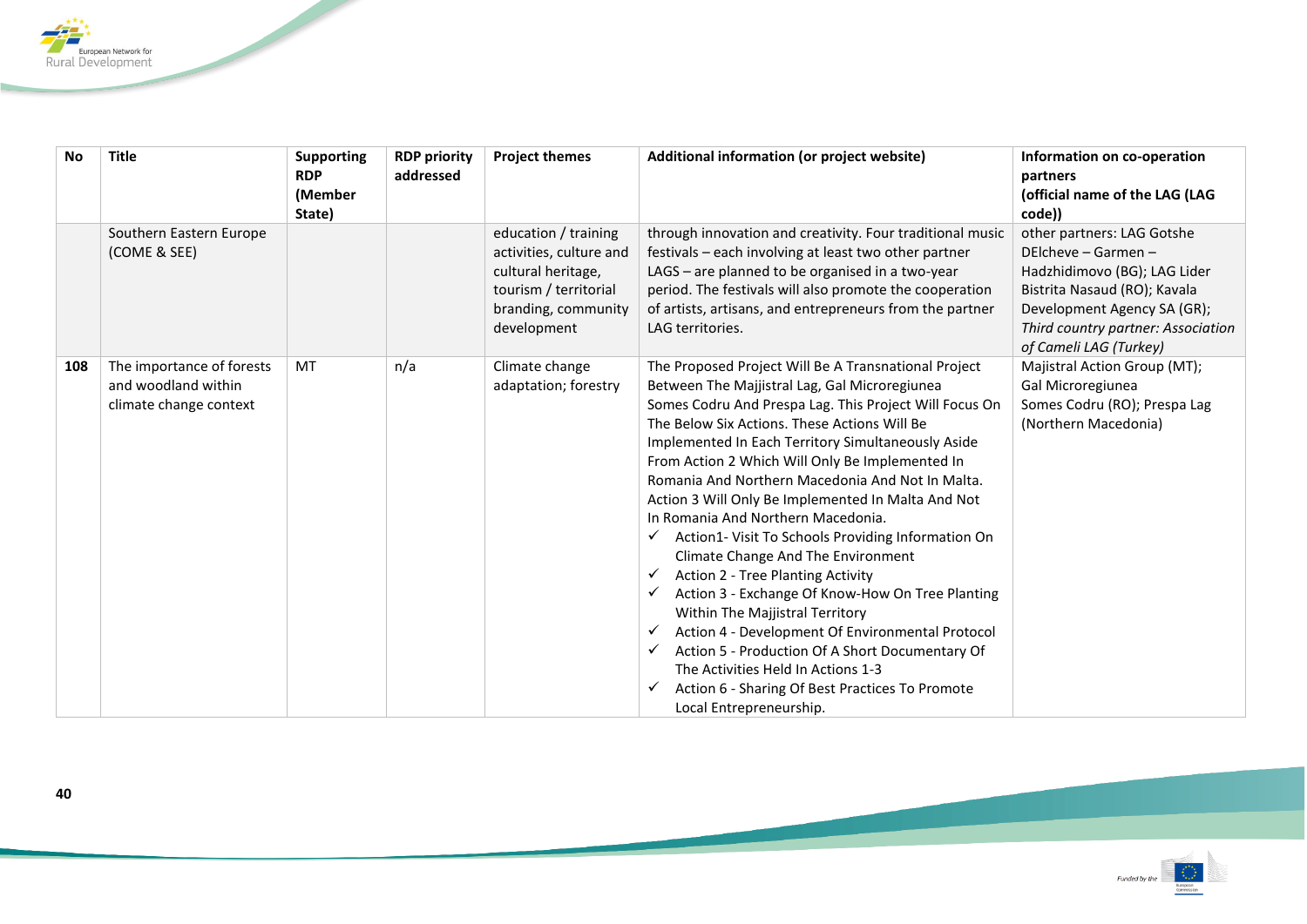

| <b>No</b> | <b>Title</b>                                                                       | <b>Supporting</b><br><b>RDP</b><br>(Member<br>State) | <b>RDP priority</b><br>addressed | <b>Project themes</b>                                                                                                                             | Additional information (or project website)                                                                                                                                                                                                                                                                                                                                                                                                                                                                                                                                       | Information on co-operation<br>partners<br>(official name of the LAG (LAG<br>code))                                                                                                                       |
|-----------|------------------------------------------------------------------------------------|------------------------------------------------------|----------------------------------|---------------------------------------------------------------------------------------------------------------------------------------------------|-----------------------------------------------------------------------------------------------------------------------------------------------------------------------------------------------------------------------------------------------------------------------------------------------------------------------------------------------------------------------------------------------------------------------------------------------------------------------------------------------------------------------------------------------------------------------------------|-----------------------------------------------------------------------------------------------------------------------------------------------------------------------------------------------------------|
| 109       | Natural Future of<br>Cosmetics - Irish-Finnish<br>collaboration project<br>(Nacos) | IE, FI                                               | <b>P6</b>                        | Employment, job<br>creation                                                                                                                       | The aim of the Irish-Finnish collaboration project.<br>Natural Future of Cosmetics (NACO) is to identify<br>and address the industrial needs of rurally based<br>cosmetic companies in both Ireland and Finland.<br>Despite a high consumer demand in Europe for natural<br>cosmetics, limited support structures can restrict<br>rural SME's competitiveness in this sector. In particular,<br>the project will focus on supporting rural<br>cosmetic SMEs whose products utilise natural extracts,<br>sourced regionally or nationally in each of the<br>participating nations. | North East & West Kerry<br>Development Company (IE);<br>Oulujarvi LEADER (FI)                                                                                                                             |
| 110       | Government of<br>Sustainability, acronym:<br>GoS                                   | BG, IT                                               | P1, P3, P4                       | sustainability                                                                                                                                    | The current project proposal will be implemented on<br>the territory of the LAG-Razlog from Bulgaria in<br>partnership with the LAG Sere Calabresi from Italy. The<br>project is aimed at the following target<br>groups: Agricultural producers and processors of<br>agricultural and forestry products; Representatives of<br>the business sector: enterprises, tourist and commercial<br>sites; Representatives of the local government;<br>Representatives of the civil and non-profit sector.                                                                                | LAG Razlog (BG); LAG Sere<br>CAlabresi (IT)                                                                                                                                                               |
| 111       | <b>EUROCHEF</b>                                                                    | ES, RO                                               | P <sub>3</sub>                   | Innovation,<br>knowledge transfer /<br>education / training<br>actvities, culture and<br>cultural heritage,<br>food & drink,<br>marketing, supply | The project would consist in the celebration of several<br>show-cooking editions using raw materials from the<br>partners' tentones to be put into value through this type<br>of gastronomic demonstrations open to the<br>public and throughout different geographical points of<br>the participating countries. The idea is that each<br>one of the participants moves to the territories of the                                                                                                                                                                                | Asociatia Grup de Actiune Local<br>Bucovian De Munte (RO),<br>Asociacion de Desenvolvemente<br>Rural Terras de Pntevedra Norte<br>(ES), Asociacion de<br>Desenvolvemento Galicia<br>Suroeste Eurural (ES) |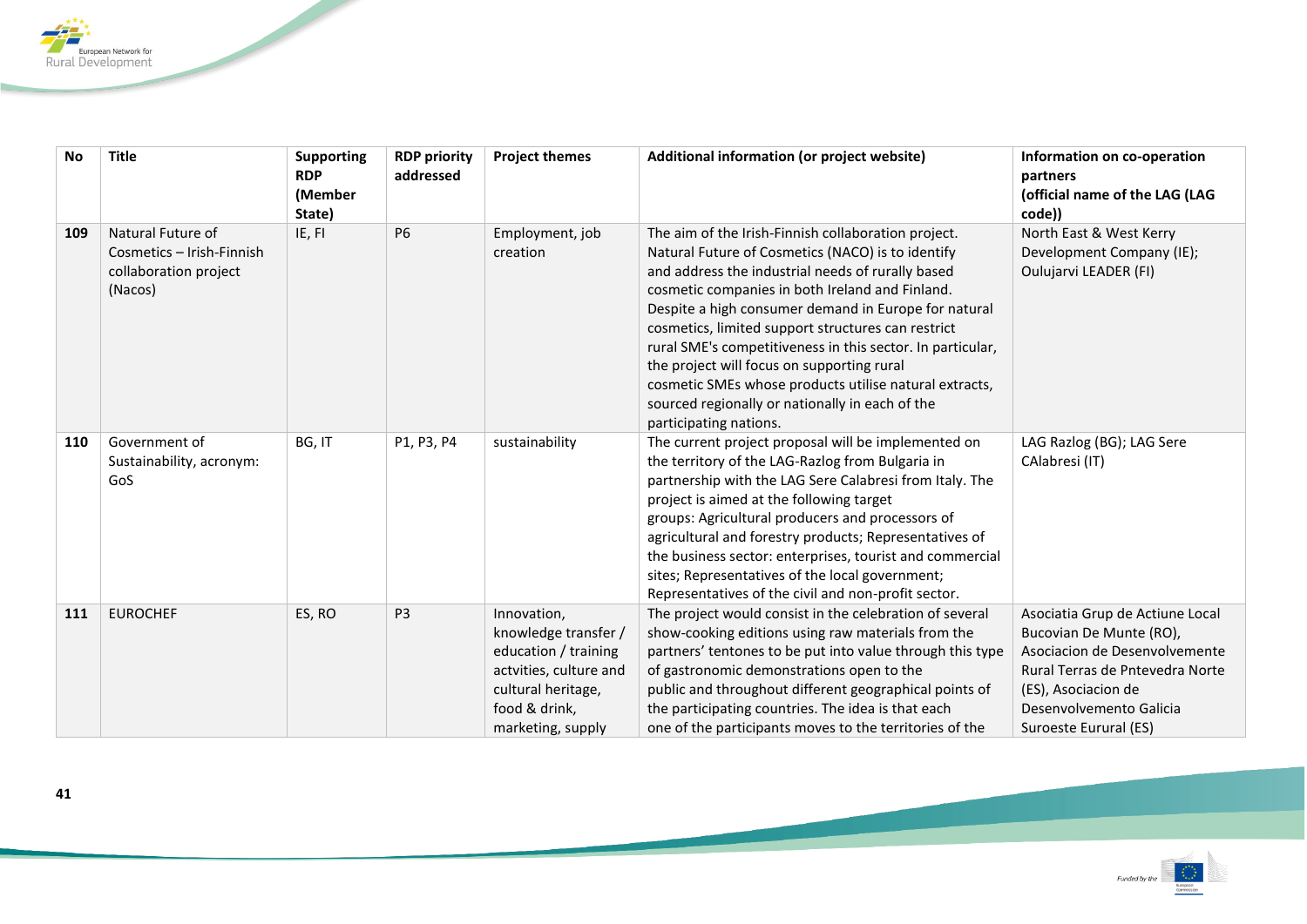

| <b>No</b> | <b>Title</b>                                 | <b>Supporting</b><br><b>RDP</b> | <b>RDP priority</b><br>addressed | <b>Project themes</b>                                                                      | Additional information (or project website)                                                                                                                                                                                                                                                                                                                                                                                                                                                                                                                                                                                               | Information on co-operation<br>partners                                                                                          |
|-----------|----------------------------------------------|---------------------------------|----------------------------------|--------------------------------------------------------------------------------------------|-------------------------------------------------------------------------------------------------------------------------------------------------------------------------------------------------------------------------------------------------------------------------------------------------------------------------------------------------------------------------------------------------------------------------------------------------------------------------------------------------------------------------------------------------------------------------------------------------------------------------------------------|----------------------------------------------------------------------------------------------------------------------------------|
|           |                                              | (Member<br>State)               |                                  |                                                                                            |                                                                                                                                                                                                                                                                                                                                                                                                                                                                                                                                                                                                                                           | (official name of the LAG (LAG<br>code))                                                                                         |
|           |                                              |                                 |                                  | chains / producer<br>organisationrs<br>&cooperatives,<br>tourism & territorial<br>branding | other partners, to promote, elaborate and taste<br>products from their territory, and also to make their<br>potential known touristy.<br>We also propose to generate with this project a website<br>that promotes both the territory and its products,<br>and to provide potential contacts to know or acquire<br>those promoted products.<br>Another of the possible actions to develop could be the<br>fusion between the products of the different<br>territories, as well as the combination and pairing with<br>drinks from the different areas.                                                                                     |                                                                                                                                  |
| 112       | Transnational Drama Co-<br>operation Project | IE, FI                          | <b>P6</b>                        | Social inclusion /<br>public services,<br>community<br>development                         | The project aimed to promote shared learning among<br>local drama groups in Offaly, Westmeath and<br>Finland. Local Drama groups from Clara and Mullingar<br>travelled to Finland to stage productions at a<br>Finnish local drama festival. Likewise, a Finnish drama<br>group visited Westmeath and Offaly and staged<br>a production at a drama festival in 2020. Training<br>workshops formed an important part of the project,<br>providing participants with an opportunity to share<br>ideas/approaches. Workshops focused on<br>development of a particular skills relating to the<br>production and performance of drama pieces. | <b>Offaly Local Development</b><br>Company (IE), Westmeath<br>Community Development (IE),<br>Rieska-LEADER Ry (FI)               |
| 113       | <b>LEADER Enjoy Winde</b><br>(LEW)           | BG, RO                          | P1, P6                           | Tourism, traditions,<br>culture, food & drink,<br>marketing,<br>knowledge transfer /       | The project aims to expand local perspectives and<br>increase the competitiveness of local development<br>strategies by capitalizing the culture, tradition, local<br>specificities in the concept of wine tourism.                                                                                                                                                                                                                                                                                                                                                                                                                       | LAG Troyan (BG), LAG Devnya-<br>Askakovo (BG), LAG Perushtitsa-<br>Rodopi (BG), LAG Napoca-<br>Porolissum (RO), LAG Tecuci (RO), |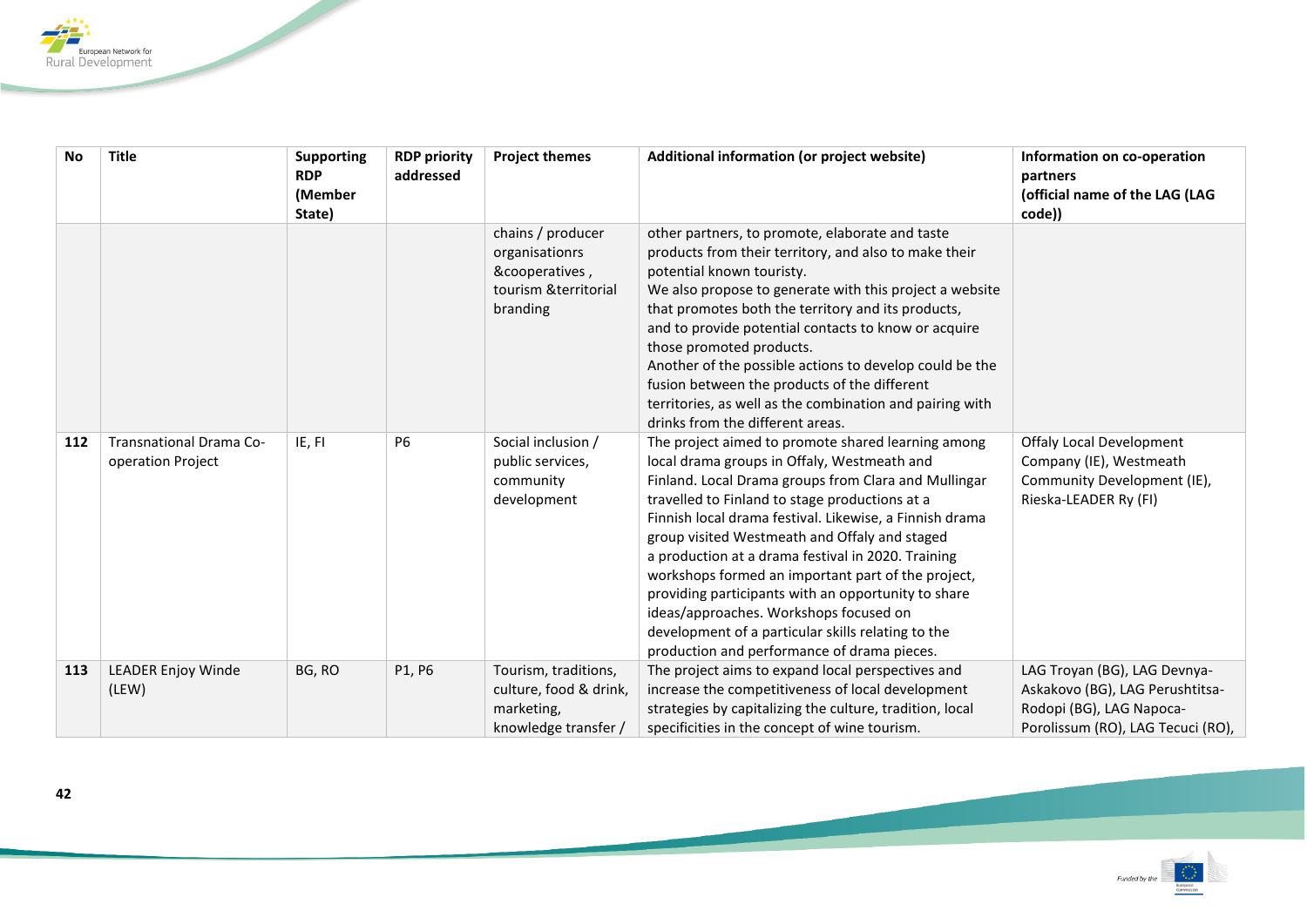

| <b>No</b> | <b>Title</b>                                                                 | <b>Supporting</b><br><b>RDP</b><br>(Member<br>State) | <b>RDP priority</b><br>addressed | <b>Project themes</b>                                                            | Additional information (or project website)                                                                                                                                                                                                                                                                                                                                                                                                  | Information on co-operation<br>partners<br>(official name of the LAG (LAG<br>code))                                                 |
|-----------|------------------------------------------------------------------------------|------------------------------------------------------|----------------------------------|----------------------------------------------------------------------------------|----------------------------------------------------------------------------------------------------------------------------------------------------------------------------------------------------------------------------------------------------------------------------------------------------------------------------------------------------------------------------------------------------------------------------------------------|-------------------------------------------------------------------------------------------------------------------------------------|
|           |                                                                              |                                                      |                                  | education / traininig<br>activities, tourism /<br>territorial branding           | Objectives:<br>• Implementation of the wine tourism concept in the<br>territory of the partners;<br>• Identification of wine tourism offers in the territories<br>of the partners, focusing on storytelling,<br>history, traditions;<br>• Development of common tools to promote the<br>potential of wine tourism of the partner's<br>territories.<br>• Encourage technology transfer and innovation<br>between wine producers.              | LAG Podgoria Pancia (RO), LAG<br>Colinele Recas (RO)                                                                                |
| 114       | Tourism cooperation<br>projects "SE to NW -<br><b>ESTFIN tourist trails"</b> | EE, FI                                               | P <sub>6</sub>                   | Tourism                                                                          | Aim of the project is to enhance tourism entrepreneurs<br>knowledge and skills about culture, language,<br>cooperation, marketing and local tourist attractions in<br>the area of Kirderannik and Suupohja.                                                                                                                                                                                                                                  | North-East Coast Partnership<br>(code: EE-010),<br>Suupohjan<br>Kehittämisyhdistys ry (code: FI-<br>039)                            |
| 115       | Dobrogea and<br>Dobrudzha - from<br>common past to common<br>future          | RO, BG                                               | <b>P6</b>                        | Innovation, culture<br>and cultural heritage,<br>youth, community<br>development | Main goal and objective:<br>Promotion of the cultural heritage on the territories of<br>LAG Glavinitsa - Šitovo, Kraidunavska Dobrudja,<br>LAG Delta Dunarii and LAG Munții Macinului through<br>joint activities.<br>Specific goals and objectives:<br>1. Strengthening the administrative capacity of partner<br>LAGs by implementing a transnational<br>cooperation project<br>2. Animation of partner LAG'S territories for capitalizing | LAG MUNȚII MACINULUI -<br>DUNAREA VECHE (RO),<br>LAG DELTA DUNĂRII (RO),<br>LAG GLAVINITSA-ŠITOVO<br>KRAYDUNAVSKA DOBRUDZHA<br>(BG) |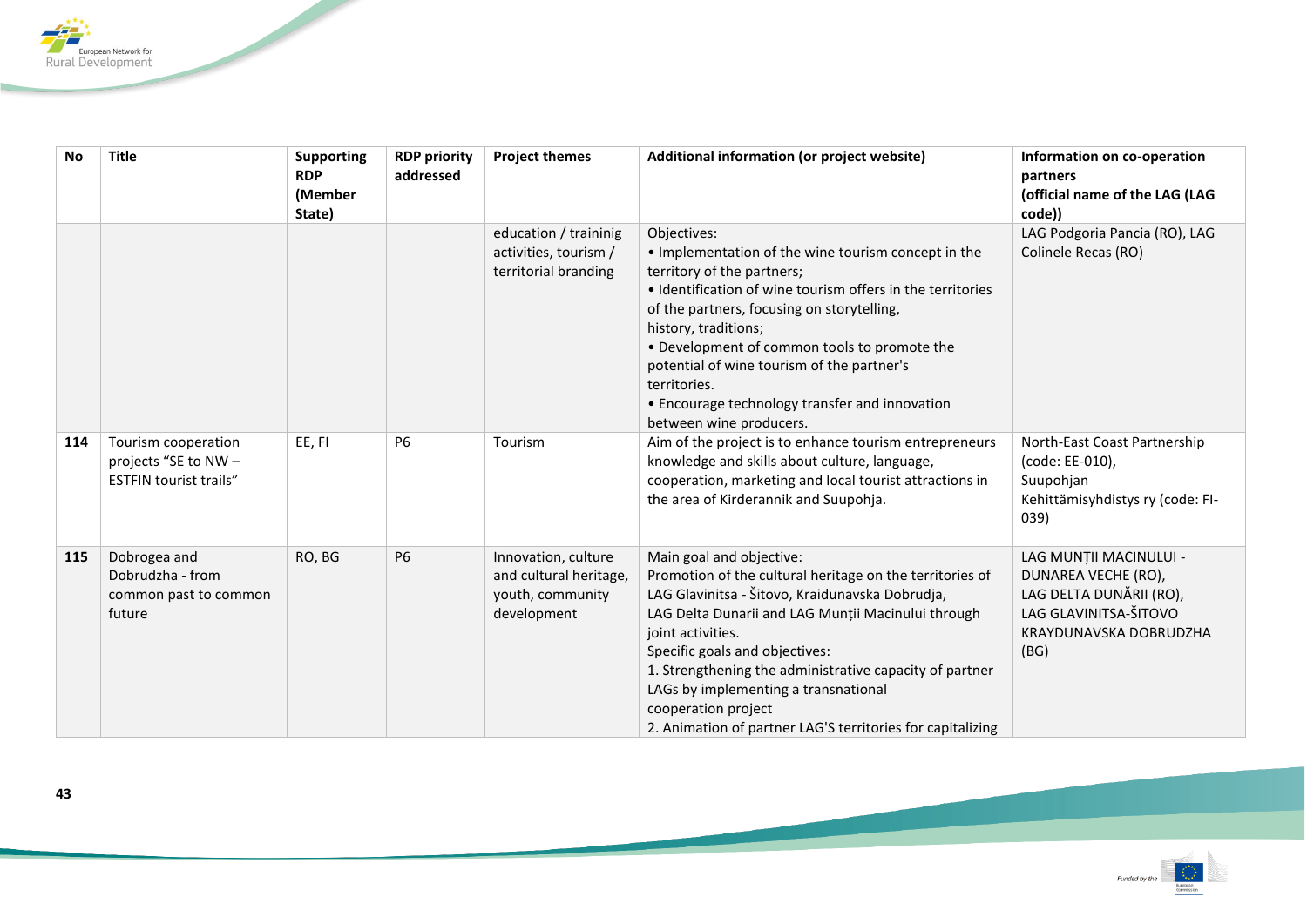

| <b>No</b> | <b>Title</b>                                                                                                             | <b>Supporting</b><br><b>RDP</b><br>(Member<br>State) | <b>RDP priority</b><br>addressed | <b>Project themes</b>                                                                                                                                                                                                                                      | Additional information (or project website)                                                                                                                                                                                                                                                                                                                                                                                                                                                                                                                  | Information on co-operation<br>partners<br>(official name of the LAG (LAG<br>code))                                         |
|-----------|--------------------------------------------------------------------------------------------------------------------------|------------------------------------------------------|----------------------------------|------------------------------------------------------------------------------------------------------------------------------------------------------------------------------------------------------------------------------------------------------------|--------------------------------------------------------------------------------------------------------------------------------------------------------------------------------------------------------------------------------------------------------------------------------------------------------------------------------------------------------------------------------------------------------------------------------------------------------------------------------------------------------------------------------------------------------------|-----------------------------------------------------------------------------------------------------------------------------|
|           |                                                                                                                          |                                                      |                                  |                                                                                                                                                                                                                                                            | the material / immaterial cultural heritage and<br>common history<br>3. Stimulating the social and cultural cohesion of partner<br>LAGs territories by organizing common cultural<br>events<br>4. Promoting the activities and dissemination of the<br>results of the project                                                                                                                                                                                                                                                                                |                                                                                                                             |
| 116       | <b>Transnational Cooperation</b><br>between LAG Banatul de<br>Nord, LAG Tara<br><b>Gugulanilor and RDG</b><br>Adelquivir | RO, ES                                               | P1, P2, P3,<br>P5, P6            | Knowledge transfer /<br>education / training,<br>culture and cultural<br>heritage, agriculture<br>& farming, anti-<br>discrimination.<br>supply chains,<br>climate change, local<br>energy production,<br>youth, marginalised<br>communities, e.g.<br>Roma | The general objective of the cooperation project is both<br>to improve the potential of LEADER areas, as<br>described in the Local Development Strategies of each<br>partner, but also to expand local perspectives,<br>improve organizational cooperation, intensify the<br>innovative nature of local development actions and<br>increasing the competitiveness of the partners'<br>territories, through capacity building actions, supporting<br>the creation of new business partnerships,<br>dissemination of innovation, "know-how" and new<br>skills. | Banatul de Nord Association (RO),<br>LAG Tara Gugulanilor Association<br>(RO),<br>RDG Adelquivir (ES)                       |
| 117       | <b>SEROI+ Central Trainer</b>                                                                                            | IE, FI, IT                                           | P <sub>6</sub>                   | Social inclusion,<br>public services                                                                                                                                                                                                                       | The aim of the project is to participate with partners in<br>Finland and Italy. KLP is seeking funding to<br>undertake the following at high level for partner areas<br>• overall coordinator support support of the Leader<br>project in all partner LAG territories<br>• support of local coordinators in each LAG territories<br>• identification and creation/preparation of appropriate                                                                                                                                                                 | Kilkenny LEADER partnership<br>(code: IE-016),<br>Forum Connemaray CLG (IE), GAL<br>Valle D'Aosta (IT), LAG Ravakka<br>(FI) |